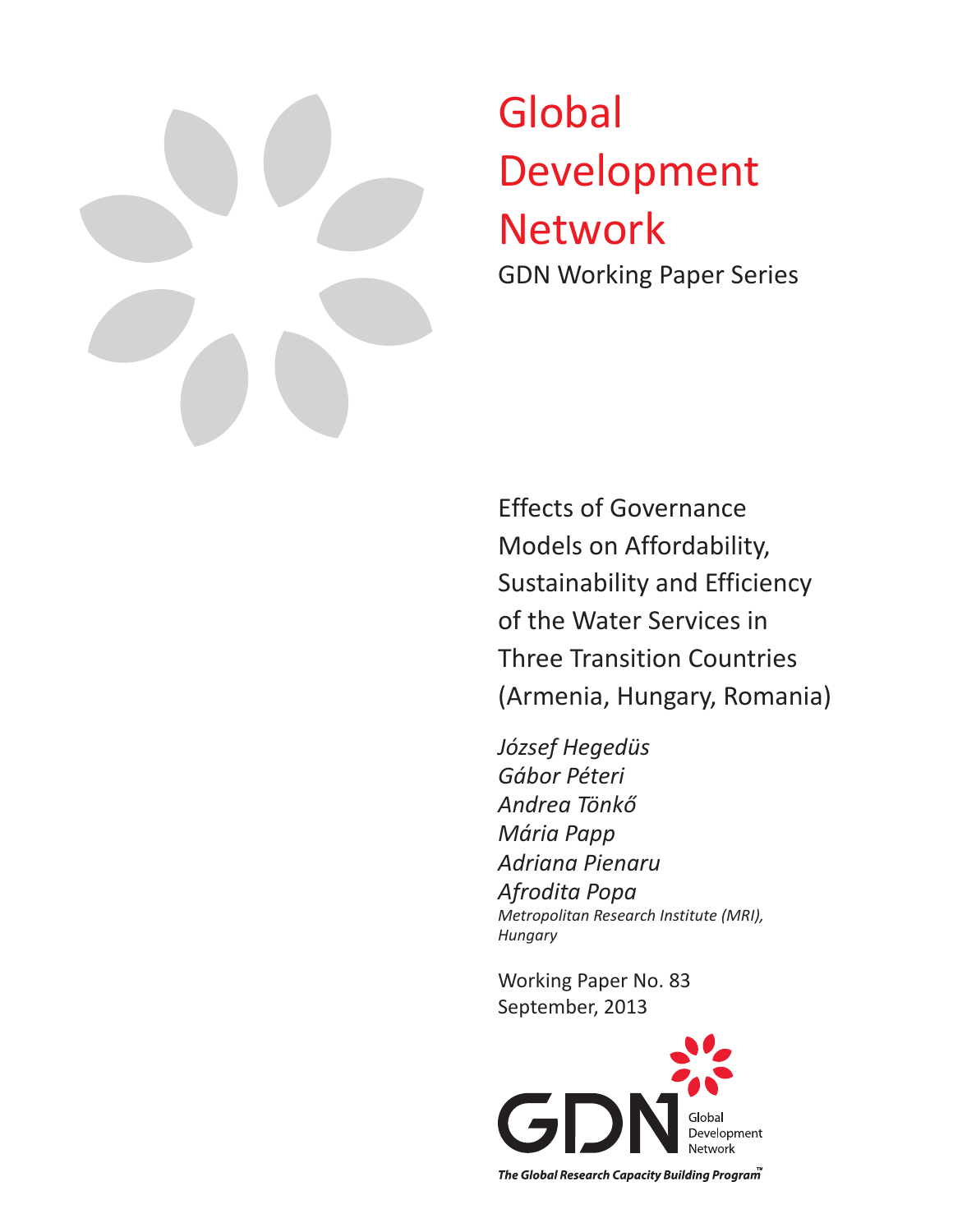The **Global Development Network (GDN)** is a public International Organization that builds research capacity in development globally. GDN supports researchers in developing and transition countries to generate and share high quality applied social science research to inform policymaking and advance social and economic development. Founded in 1999, GDN is headquartered in New Delhi, with offices in Cairo and Washington DC.

This Paper has been prepared as part of the research which was conducted under the GDN Global Research Project "Varieties of Governance: Effective Public Service Delivery", implemented with the aim of building research capacities and strengthening public policy discourse across the Global South. The Global Research Project is supported by the Australian Agency for International Development (AusAID), Department for International Development (DFID), UK, the French Ministry of Foreign and European Affairs, Inter‐American Development Bank (IDB), International Development Research Centre (IDRC), Open Society Institute (OSI), The Partnership for African Social and Governance Research (PASGR) and the World Bank. The views expressed in this publication are those of the author(s) alone.

© GDN, 2013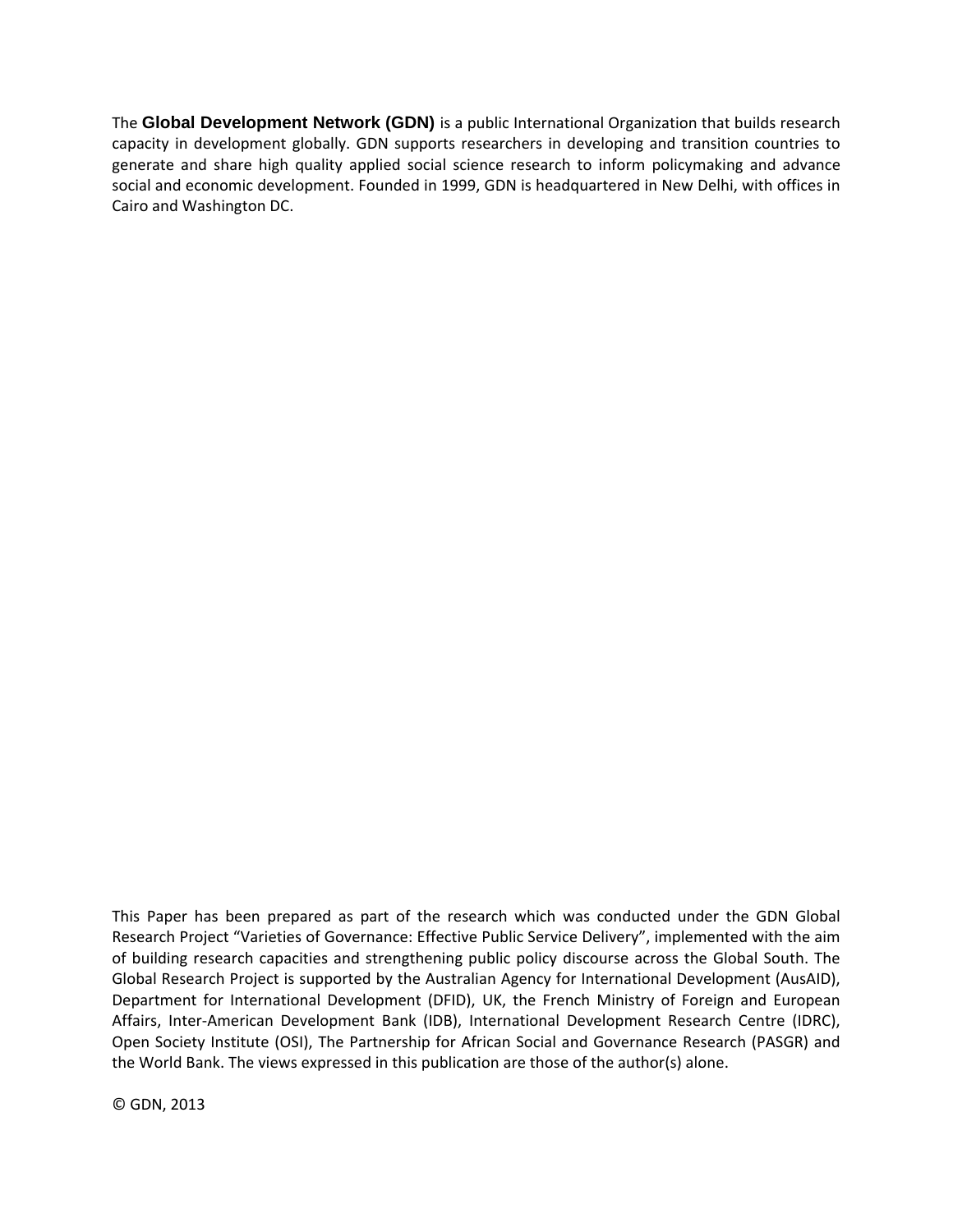# **Effects of Governance Models on Affordability, Sustainability and Efficiency of the Water Services in Three Transition Countries (Armenia, Hungary, Romania)**

József Hegedüs – Gábor Péteri – Andrea Tönkő In cooperation with Mária Papp, Adriana Pienaru, Afrodita Popa<sup>1</sup>

#### **Abstract:**

The analytical framework of this paper is based on the general typology of the water organizations along the usual static dimensions of privatization and decentralization. However, other dynamic governance factors, primarily the incentives, the accountability schemes and the rule of law define the actual water service performance. Outcomes of water management are measured by affordability, sustainability and water service quality, which are also influenced by external factors, such as the level of economic development, geography, etc.

Our main hypothesis is that these are the critical factors which determine the transaction costs of water management. Transaction costs are identified broadly in this model, including economic slacks and costs of managing conflicts over critical issues of water management, such as capital investments, tariff setting and allocation of service risk.

The empirical evidences are based on the analysis of water sector decentralization and the privatization trends in two countries of Central Europe (Hungary, Romania) and one from the Caucasus region (Armenia). Our analysis supports the starting hypothesis, that it is not the general framework (privatization and decentralization) that influences the service outcomes primarily, but these other factors that determine the critical conditions of effective water service management.

**Keywords**: water sector, governance, affordability, efficiency, sustainability **JEL Classification**: H11

#### **Contact Information**

 $\overline{a}$ 

József Hegedüs Metropolitan Research Institute 1093 Budapest, Lonyai u.34 www.mri.hu

<sup>&</sup>lt;sup>1</sup> The paper reflects the opinion of the three authors (Hegedüs-Péteri-Tönkő). The Armenian background studies were prepared by Lilit Melikyan., who at certain points did not share the view of the authors. These debated issues are marked later in the paper.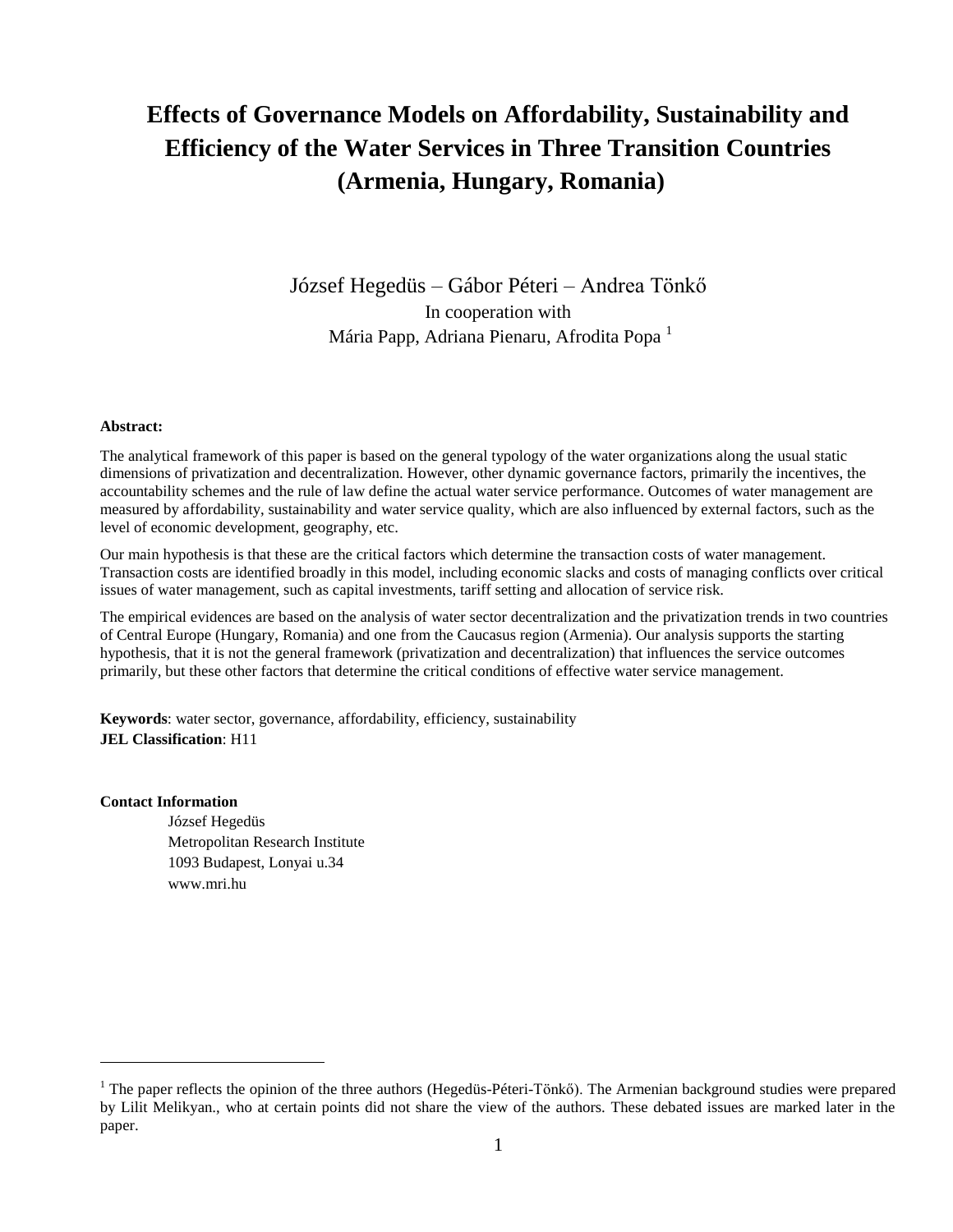### CONTENT

| 1.   |                                                                                              |  |  |  |
|------|----------------------------------------------------------------------------------------------|--|--|--|
| 1.1. |                                                                                              |  |  |  |
| 1.2. |                                                                                              |  |  |  |
| 1.3. | The "robust" typology of the water organizations along privatization and decentralization  8 |  |  |  |
| 1.4. |                                                                                              |  |  |  |
|      | 1.4.1.                                                                                       |  |  |  |
|      | 1.4.2.                                                                                       |  |  |  |
|      | 1.4.3.                                                                                       |  |  |  |
| 1.5. |                                                                                              |  |  |  |
| 1.6. |                                                                                              |  |  |  |
| 2.   |                                                                                              |  |  |  |
| 3.   |                                                                                              |  |  |  |
| 3.1. |                                                                                              |  |  |  |
|      | 3.1.1.                                                                                       |  |  |  |
|      | 3.1.2.                                                                                       |  |  |  |
|      | 3.1.3.                                                                                       |  |  |  |
| 3.2. |                                                                                              |  |  |  |
| 3.3. |                                                                                              |  |  |  |
| 3.4. | Impact of economic, geographical and technological factors on water quality 26               |  |  |  |
| 3.5. |                                                                                              |  |  |  |
|      | 3.5.1.                                                                                       |  |  |  |
|      | 3.5.2.                                                                                       |  |  |  |
|      | 3.5.3.                                                                                       |  |  |  |
| 4.   |                                                                                              |  |  |  |
| 4.1. | Distortion caused by immature institutional arrangement — unbalanced growth  31              |  |  |  |
| 4.2. |                                                                                              |  |  |  |
| 4.3. |                                                                                              |  |  |  |
| 4.4. |                                                                                              |  |  |  |
| 4.5. |                                                                                              |  |  |  |
| 4.6. |                                                                                              |  |  |  |
|      |                                                                                              |  |  |  |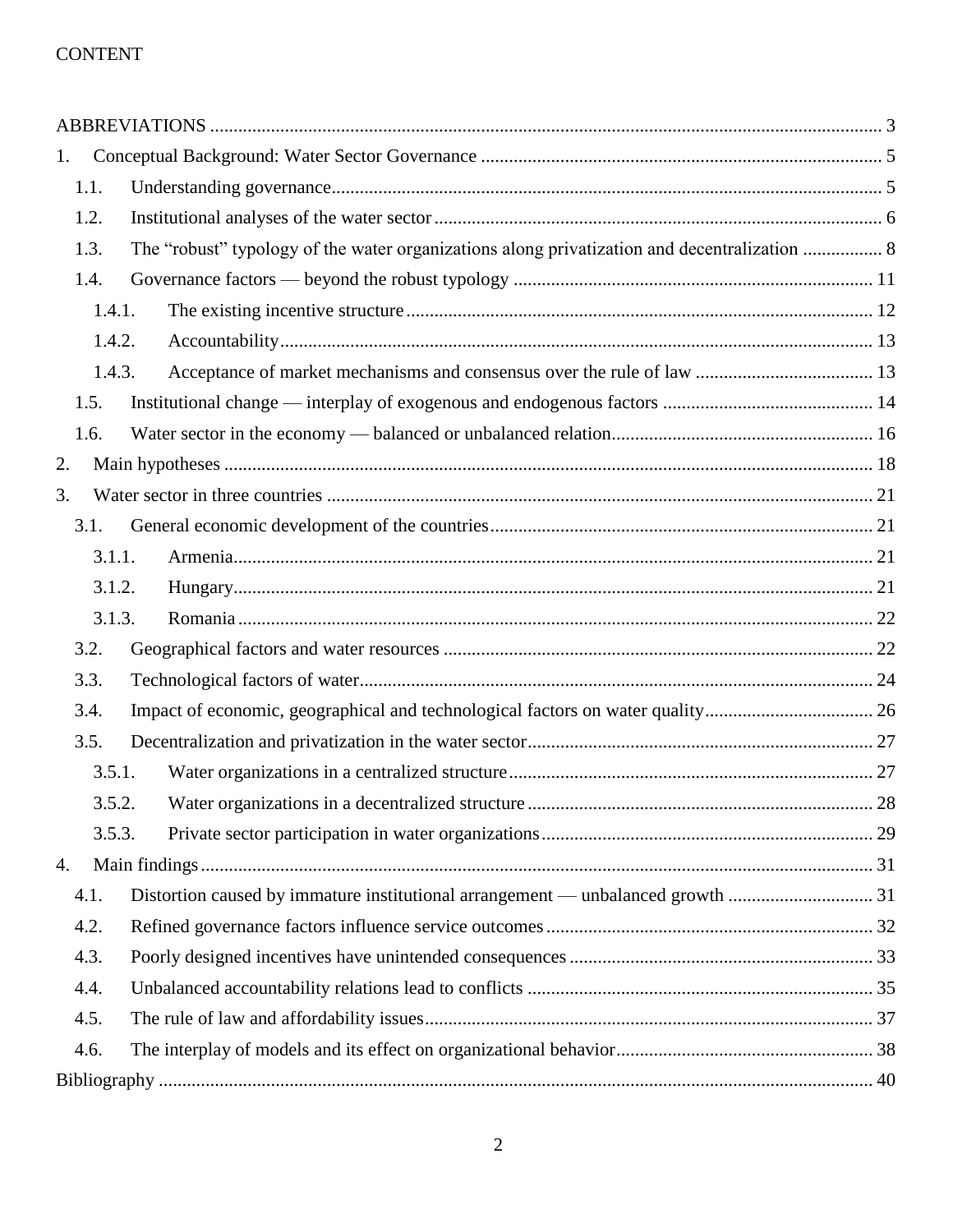# <span id="page-4-0"></span>**ABBREVIATIONS**

| <b>ANAR</b>  | National Agency Romanian Waters                                              |  |  |
|--------------|------------------------------------------------------------------------------|--|--|
|              | (Agentia Nationala Apele Romane)                                             |  |  |
|              | National Authority for Regulation of Public Services                         |  |  |
| <b>ANRSC</b> | (Autoritatea Nationala de Reglementare a Serviciilor Comunale)               |  |  |
|              | Romanian Water Association                                                   |  |  |
| <b>ARA</b>   | (Asociatia Romana a Apei)                                                    |  |  |
| <b>AMD</b>   | Armenian Dram                                                                |  |  |
| <b>ASHMS</b> | Armenian State Hydro Metrological Service                                    |  |  |
| <b>AWWC</b>  | Armenian Water and Wastewater Company                                        |  |  |
| BMP          | Basin Management Plan                                                        |  |  |
| <b>CFOA</b>  | <b>Community Finance Officers Association</b>                                |  |  |
| <b>CEE</b>   | Central and Eastern Europe                                                   |  |  |
| <b>CIS</b>   | Commonwealth of Independent States                                           |  |  |
| <b>COE</b>   | Council of Europe                                                            |  |  |
| <b>CRRC</b>  | <b>Caucasus Research Resource Centre</b>                                     |  |  |
| <b>CSJC</b>  | <b>Closed Joint Stock Company</b>                                            |  |  |
| CMB          | Company Management Board                                                     |  |  |
| <b>CMU</b>   | <b>Contract Management Unit</b>                                              |  |  |
| <b>DFID</b>  | Department for International Development (UK)                                |  |  |
| EU           | European Union                                                               |  |  |
| <b>EIMS</b>  | Information Analytical Centre of the Ministry of Nature Protection           |  |  |
| <b>FSU</b>   | Former soviet Union                                                          |  |  |
| <b>GOA</b>   | Government of Armenia                                                        |  |  |
| <b>GDP</b>   | Gross Domestic product                                                       |  |  |
| <b>IDA</b>   | <b>Intercommunity Development Association</b>                                |  |  |
| <b>INS</b>   | National Institute of Statistics Romania (Institutul National de Statistica) |  |  |
| <b>IWRM</b>  | <b>Integrated Water Resource Management</b>                                  |  |  |
| IFI          | <b>International Financing Institution</b>                                   |  |  |
| <b>ILCS</b>  | <b>Integrated Living Conditions Survey</b>                                   |  |  |
| <b>IBNET</b> | International Benchmarking Network for Water and Sanitation                  |  |  |
| JBIC         | Japan Bank for International Cooperation                                     |  |  |
| <b>KPI</b>   | Key performance Indicators                                                   |  |  |
| <b>KfW</b>   | Kreditanstalt für Wiederaufbau (Germany)                                     |  |  |
| <b>LSGB</b>  | Local Self Government Body                                                   |  |  |
| LOC          | Law on Condominiums                                                          |  |  |
| LC           | Lease Contract                                                               |  |  |
| <b>LMABM</b> | Law on Multi Apartment Building Management                                   |  |  |
| <b>MABMB</b> | Multi Apartment Building Management bodies                                   |  |  |
| <b>MADR</b>  | Ministry of Agriculture and Rural Development Romania                        |  |  |
| MAI          | Ministry of Administration and Interior Romania                              |  |  |
| <b>MDRT</b>  | Ministry of Regional Development and Tourism Romania                         |  |  |
| MFP          | Ministry of Public Finances Romania                                          |  |  |
| <b>MMP</b>   | Ministry of Environment and Forests Romania                                  |  |  |
| MS           | Ministry of Health Romania                                                   |  |  |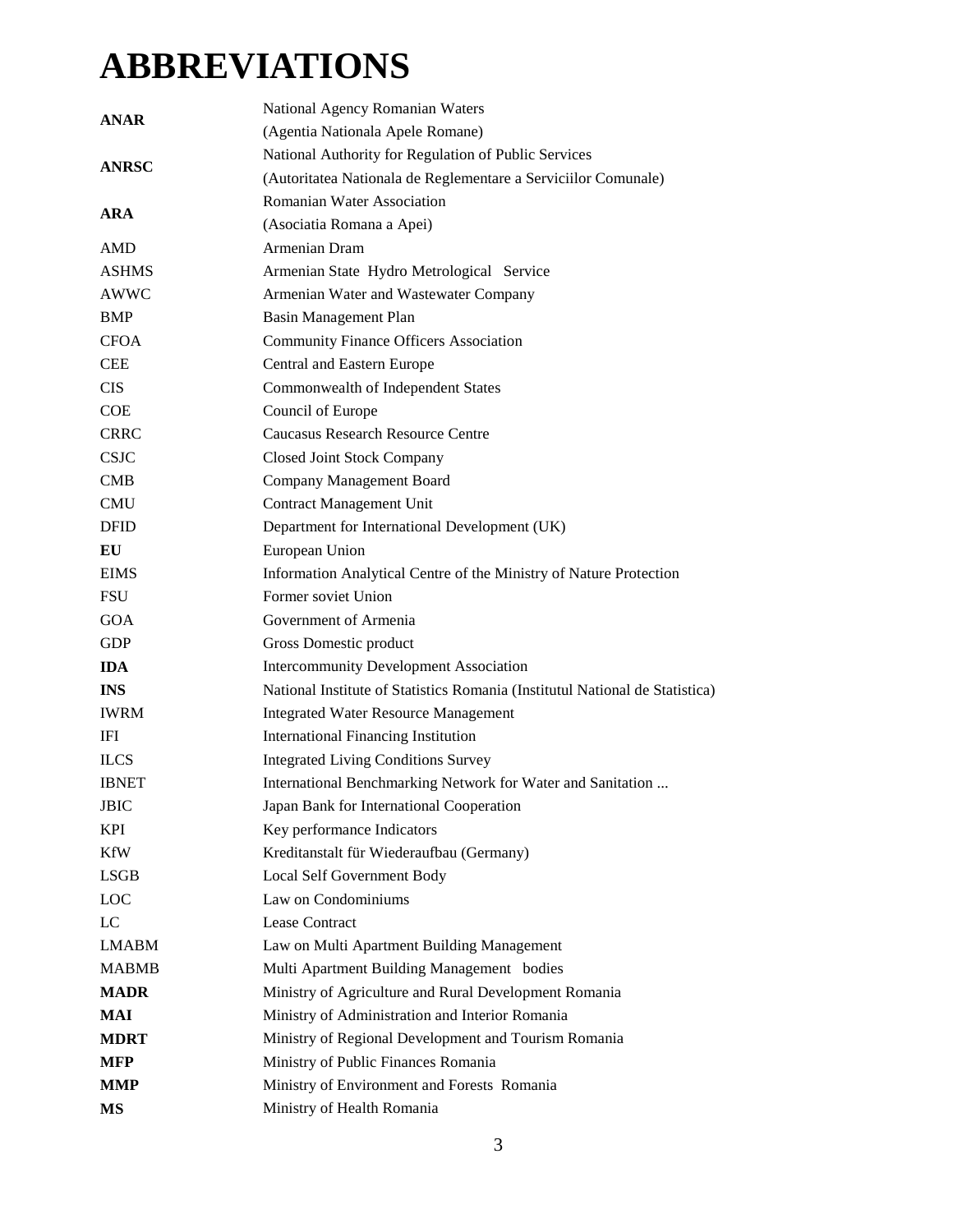| MTA          | Ministry of Territorial Administration (republic of Armenia) |
|--------------|--------------------------------------------------------------|
| <b>MOH</b>   | Ministry of Health (Armenia)                                 |
| <b>MNP</b>   | Ministry of Nature Protection (Armenia)                      |
| <b>MTEF</b>  | Medium term Expenditure Framework                            |
| <b>MMC</b>   | Municipal Maintenance Companies                              |
| MC           | <b>Management Contract</b>                                   |
| <b>NWC</b>   | <b>National Water Council</b>                                |
| <b>NPD</b>   | <b>National Policy Dialogue</b>                              |
| <b>NRW</b>   | Non Revenue Water                                            |
| <b>NSS</b>   | National Statistics Service (Armenia)                        |
| NGO          | Non Governmental organization                                |
| <b>OECD</b>  | Organization for Economic Cooperation and Development        |
| O&M          | <b>Operation and Management</b>                              |
| p.e.         | population equivalent                                        |
| <b>PMU</b>   | <b>Project Monitoring Unit</b>                               |
| <b>PSRC</b>  | Public Services Regulatory Commission (Republic of Armenia)  |
| <b>PFBP</b>  | Poverty Family Benefit Program (Armenia)                     |
| <b>PPP</b>   | Public Private Partnership                                   |
| <b>PSP</b>   | Private Sector Participation                                 |
| <b>ROA</b>   | Republic of Armenia                                          |
| <b>ROC</b>   | <b>Regional Operating Company</b>                            |
| <b>SCWS</b>  | State Committee for Water Systems (Armenia)                  |
| <b>SWC</b>   | State Water Cadastre (Armenia)                               |
| SEI          | State Environmental Inspectorate (Armenia)                   |
| <b>SHAEI</b> | State Hygiene and Anti-Epidemiological Inspectorate (SHAEI)  |
| <b>SWCIS</b> | <b>State Water Cadastre Information System</b>               |
| <b>SNCO</b>  | <b>State Non-Commercial Organization</b>                     |
| SOP          | <b>Sectoral Operational Program</b>                          |
| YWWC         | Yerevan Water and Wastewater Company                         |
| <b>UFW</b>   | <b>Unaccounted for Water</b>                                 |
| <b>USD</b>   | <b>United States Dollar</b>                                  |
| <b>UNDP</b>  | <b>United Nations Development Program</b>                    |
| <b>USAID</b> | United States Agency for International Development           |
| <b>UNECE</b> | United Nations Economic Commission for Europe                |
| WTP          | <b>Water Treatment Plant</b>                                 |
| <b>WSUP</b>  | Water Systems Use Permit                                     |
| <b>WUP</b>   | Water Use Permit                                             |
| <b>WSC</b>   | Water and sewerage company                                   |
| <b>WSS</b>   | Water and sanitation service                                 |
| WB.          | World Bank                                                   |
| <b>WRMA</b>  | Water Resources Management Agency                            |
| <b>WBMA</b>  | Water Basin Management Agency                                |
| <b>WWTP</b>  | <b>Wastewater Treatment Plant</b>                            |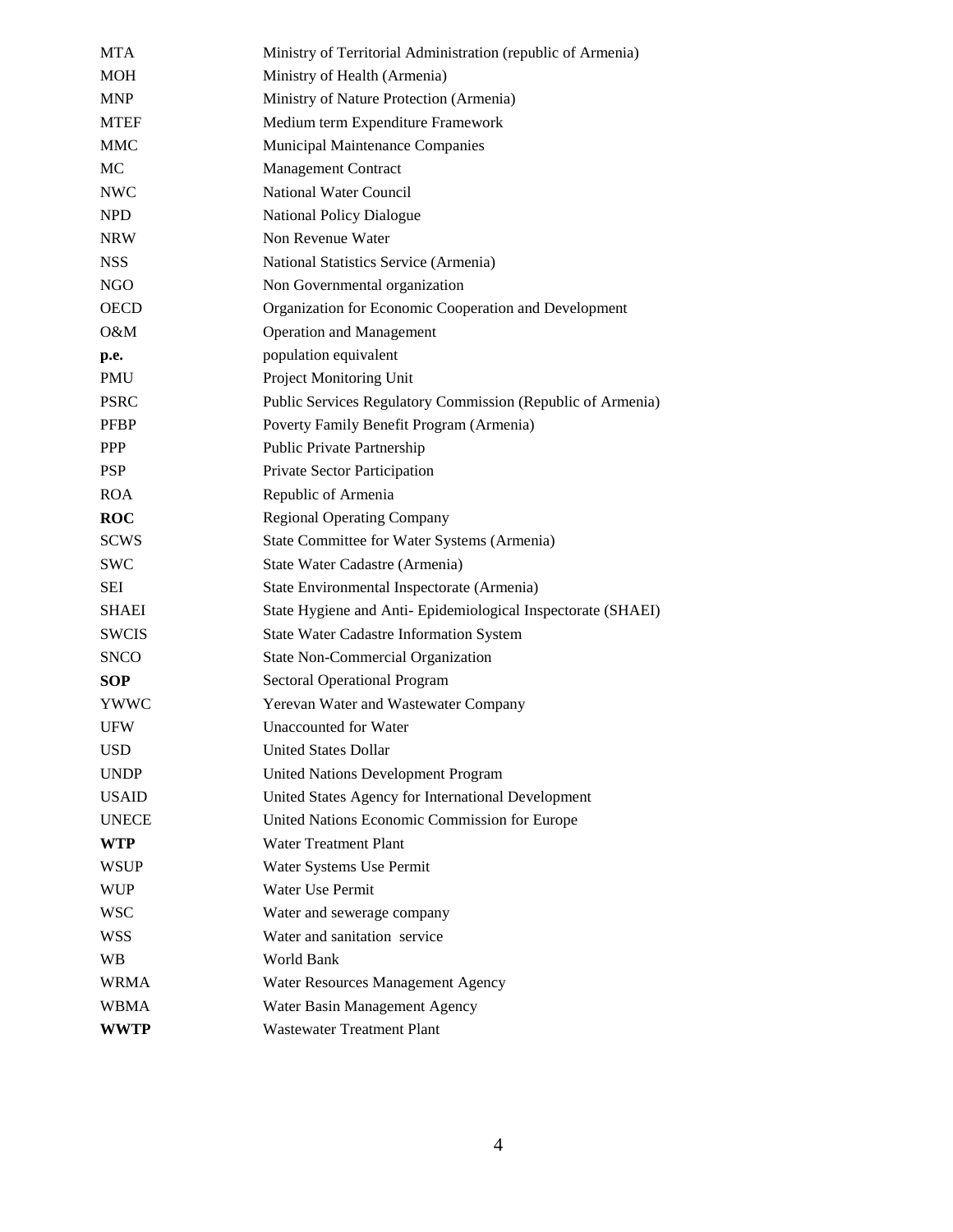# <span id="page-6-0"></span>**1. Conceptual Background: Water Sector Governance**

Political changes after 1990 have led to radical social and economic changes in the Central and Eastern Europe (CEE) and Commonwealth of Independent States (CIS) region, where decentralization and marketization of public services have been the two crucial processes in the public sector reform (Dabla-Norris 2006; Dillinger 2007). The countries of the region have started the decentralization process from a highly centralized system of state-owned enterprises within a planned economy, and have moved towards some form of private-sector dominated market economy. Our research presumes that the development in transition countries has a similar, common point of origin, but the emerging new institutional structure after the transition reflects the different historical, economic, and political realities of the individual countries; this has an effect on the success of the transition.

There are various discussions in the literature dealing with transitional economies; for example, about when the transition process will be over. Kornai (2000) argued that there are three conditions to be fulfilled for the transition to be considered complete: (1) the communist party has no monopoly of power; (2) the dominant part of the capital is under private ownership; and (3) market coordination has become vitally important. According to this definition, the transition phase has been over for several years (Svejnar 2002). Gelb (1999) sees the end of the transition where the social and economic problems of transition countries are similar to those of the societies/economies at an advanced level of development.

Our research attempts to provide a deeper understanding of the role of the changing institutional structure in the water sector of selected transition countries (Armenia, Hungary, and Romania). The basic question is: how has governance in the water sector influenced the effectiveness and equity of this important public service?

## <span id="page-6-1"></span>**1.1. Understanding governance**

There is a vast amount of literature dealing with the effect of the governance structure on performance in different sectors. The term "governance" has exploded from obscurity to ubiquity in economics since the 1970s. It has several meanings and usages (Dixit 2009). We can distinguish the interpretations of two main approaches to governance. One, the *normative approach*, is looking for the factors that guarantee efficient governance as a *condition of sustainable development*. Research on development policies showed that the most important constraint of the efficient use of donor support is the lack of "good governance," which includes factors like transparency, rule of law, accountability, etc. Development literature focused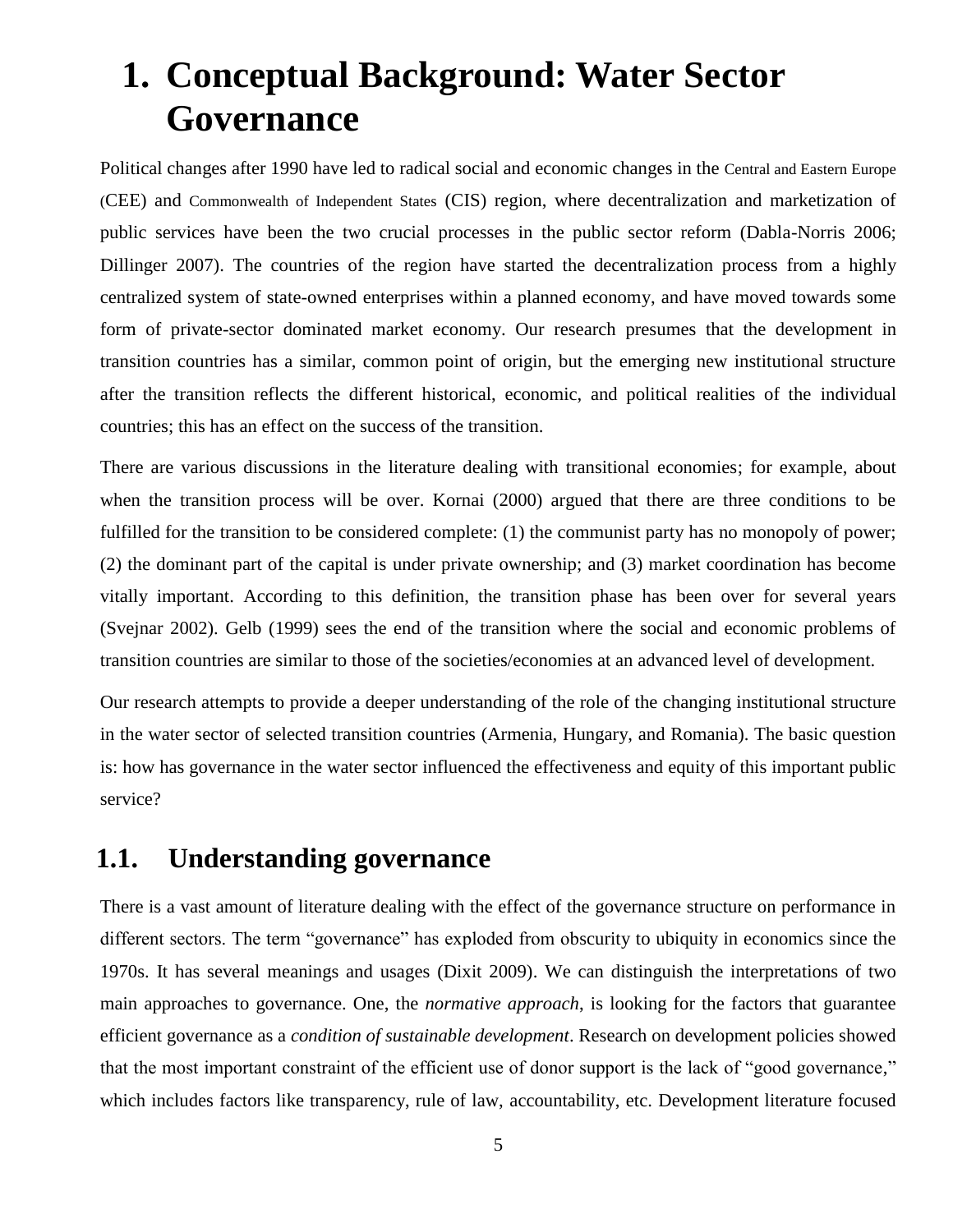on how the quality of governance in developing countries affected the aid programs from which they benefited (Theisohn 2007; Lopes et al. 2004). The governance analysis often takes the form of a gap analysis that starts with an idea of what institutions should look like (generally idealized versions of the institutions of developed western countries) and compares actual performance to this to identify what is lacking. "As a result, this type of approach has been characterized as focused on the prescription of an often narrow set of strategies targeted at variables seen to be in short supply (such as participation, transparency, or accountability). While improvements in such variables may be desirable in their own right, strategies designed to achieve these have tended to focus on templates or blueprints which have not always engaged with realities of different contexts and have often failed to generate the change in developmental outcomes intended by donors" (Harris et al. 2011:3-4).

The other, *substantive approach*, is aimed at understanding the institutional structure of decision making and operation of a sector of the society. In this approach, "governance can be defined as the *process by which decisions are made* and implemented. Governance is the outcome of institutions (good or bad)" (Straub 2009:3; De 2010:1). In development literature this approach is termed "political economic analysis" (Collinson 2003), which focuses on the existing mechanisms and interplay of the political and economic processes in society. There is a long tradition of this approach in social science from the Marxist sociology to the new institutionalism.

Our research subscribes to the second school. We intend to explore the relations between the governance structure and performance in the water sector, using the example of three transitional countries.

### <span id="page-7-0"></span>**1.2. Institutional analyses of the water sector**

The water sector is an ideal field for the institutional economic approach; it can be placed in the cross section of social, economic, and geographical factors. The institutional structure of this sector and the change processes are well documented with varying details, contexts, and perspectives (see Saleth & Dinar 2004, 2005; Straub 2009).

However, the broad approach of institutional economics has to be structured in order to operationalize the link between governance-related factors and sector performance. The difficulty is well illustrated by Dixit's approach (2009) to economic governance: It "includes the institutions and organizations that underpin economic transactions by protecting property rights, enforcing contracts, and organizing collective action to provide the infrastructure of rules, regulations, and information that are needed to lend feasibility or workability to the interactions among different economic actors, individual and corporate. Different economies at different times have used different institutions to perform these functions, with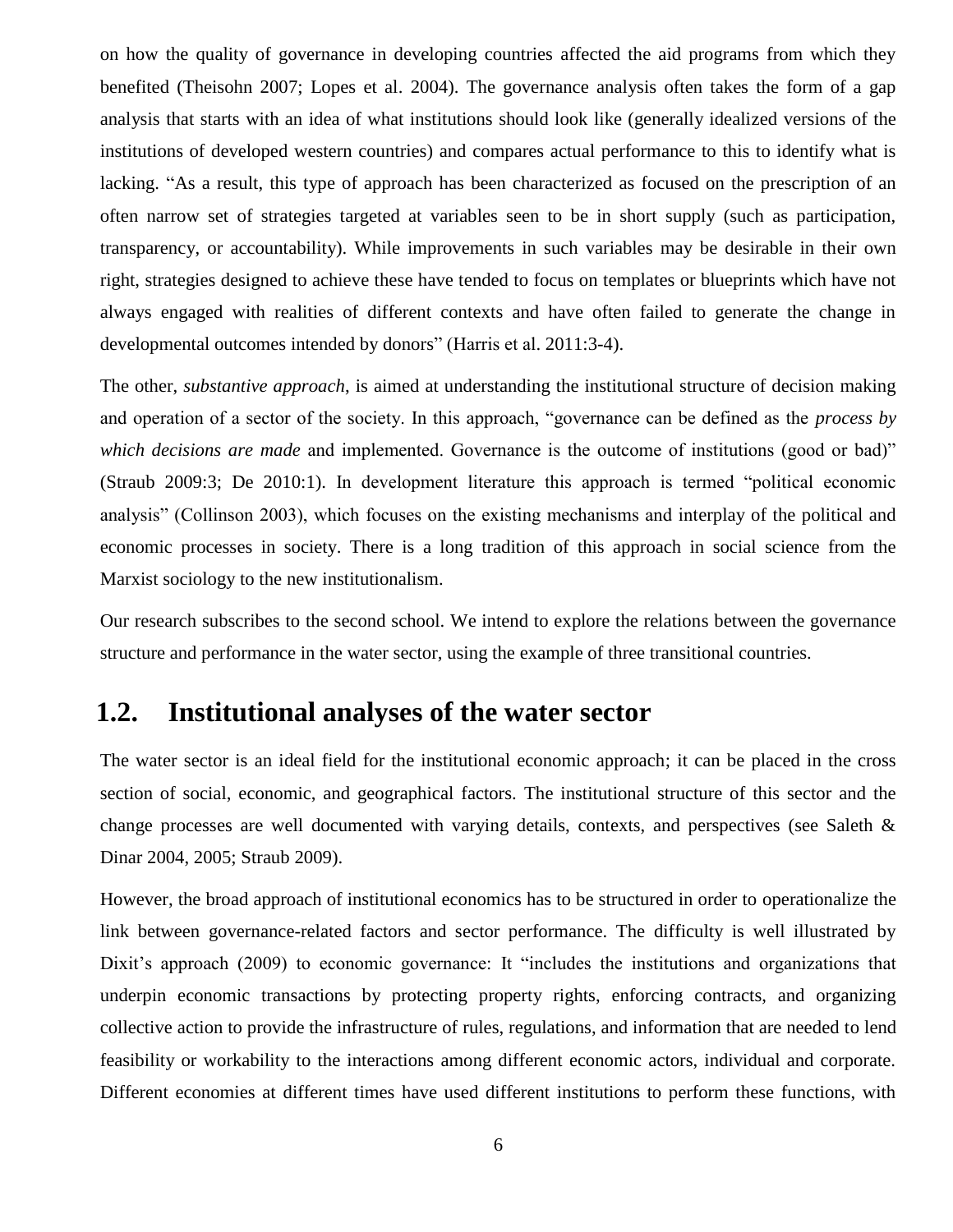different degrees of success. The field of economic governance studies and compares these different institutions. It includes theoretical models and empirical and case studies of the performance of different institutions under different circumstances, of how they relate to each other, of how they evolve over time, and of whether and how transitions from one to another occur as the nature and scope of economic activity and its institutional requirements change" (Dixit 2009:2.)

One of the most critical tasks of the institutional approach is to unbundle the complexity of institutions, break them down into manageable governance structures, separated from external factors (institutional background) (Saleth & Dinar 2005:3). There are different options for undertaking this exercise. Saleth and Dinar (2004) broke down the water institutional sector into three areas: (1) water organizations, (2) water policy, and (3) water laws, which constituted the endogenous factor of their mode, separated from the environmental factors like political system, legal system, etc.

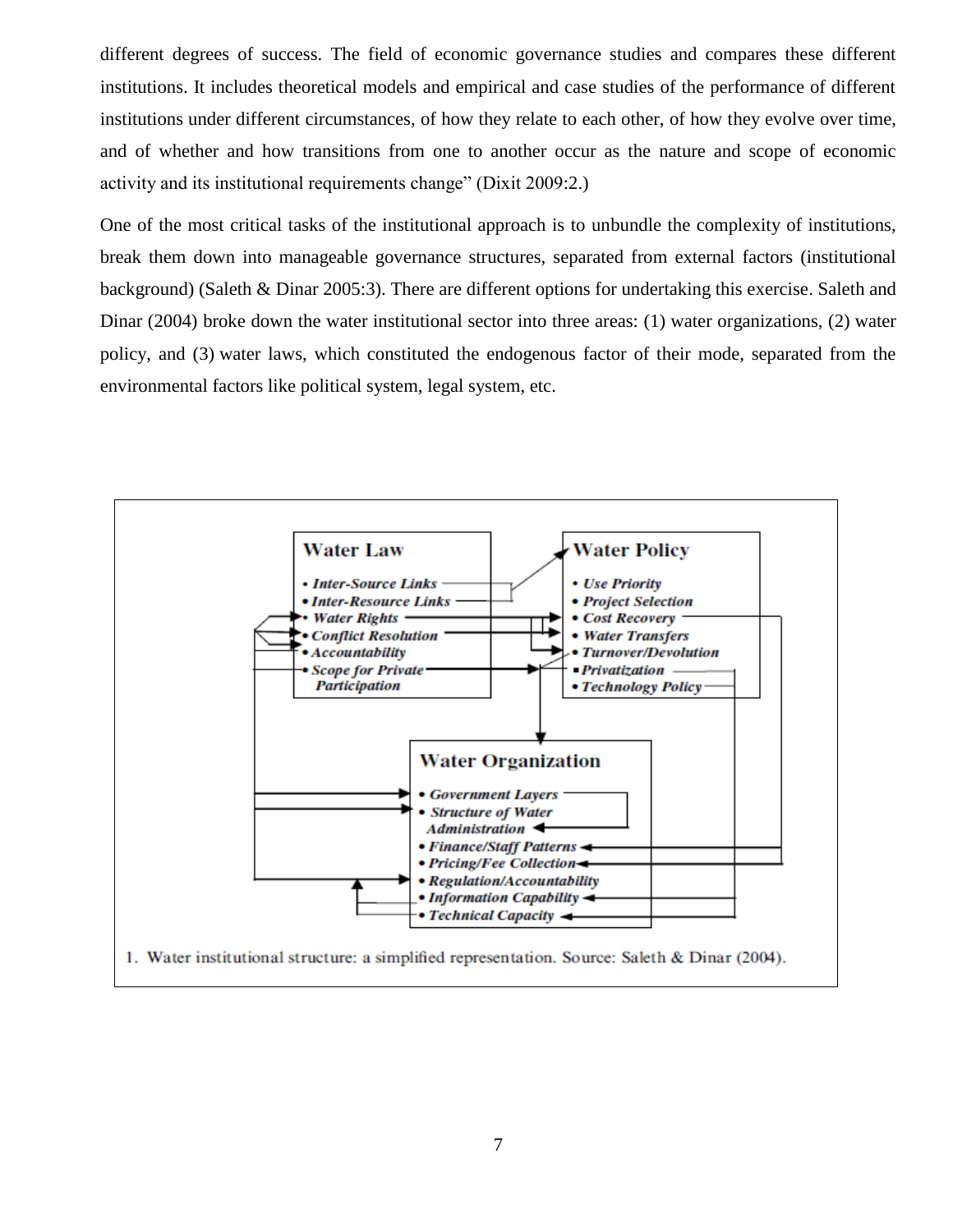

Figure 1. Unbundling the water sector, by Saleth and Dinar (2005)

# <span id="page-9-0"></span>**1.3. The "robust" typology of the water organizations along privatization and decentralization**

The main research focus was on determining the key features of the institutional structure of the water sector service in transitional countries, and to explore whether there is a causal relation between the governance type and the performance of the sector in terms of efficiency, sustainability and affordability. We had to "unbundle" the society and economy for the water sector analyses, and separate the water institutions from the external factors.

As a starting point we defined a "robust" typology, which described the institutional arrangement of the water service provision along two dimensions: decentralization and privatization. The service providers can operate in a decentralized institutional environment, where the sub-national government is responsible for the provision of water services, or in a centralized system, where this responsibility remains with the central government. The service can be provided through public companies/institutions, or can be transferred to private ownership. Consequently, in this way we set up a two-by-two typology matrix of water service providers.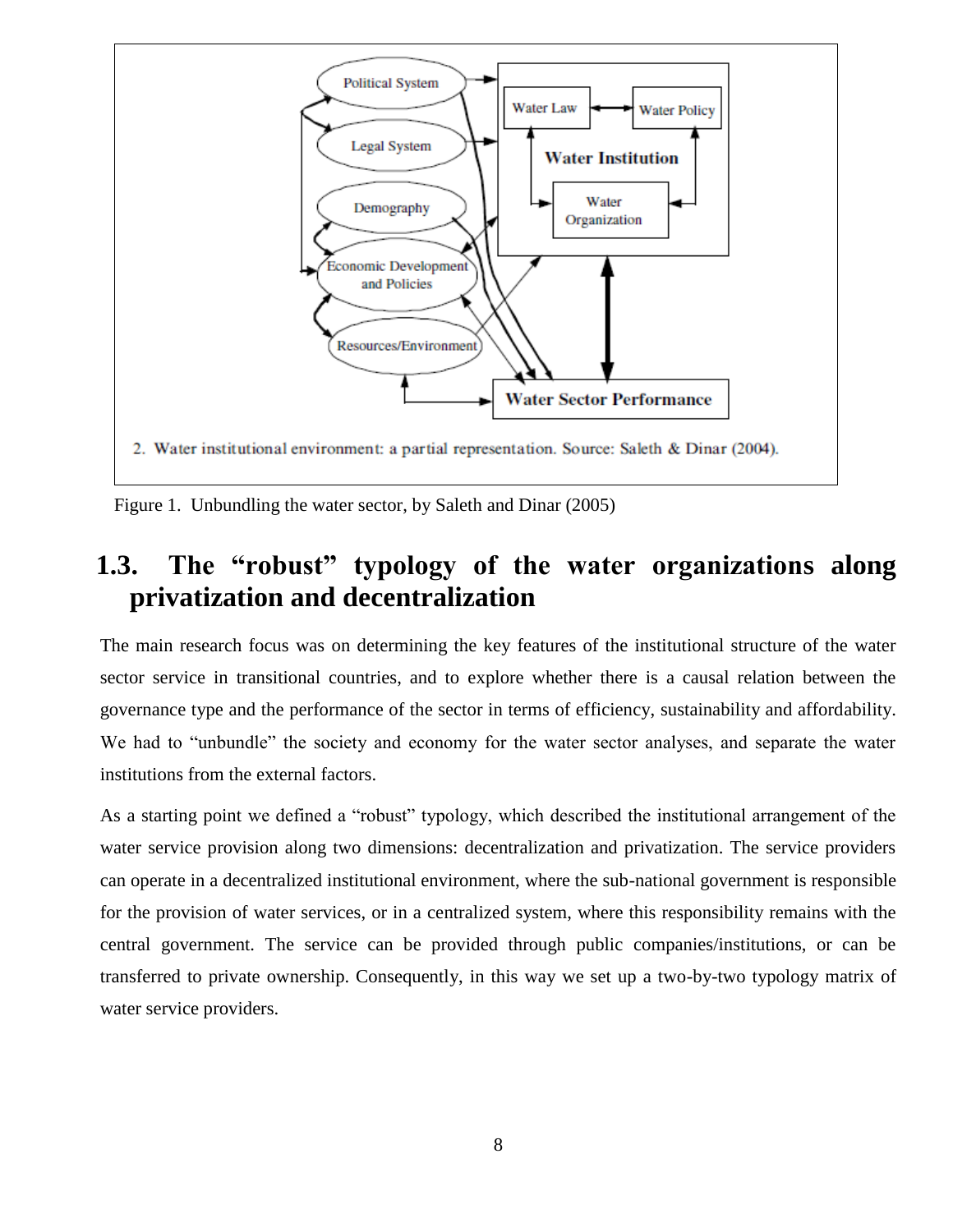<span id="page-10-0"></span>

|               | <b>Public</b>                                                   | Private                                                         |
|---------------|-----------------------------------------------------------------|-----------------------------------------------------------------|
| Centralized   | Model I: Centralized model with<br>public service provision     | Model II: Centralized model with<br>private service provision   |
| Decentralized | Model III: Decentralized model with<br>public service provision | Model IV: Decentralized model with<br>private service provision |

It is important to emphasize that our typology is tied to the water sector institutions, not to the general social structure ("soft" and "hard" exogenous factors, explained later in the text). The water sector decentralization and privatization processes may easily differ from the general trends. We discuss this problem later in this chapter, when differentiating between the exogenous and endogenous factors of the water sector.

According to public choice literature, we would expect to find (hypothesize) a causal link between the robust typology of governance and the performance. The centralized/state-owned service providers represent the least flexible type, that depend on the limited resources of the central budget, reflect the strong power of labor unions, are over-staffed, are financed partly through tax-revenues (subsidies), and help create significant bureaucratic slack (Busch 2002). Decentralized/public service providers show more openness towards the local needs (allocative efficiency); they are more accountable to the elected representatives (municipalities) of the consumers (subsidiarity), and have better information on local circumstances, conducive to more effective services provision.

According to the pro-decentralization approach, it "creates the possibility of exerting stronger pressures on government performance both from below (the demand side), and from above (the supply side). Decentralization reshapes power relations among the local residents, local governments, producers of local government services, and higher levels of government (including central government). It sets new rules of the political game, helping new local leaders to emerge in the political competition. It thus redefines the interactions between local leaders and their constituencies. Similarly, as a result of new regulatory and financial powers over procurement and service delivery, the decisions and actions of local governments have a greater impact on local economies. Decentralization thus leads to new interactions and contractual relationships between local governments, between small and big private firms, and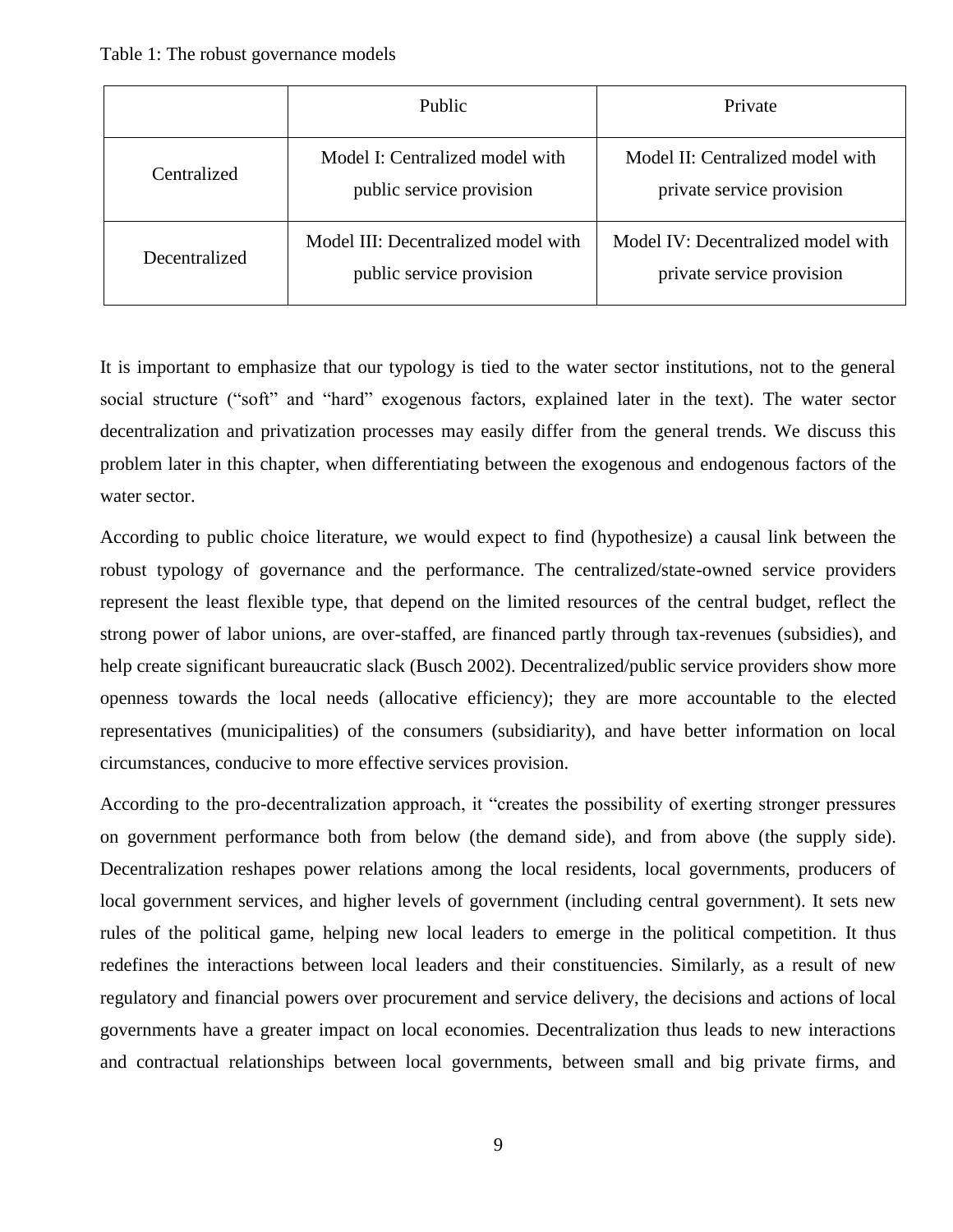between providers and producers of services, and communities and non-governmental organizations" (Yilmaz et al 2010:1).

However, the central-local relation is not a simple dimension, as the decision-making power of the subnational governments in the water sector may vary significantly in the different decision areas, such as water quality control, investment finance, price setting, etc. Decentralization is a complex process, particularly in the water sector, which is an area of natural monopolies. The central government always retains certain tasks, for instance, usually the responsibility of overseeing the water sector activities, and ensuring that the public needs are met. Central public authorities, on the other hand, are usually responsible for setting and enforcing the performance standards. The literature on inter-governmental fiscal relations struggles with the definition of decentralization, because there are discrepancies between the legal framework and the actual autonomy of the sub-national governments (Laffin 2009).

Moreover, these hypotheses are questioned both on theoretical and empirical bases (Tanzi 1996; Prud'homme 2005; ILO 2001; Simpson 2001, among others). Critics argue that decentralization does not necessarily lead to a more democratic, more efficient system, and remind us that the risks of corruption, for example, could easily be higher in a decentralized than in a centralized system. Besides, the expectation is that decentralization would improve service delivery, in turn resulting in greater benefit for the poor (Yilmaz et al. 2010). However, we do not take sides in this discussion. We argue that it is not the robust typology in itself that determines the outcomes of the water sector (in terms of affordability, sustainability and service quality), but a number of other governance factors, which can be put under three headings: incentive structure, accountability relations, and rule of law.

Privatization is not any less debated in the literature. In theory, private service providers are considered to be more efficient because they work in a competitive environment, under constant pressure to maximize profit (decrease costs), and they are more flexible when it comes to decision-making and adjusting to changes. In the water sector, pure privatization is very rare; privatization typically means a form of private sector participation such as public-private partnership, usually a lease or concession contract, where the public authority will own the physical infrastructure, and the private company may take on the responsibility of constructing water works and manage service provision. Different factors may explain the need for private sector involvement, including the deteriorating water infrastructures, lack of public funds, costly capital investments, and the need to operate water companies more efficiently. The move toward privatization in the water sector was influenced by the "dissatisfaction with the traditional 'clientelist' model of water service provision …, according to which state-owned water companies were more often being treated as part of the political apparatus than allowed to function as efficient service providers" (Foster 2005:1).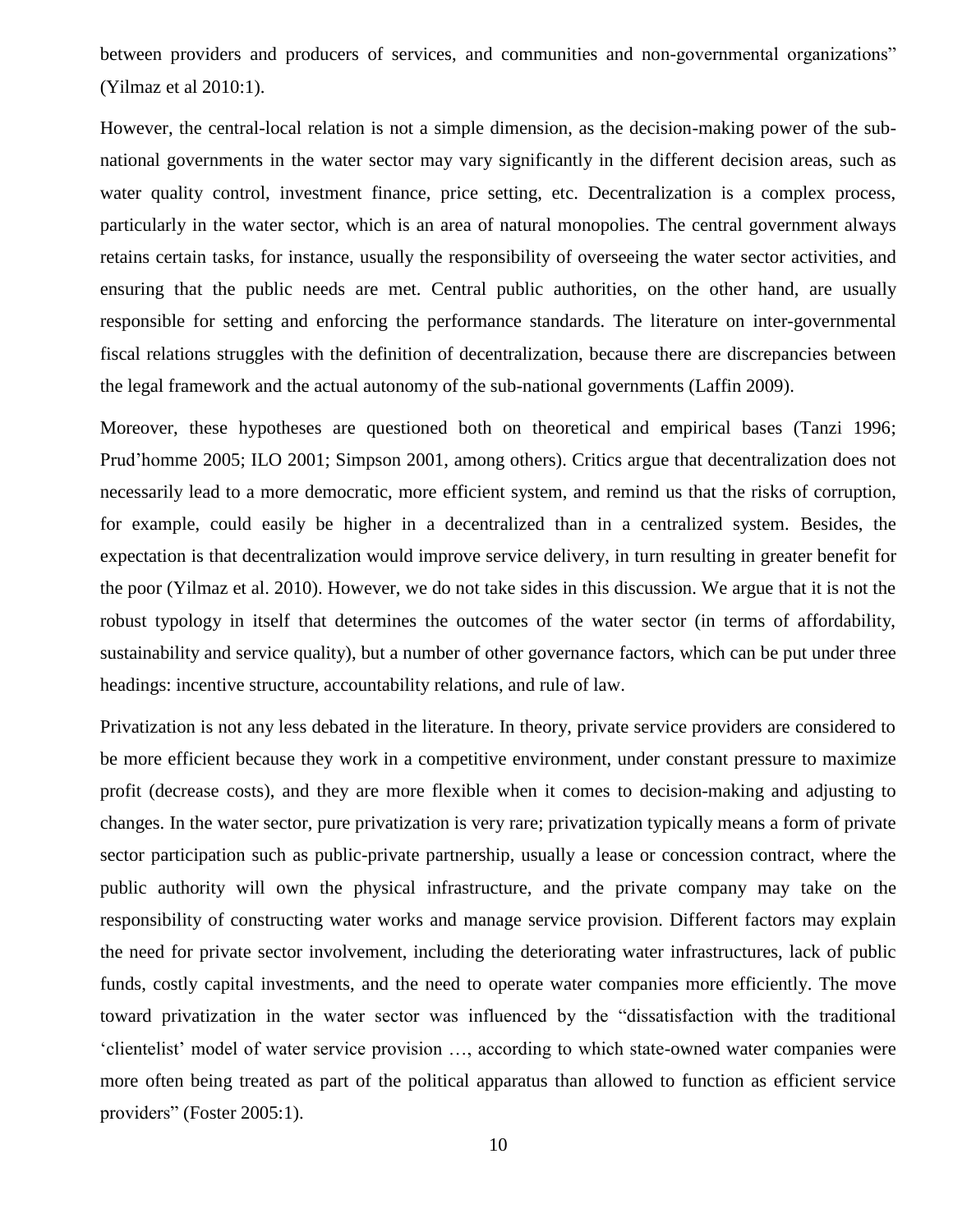

Privatization and competition have had a certain amount of success in some countries across various sectors (World Bank 2004). There is also evidence suggesting that private provision can improve the quality of services and the extent of provision (Levy 2007). At the same time, however, it appears that many of the institutional weaknesses underlying poor provision and low sustainability are not solved by allowing private investment, and in some sectors private provision is likely to have a comparatively minor role (Kenny 2007). The privatization policy has been challenged extensively by critics, especially in developing countries where the institutional-legal framework has not been developed (Hall and Lobina, 2001, 2006; Grusky 2001).

Discussions related to privatization and decentralization prove that the "robust" model may have a contradictory effect on the performance; hence there should be other governance factors which modify the outcomes.

## <span id="page-12-0"></span>**1.4. Governance factors — beyond the robust typology**

The research is aimed at identifying governance factors beyond the typology, based on decentralization and privatization. From the institutional economics point of view, the question arises as to how the different governance models manage the "transaction cost" of the water service provision (Williamson 1979). We define the transaction cost in a broad sense, which not only includes the potential use of the slacks in the economy (Bush 2002), but also conflict management among the different stakeholders over the investment, price-setting, and risk allocation.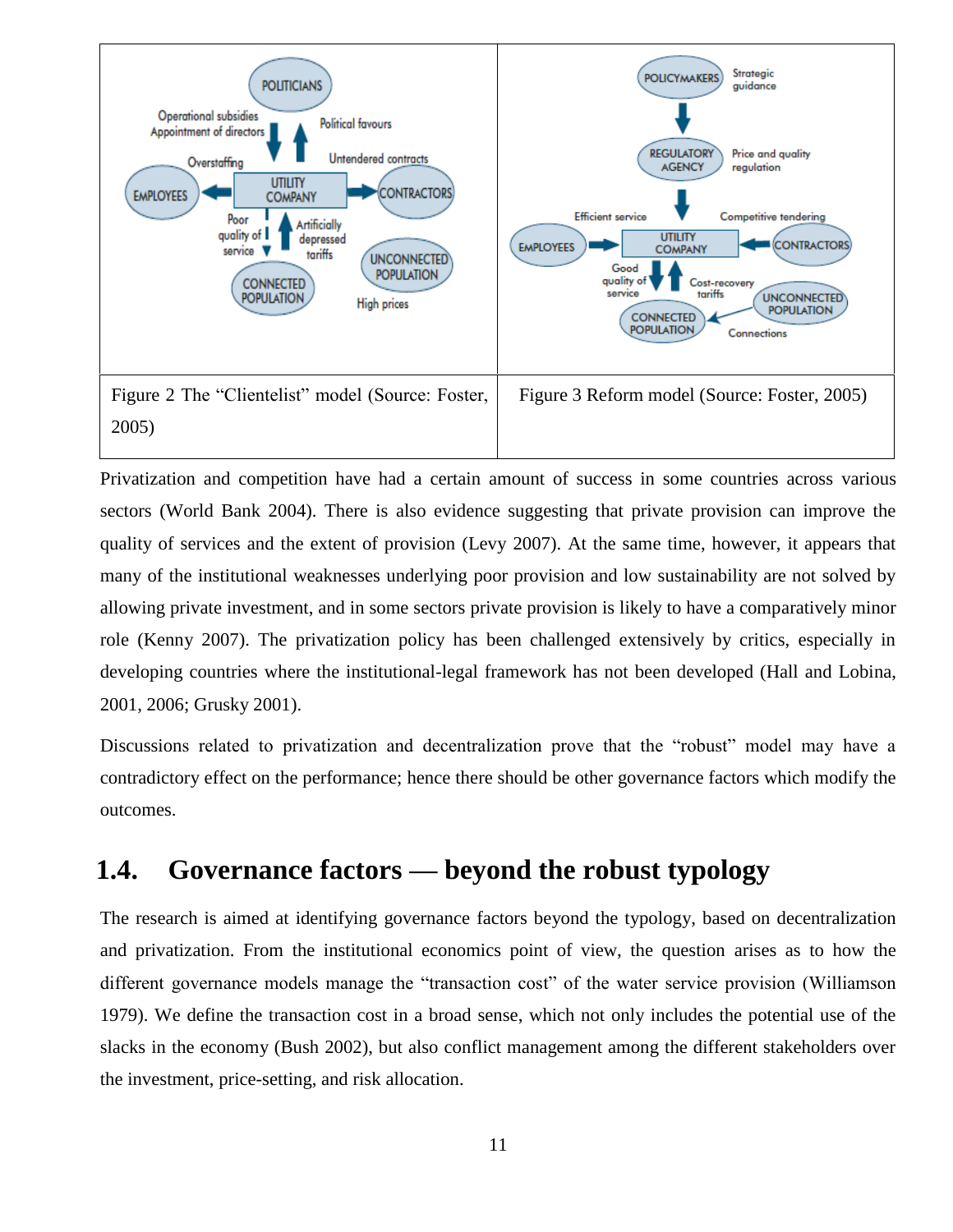

Figure 4. Logic of our approach: factors influencing service outcomes

We highlighted three governance factors that influence the operation of the water provision in each model defined along the privatization and decentralization dimensions: **incentives/motives**, **accountability**, and **rule of law**. Together, these factors comprise the "institutional arrangement" of the water sector (Saleth) and Dinar 2004), and are separated from the "institutional environment." It is assumed that there is a causal relation between the governance models (robust typology in interplay with the three selected factors) as independent variable, and sector outcomes (affordability, sustainability and service quality) as dependent variables. However, there are other, intervening, factors (e.g. the general economic level of the country, technological and geographical conditions) that can influence the outcomes, and have to be controlled for. We differentiate between two types of exogenous factors: "soft" and "hard" institutional environmental factors (Figure 1). The research understood the term "governance of water sector" in the sense of the institutional setting of the sector.

#### <span id="page-13-0"></span>**1.4.1. The existing incentive structure**

The water sector has a very complex stakeholder (power) structure, which involves a complex and sometimes contradicting set of incentives and motives of its main actors (user households, industrial and agricultural users, service providers, regulators, service organizations, local governments). These actors all have their incentives in the price level, service level, service quality (cost and technological) level, efficiency of service provision, investment finance. etc. But at the same time they have organizational motives as well.

Based on le Grand's classification of motivation systems of public policy actors (Le Grand 2003), we identify three motivational systems typical of the three basic sectors: (1) organizations with a strict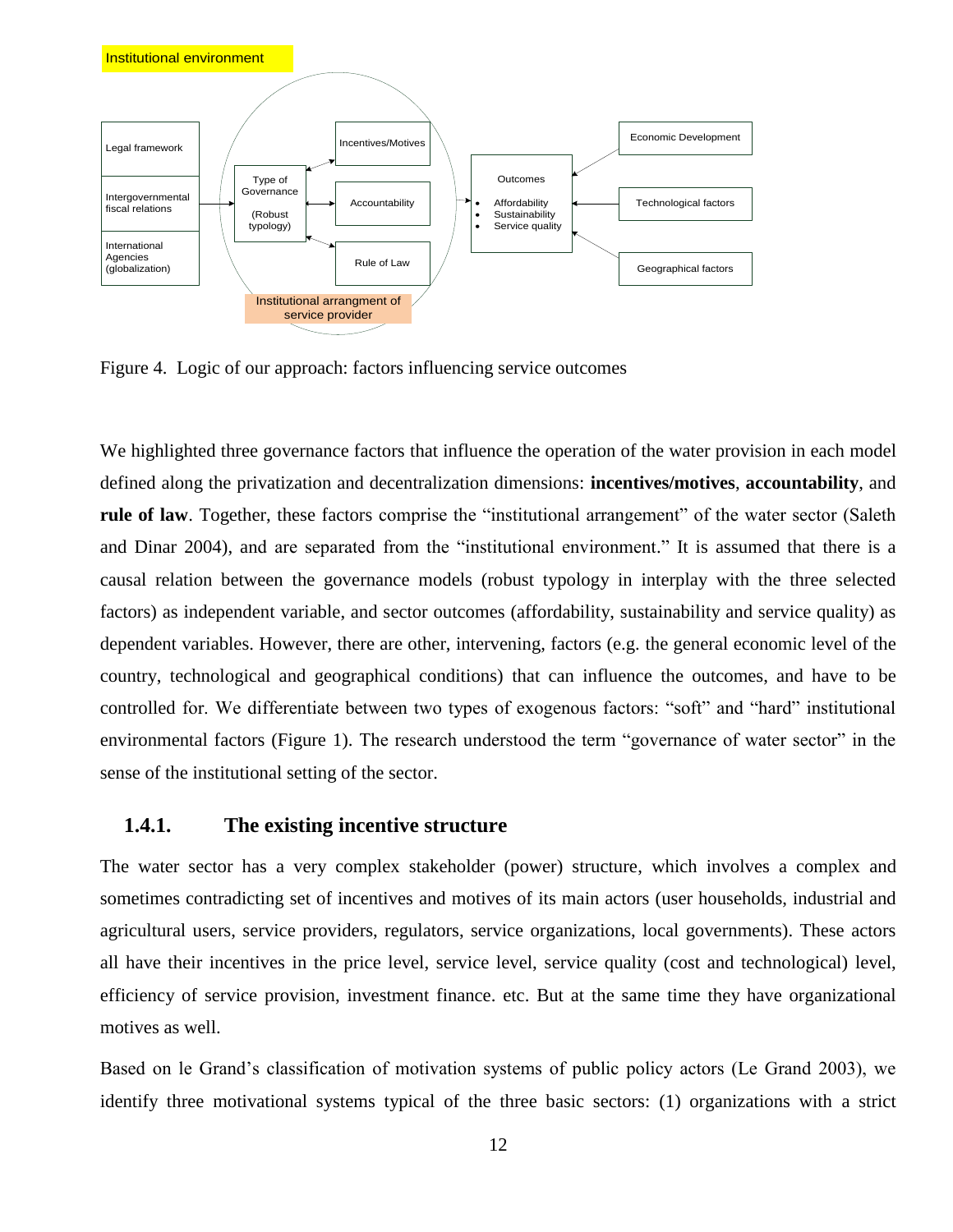hierarchical structure follow the "command and control" behavior scheme; (2) some organizations are strongly committed to a "mission"; and (3) motivation/incentives of the organizations may be dominated by financial achievement, which is a typical characteristic of for-profit market organizations. Le Grand concludes that we can distinguish three models, depending on their dominant motive: (1) command and control, (2) network, and (3) market.

Organizations in the water sector combine these types of motives: a state enterprise can have strong mission-oriented motives depending on the cultural elements, or may follow the market logic of profit maximization, if it is an expectation of the decision makers at higher levels of the hierarchy.

Our main questions are: does the existing incentive structure create any internal conflict among the selected actors? Are there any distortions or perverse incentives in the system? And how do the different stakeholders deal with these problems? The incentive structure, defined by the contracts among the stakeholders, the price-setting procedure, business strategies, subsidy structure, investment finance, etc., in the four robust models may lead to unintended consequences. Our hypothesis is that the well-designed incentive structure could lead to better performance in the water sector, independent of the basic model.

#### <span id="page-14-0"></span>**1.4.2. Accountability**

The accountability issue in the water sector can be defined as a special relation between the stakeholders, following the logic of the "principal-agent" problem, where the question is: how does the system manage the information asymmetry? In our robust governance models special accountability structures can be identified between the following: voters and institutions defining sector policy; central government ministries and local government; local governments and service organizations; owner and the executive management of service producers, among others. The accountability relations are multi-dimensional with regard to the different tasks of the water sector stakeholders, like employment strategy, price-setting, business strategy, investment and maintenance strategy, technological choice, and so on.

An alternative interpretation of accountability is the power structure, i.e. who is accountable to whom, who controls whom, and whether or not these relations can be enforced. How is power distributed among the stakeholders (vertical, horizontal)?

#### **1.4.3. Acceptance of market mechanisms and consensus over the rule of law**

<span id="page-14-1"></span>We may ask: how can contracts be enforced and efficiency in governance achieved in countries where the rule of law is ineffective? In the transition countries, private mechanisms — such as long-term relationships, arbitration, social networks to disseminate information and norms to impose sanctions have sometimes emerged in place of formal, state-governed institutions. So, where can our countries and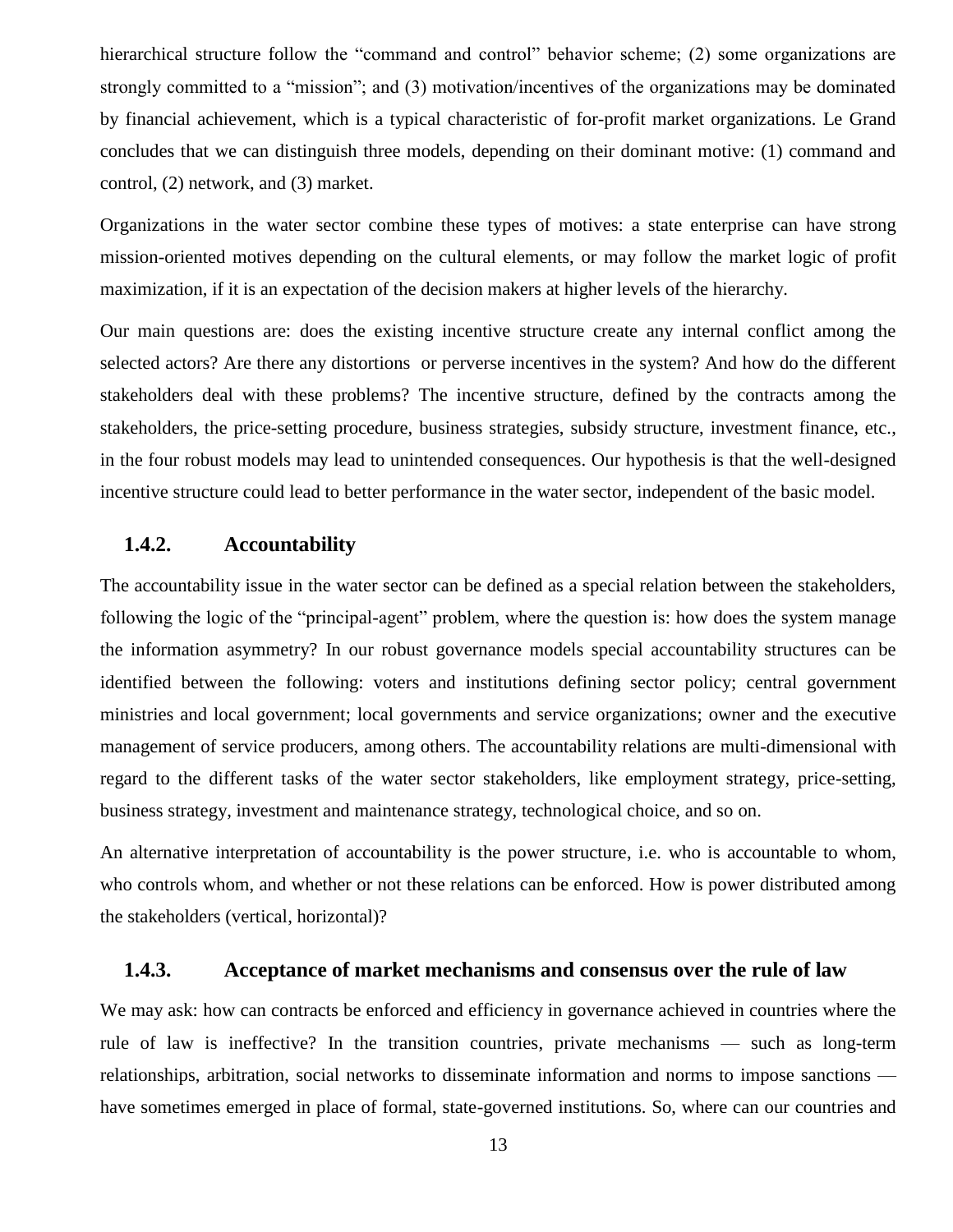their water sector be placed on the "rule of law continuum." Our hypothesis is that lack of consensus on the basic norms and values (trust) can easily lead to instability, corruption, and the advent of the informal economy. There are several explanations to the non-rule of law situation. A typical situation is the nonfunded mandates, when the law assigns a task to a stakeholder that cannot be fulfilled, either due to lack of technical capacity or lack of financial resources. Poverty may force households to follow unlawful behavior (non-payment for services). Moreover, the "unjust" allocation of the cost and gains of the sector among stakeholders may lead to conflicts, which could, in turn, lead to unlawful events.

The investigation of this broader governance scheme with additional factors will also help us understand the nature of the transition from centralized, planned economies to market based, decentralized systems. Our analysis on the varieties of governance in public service delivery in the water sector will support the sectoral policy design in countries with different development patterns. In principle, the intervening factors (the general economic level of the country, technological and geographical conditions), that can influence the outcomes, have to be controlled for.

The governance-performance relation (**Error! Reference source not found.**) is influenced by two types of exogenous variables. On the one hand there are the macro-social conditions, that are partly legal (laws, constitution, etc.), partly political (commitment to democracy, multi-party system, etc.) and partly ideological (democratic society, etc.); on the other hand there are more objective, technical factors (like the level of economic development, technological-geographic factors). We can say that there are "soft" and "hard" institutional framework variables.

# <span id="page-15-0"></span>**1.5. Institutional change — interplay of exogenous and endogenous factors**

The "soft" exogenous factors include the governance elements, and this is the reason why they are not easy to separate from the institutional arrangements of the water sector. For example, the rule of the law issues are typically defined at the macro-social level, though at the water sector organization level they might be presented in different forms. How the organization follows the law (law avoidance) is another question, and it is an important factor in our explanation.

There is a special dynamic between the soft exogenous factors and our sector governance models. We should differentiate between the rational choice theory and the institutional approach. The former explains the institutional changes (strategies, norms, rules, values, etc.) through the response of the different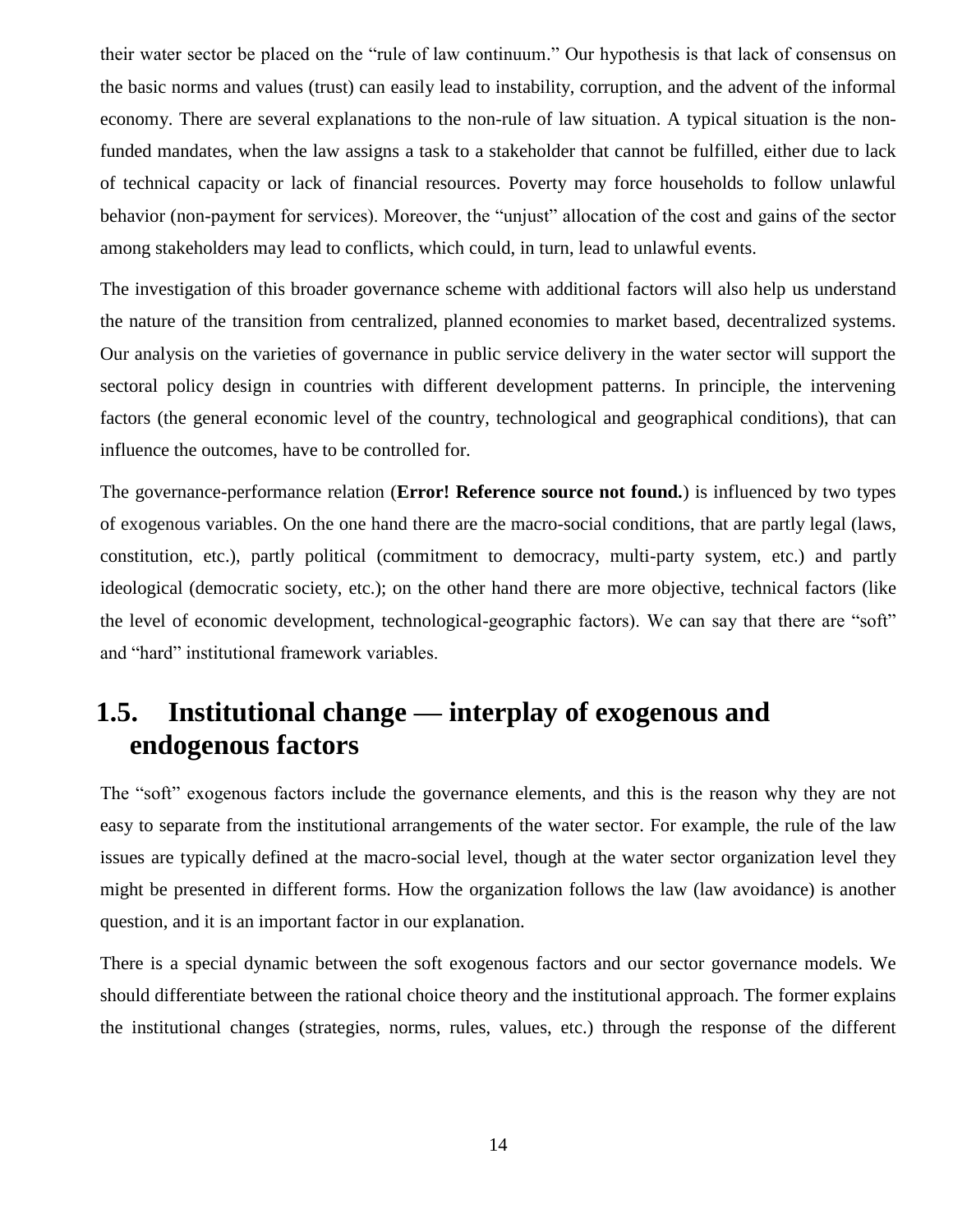stakeholders to the change in environments.<sup>2</sup> However, the institutional approach includes the wider context in the explanation: in our research program it is not sufficient to study how the water sector organization adapts to the challenges, but its macro-level "soft" framework factors should also be taken into consideration. Consequently, institutional changes cannot be explained only by the adaptation mechanisms of the organizations; there are broader values and rules in the society that determine the framework of the social changes at the micro level.

This dilemma is not new in public policy literature. The welfare regime theory (Esping-Andersen 1990) uses the same approach, presuming that in modern societies there are general principles behind the welfare programs, which influence policy solutions in different public policy areas. Others argue that there is no such master plan in societies; in each sector, development is the result of the interplay of different stakeholders (Kasza 2002). In our view this is an empirical question; both approaches are right in a way, but the relative importance of the "soft" macro-level societal environment and the interplay of the organizational-level variables may play different roles.

Our robust typology supposed a stable system, where the given governance types have certain characteristics that have an effect on some performance elements of the system. However, when we modified the typology by introducing other governance factors, our approach moved from a static system to a dynamic one. The governance factors contributed to understanding the behavior of the organizations in the water sector.

When we try to explain the changes in the water sector, we will have to be able to determine whether these changes can be explained exclusively by the endogenous factors of our model, or whether the "soft" environmental factors play an important role as well. Our hypothesis is that there are periods when the exogenous factors play a major role in institutional changes (including the behavioral factors of the water organizations and stakeholder in the sector), and there are periods when the "soft" environment factors are stable, and do not explain the alterations. Therefore, we can state that the water sector is undergoing continuous change, but there is a difference between a continuous adaptation (for example, to the level of consumption, input price changes, etc.) and radical changes, when the basic principles of the institutional environment are changed.

In 1990, radical changes took place in the political systems of the whole region: there was the introduction of a democratic political setting, shift to market economy, and a drive toward decentralization. Not only was the behavior of the organizations changed, in several cases the organizations changed. For example,

 $2$  Draft (2004) uses this approach to explain the emergence of the social enterprises. He argues that the existence of social enterprises is rooted in the wider social values.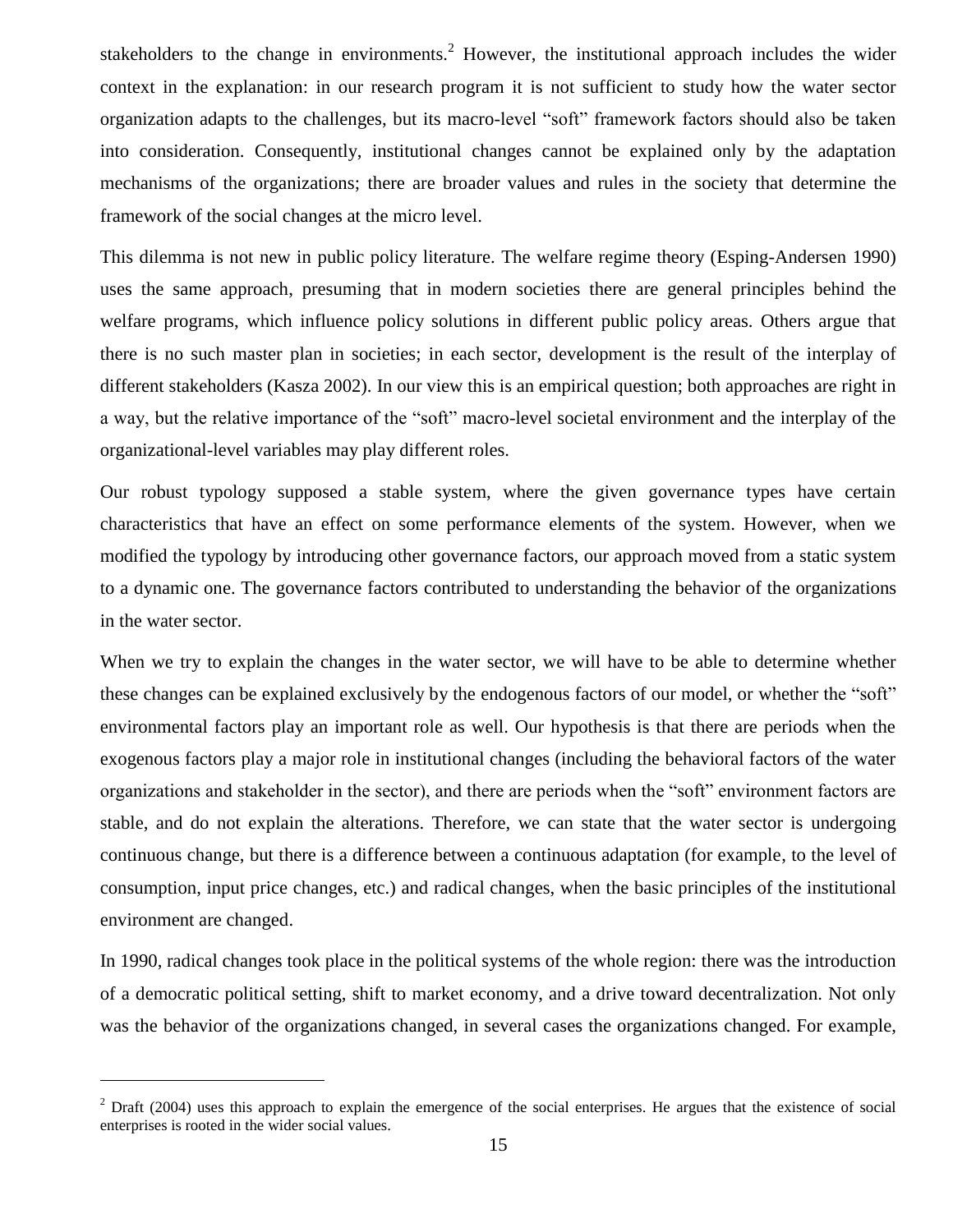the municipalities assumed new responsibilities; water companies were restructured, etc. "Path dependence" was an important factor of the changes, as several elements of the old structure survived, but in very different ways in the different countries.

# <span id="page-17-0"></span>**1.6. Water sector in the economy — balanced or unbalanced relation**

The performance of the water sector is determined by "hard" external factors like geography, level of development, and technological elements (**Error! Reference source not found.**). It would be very difficult to control for the effects of these variables, even with a large sample. But our research includes only three countries with very different backgrounds.

Water is a basic need, with special economic characteristics. One of the factors that determine the level of the services is the wealth of the nation, although the geographic and technical conditions are not any less important. There is a correlation between the level of the services and the level of development. According to the "soft structuralist" approach, in a globalized world the governments have the choice to adapt to the changing conditions, which implies that they have a certain leeway. The economic and social policy choice is influenced by several factors (e.g. the effect of different lobbies, political preferences, etc.). Theoretically there are three possibilities vis a vis the relation between the water sector and the economic development: first, society "under-invests," that is, the water services are of lower quality than the economic development would justify. Second, the water sector development is in proportion to the economic development. Third, the water sector is more developed than the economic development justifies. This last option is an interesting possibility, when a society may "over-invest" in the water sector, using a disproportionate share of its GDP for the enhancement of water services. We would argue that this kind of "unbalanced growth" distorts the system, and the water infrastructure becomes unaffordable to the economy, both to households and to the general budget. The consequence is that the society has to draw away resources form other sectors of the economy, which typically slows down economic development. There is a public discussion on whether the overuse of the EU structural funds for consumption infrastructure (as opposed to productive infrastructure) slowed down the economic growth, and exacerbated an affordability problem. The argument here is that the countries moved to a "reverse" unbalanced economic growth system.<sup>3</sup>

 $3$  See the concept of unbalanced growth theory introduced by A.O. Hirschman, Hans Singer, Paul Streeten and W.W. Rostow as an alternative concept of the balanced growth theory.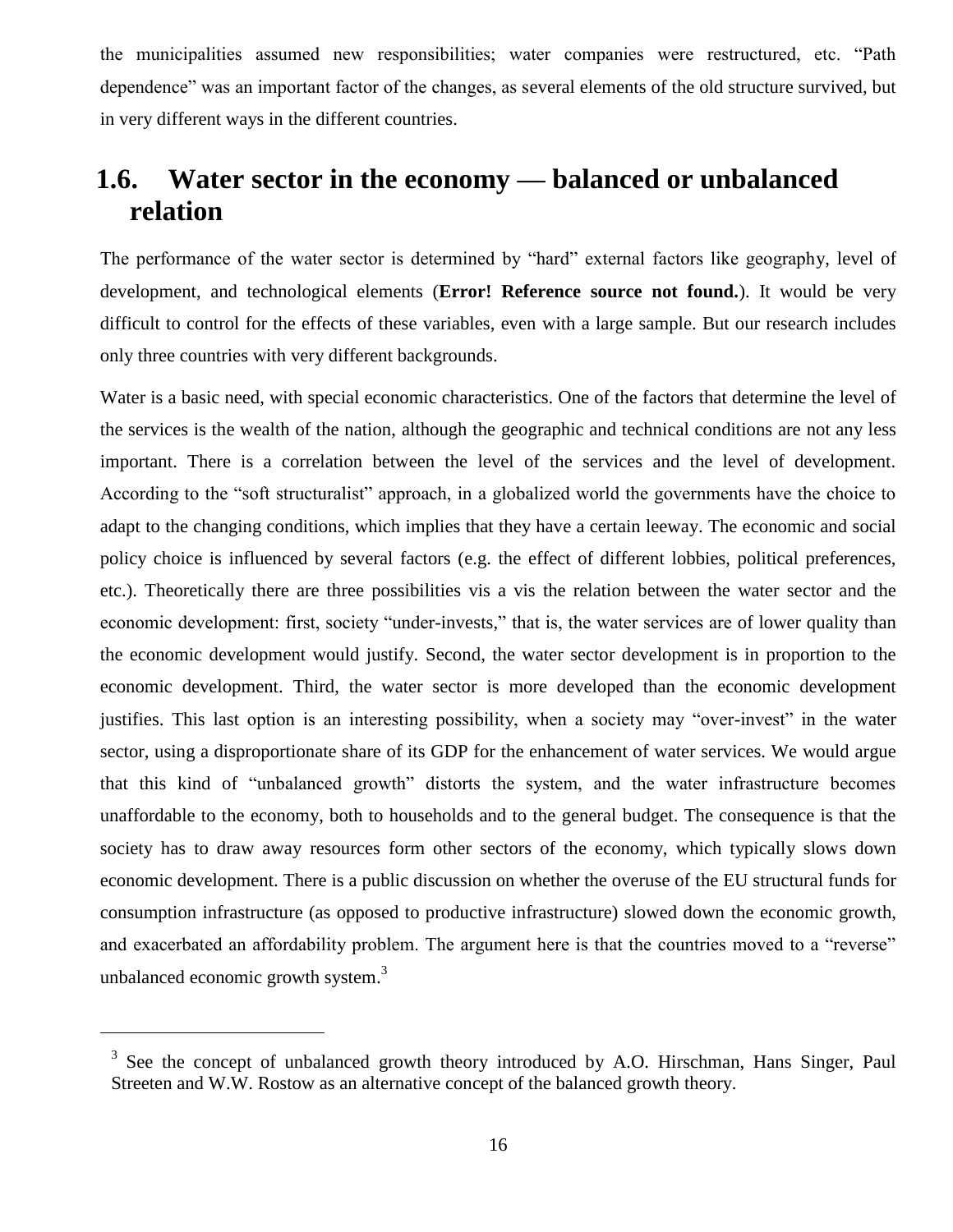"An interesting example is given by the case of Eastern and Southern Europe now joining the European Union. These counties are required by the accession agreements to pursue water quality and sanitation services that were reached in the city of Brussels only in the last few years. However, given that these countries have an income per capita much below the EU average, such a high level of service quality represents a huge financial burden (the cost has been estimated at around EUR 9 billion for Romania, equivalent to 16% of its 2004 GDP), and is therefore subsidized by the EU. Questions remain, however, as in other EU accession countries, about the affordability of the maintenance of these sophisticated systems" (Estache and Fay 2007;12).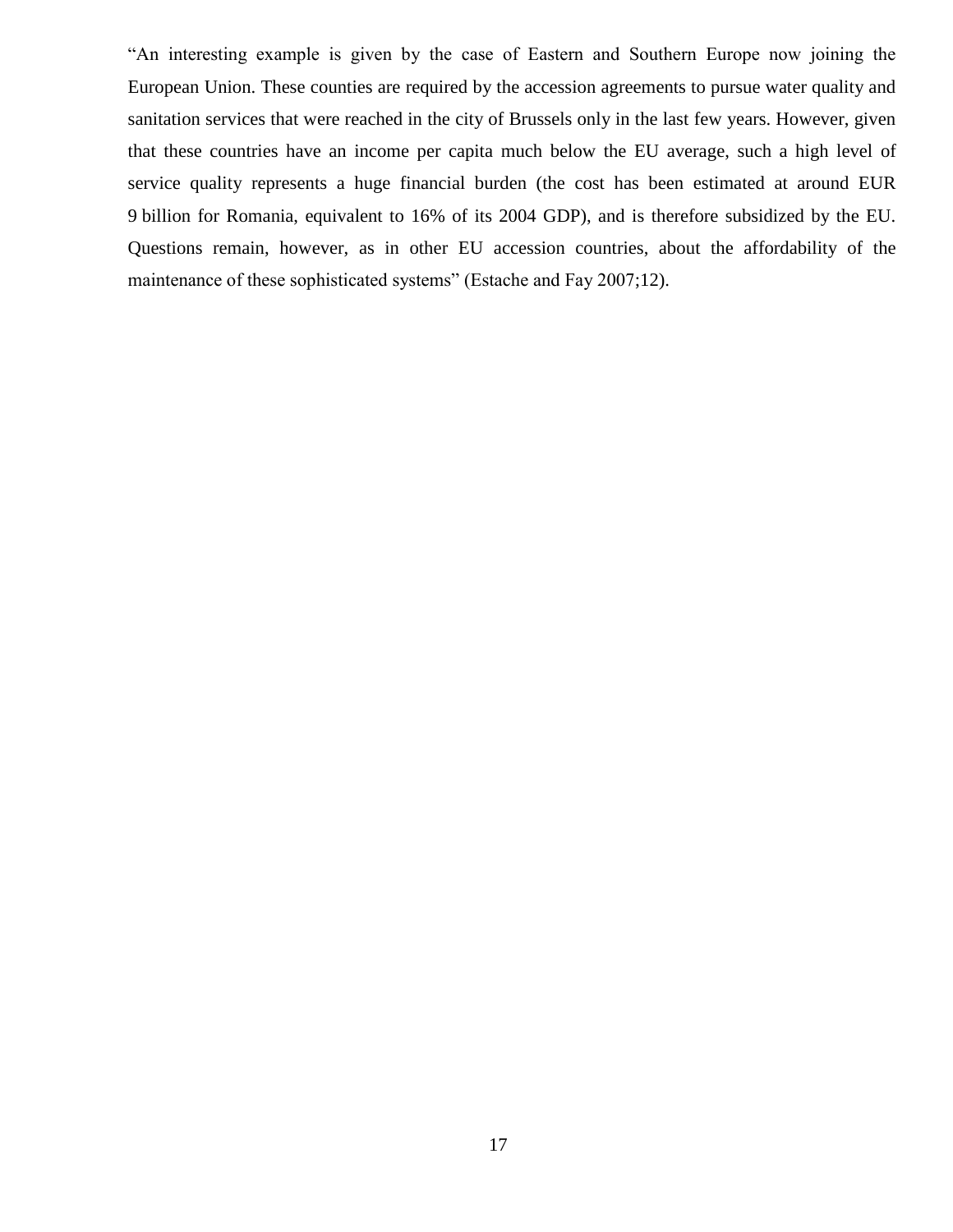# <span id="page-19-0"></span>**2. Main hypotheses**

Our research is based on an analyses of the development of the water sector in Armenia, Hungary and Romania. In the research process, each country's team has prepared sector studies and three case studies for their respective countries in order to explore the effect of the governance model on sector performance (governance-performance linkage).

The main research hypothesis was that the "robust" governance models in water service delivery alone do not explain the performance of the sector. We were looking for other relevant governance factors to explain the operation and performance of the sector, and grouped them under the headings: accountability schemes, incentives, and rule of law.

These factors influence the service outcomes. They are identified as: affordability of water services, sustainability of water management and quality of water provision. These dependent variables themselves are complex phenomena, so they cannot be easily operationalized. Identification and measurement of both parts of our refined model — the explanatory variables and the dependent variables — was heavily constrained by the methods available within the framework of the GDN project.

The interpretation of the governance factors raised the methodological difficulty of aggregating the individual-level concept of incentives, motives, and accountability at the organizational level (Coleman 1990). Public service motivation needs to be sufficiently high at all levels of the organization (from management to street level operations), in order to consistently monitor the efficiency, effectiveness, and equity of the results produced by the organization (Petrovsky 2009). Originally we were going to measure governance factors through the vignette method, but eventually decided to reject it, instead opting for the interpretive method to judge the incentives/accountability factors. Measuring the rule of law was more objective, but stakeholder perception played a significant role in its evaluation.

The "performance" of the service delivery companies, as outcomes, was measured with qualitative indicators. Affordability can be quantified by the level of arrears, sustainability through under-investment or the low level of cost recovery in tariff setting and the conflicts between the owners and management companies. The real difficulty of the quantitative method lies in the strong effect of the exogenous variables (geography, technology, etc.) on the service outcomes.

Even if we cannot measure the performance indicators precisely, we know that they modify (increase or decrease) the transaction costs in the water sector. From the point of view of institutional economics, the aim of governance is to decrease the transaction cost of the water sector. Therefore, we can reformulate our hypothesis: instead of trying to compare the performance indicators quantitatively, due to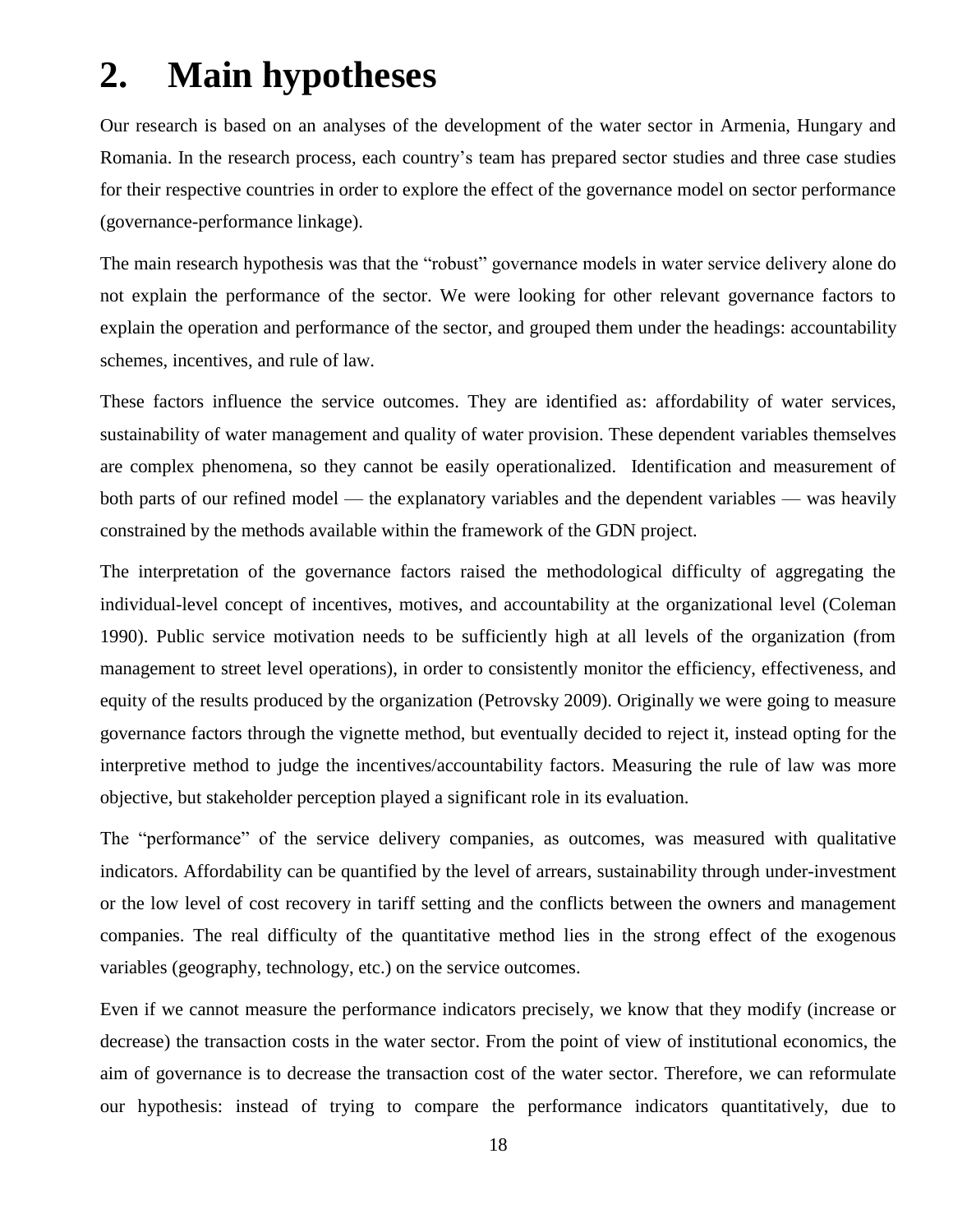methodological constraints, we will examine how sector transaction costs are affected by water sector governance in the different countries. Hence, our main hypotheses are:

Hypothesis 1: The governance type, according to the "robust" model based on decentralization and privatization (Table [1\)](#page-10-0), does not influence the transaction cost in itself.

Hypothesis 2: Changes in the transaction cost depend on the three highlighted governance factors: incentive structure, accountability relations, and rule of law.

Hypothesis 3: There is a very close connection between the exogenous governance factors (institutional environment), and the three governance factors specified in Hypothesis 2.

One way to prove these hypotheses is by showing in the case studies that, regardless of the governance type according to the robust model, the existence of perverse incentives, unbalanced accountability relations, and lack of the rule of law increase the transaction costs both in economic and social terms.

The first step of the research was the preparation of the sector studies based on desktop research, following the common analytical framework. The task of the sector study was to provide a foundation for the case studies, which means summarizing the "soft" and "hard" external (or exogenous) factors (Figure 2).

The research used the case study method. The aim of the case studies was to find evidence that beyond the robust model the governance factors (incentives, accountability and rule of law) have substantial influence on the performance of the sector. The key methodological challenge in the research was to control for the external factors related to the "soft" (institutional) and "hard" (geography, level of development, technology) environment. The reports were completed in 2011-2012, so they do not reflect the most recent changes in the studied countries. This is especially important in the case of Hungary, where radical reforms came into effect from 2013.

Three cases per country were selected, nine cases in all, which allowed us to use quantitative methods to control for the effect of external factors. Because of the small sample size, the "control" was more heuristic than systematic. The three countries represented very different levels of development.

The quantitative methods are mainstream research methods (gold standard in science), but generally causal relations cannot be stated by a qualitative method (Maxwell 2004). However, quantitative research method was rejected partly due to technical reasons, and partly because of the limited resource fund. There are several governance-related quantitative analyses on the water sector. Krause (2009), for example, tested the effect of the political governance factors on water sector performance, including governance factors like electoral systems, political and civil rights, systems of separation of powers, and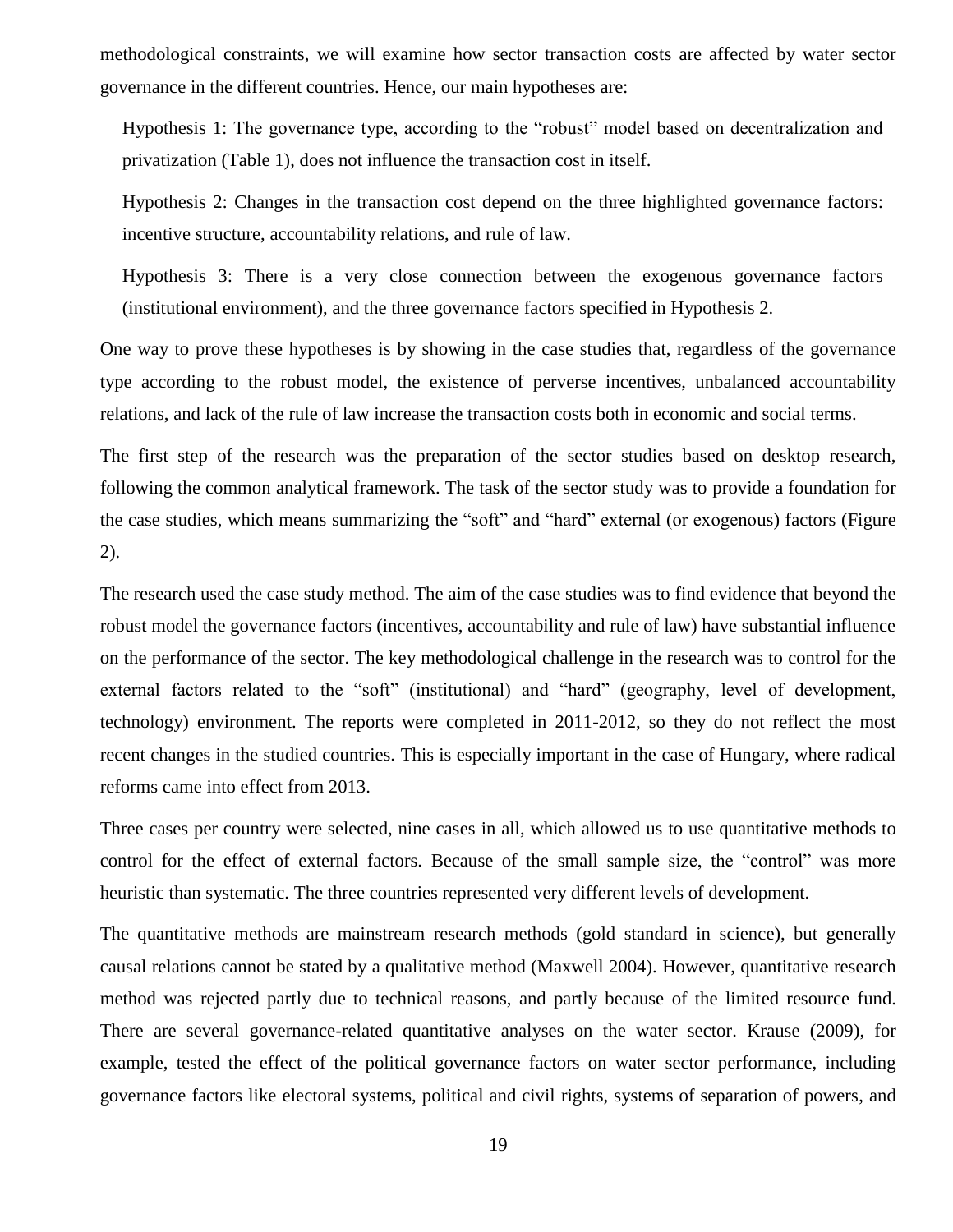checks and balances. However, the reliability of the available data is always a critical issue, especially in the case of governance variables (see, for example, Estache and Fay 2007).

Beyond the problem of the number of cases, the quantitative method would not be of use here, because we were interested in the relative importance of the exogenous and endogenous governance factors. Most studies do not distinguish between these two sets of factors, which makes a quantitative analysis more manageable. We, on the other hand, intended to see the effects of governance factors on water sector performance in relation to a given external environment. In a later state of the research we could move toward a quantitative method, if we are able to operationalize the variables of the theory and control for the external (soft and hard) factors in a larger number of cases, as well as define clear endogenous governance factors in connection with the performance of the sector. However, our current research did not allow extensive data collection.

The aim of the case studies was largely to modify the theory; or to be more modest, the idea that we developed in the concept paper, using the evidences of the case studies. This would possibility help us improve (to put more "substance" into) the background study, and define more precisely the factors that influence the robust model. The case studies used desk reviews, and were based on key informant interviews and data collection (Crosthwaite et al. 1997). Each team followed the same outline and method (See Annex). In the case studies, we focused on issues and conflicts where the existence of the governance factors could be traced in the context of the analytical model. The task of the field workers was to reconstruct the "story" based on facts and stakeholder interviews, which methodologically is close to the interpretive method (McIntyre 1998).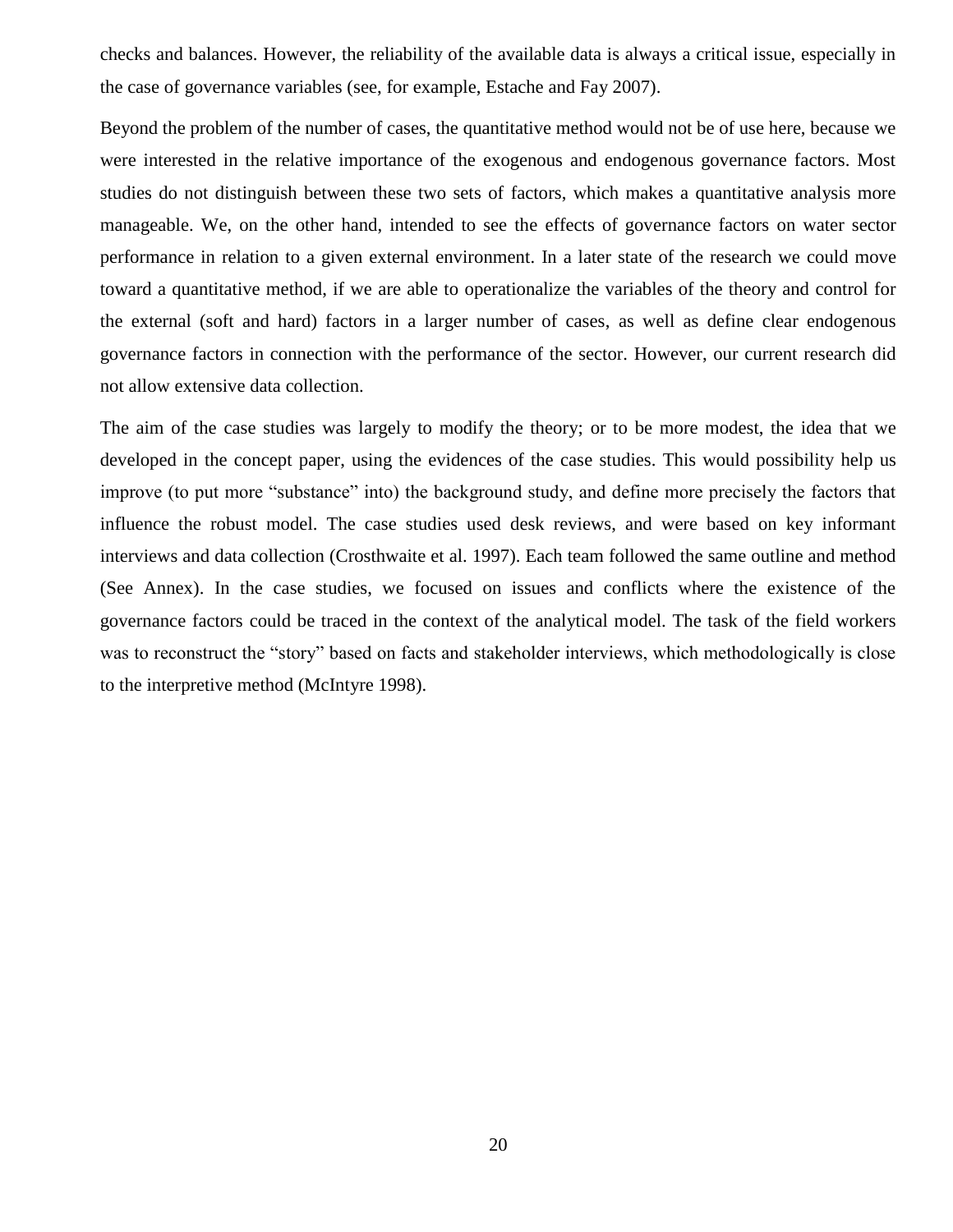# <span id="page-22-0"></span>**3. Water sector in three countries**

## <span id="page-22-2"></span><span id="page-22-1"></span>**3.1. General economic development of the countries**

#### **3.1.1. Armenia**

After gaining independence in 1991, Armenia endured a compound crisis. The country had to cope with the effects of the break-up of economic ties with the countries of the former Soviet Union (FSU), structural reforms, the consequences of the war with Azerbaijan, transportation blockade, the consequences of the 1988 earthquake, and the energy crisis. These led to a steep economic and social downturn in the 1990s, with impoverishment of the population and polarization of the society The economic reforms were sustained, leading to improvement in income levels over the past decade and a half, with GDP growth at 12 percent on an average between 2001 and mid-2008, increased inflow of remittances and foreign investments, and high commodity prices. This, and improved social service provision, led to a sharp drop in poverty from over half of the population in 1999 to about 23.5 percent in 2008. "The financial and economic crisis had a very strong impact on the Armenian economy, with a decline of 14.1% of the GDP in 2009. By 2010, Armenia had moved from being a low- indebted country to a medium-indebted country. Despite important efforts by the Government to mitigate the social impact of the crisis, there was a drop in living standards: by 2010, 35.8 % of the population was poor and 21.3 % was very poor. Since then, the economy has resumed its upward trend: in 2011 growth was 4.7 %

#### <span id="page-22-3"></span>**3.1.2. Hungary**

The economy of [Hungary](http://en.wikipedia.org/wiki/Hungary) is a medium-sized, structurally, politically and institutionally open economy in [Central Europe,](http://en.wikipedia.org/wiki/Central_Europe) and is part of the [European Union's](http://en.wikipedia.org/wiki/European_Union) (EU) [single market.](http://en.wikipedia.org/wiki/Single_market) The economy of Hungary experienced market liberalization in the early 1990s as part of the transition from a [socialist economy](http://en.wikipedia.org/wiki/Socialist_economy) to [market economy,](http://en.wikipedia.org/wiki/Market_economy) similar to most countries in the former [Eastern Bloc.](http://en.wikipedia.org/wiki/Eastern_Bloc)

The private sector accounts for more than 80 percent of the Hungarian GDP. Foreign ownership of, and investment in Hungarian firms are widespread, with cumulative foreign direct investment worth more than USD 70 billion [\("Member States of the EU: Hungary"\)](http://europa.eu/abc/european_countries/eu_members/hungary/index_en.htm)., EU, Retrieved 2010-01-18)

Declining exports reduced domestic consumption, and fixed asset accumulation hit Hungary hard during the [Financial Crisis of 2008,](http://en.wikipedia.org/wiki/Financial_Crisis_of_2008) making the country enter a severe recession with a –6.4 percent GDP drop, one of the worst economic contractions in its history. On 27 October, 2008, Hungary reached an agreement with the [IMF](http://en.wikipedia.org/wiki/IMF) and [EU](http://en.wikipedia.org/wiki/European_Union) for a rescue package of USD 25 billion, aiming to restore financial stability and investors' confidence.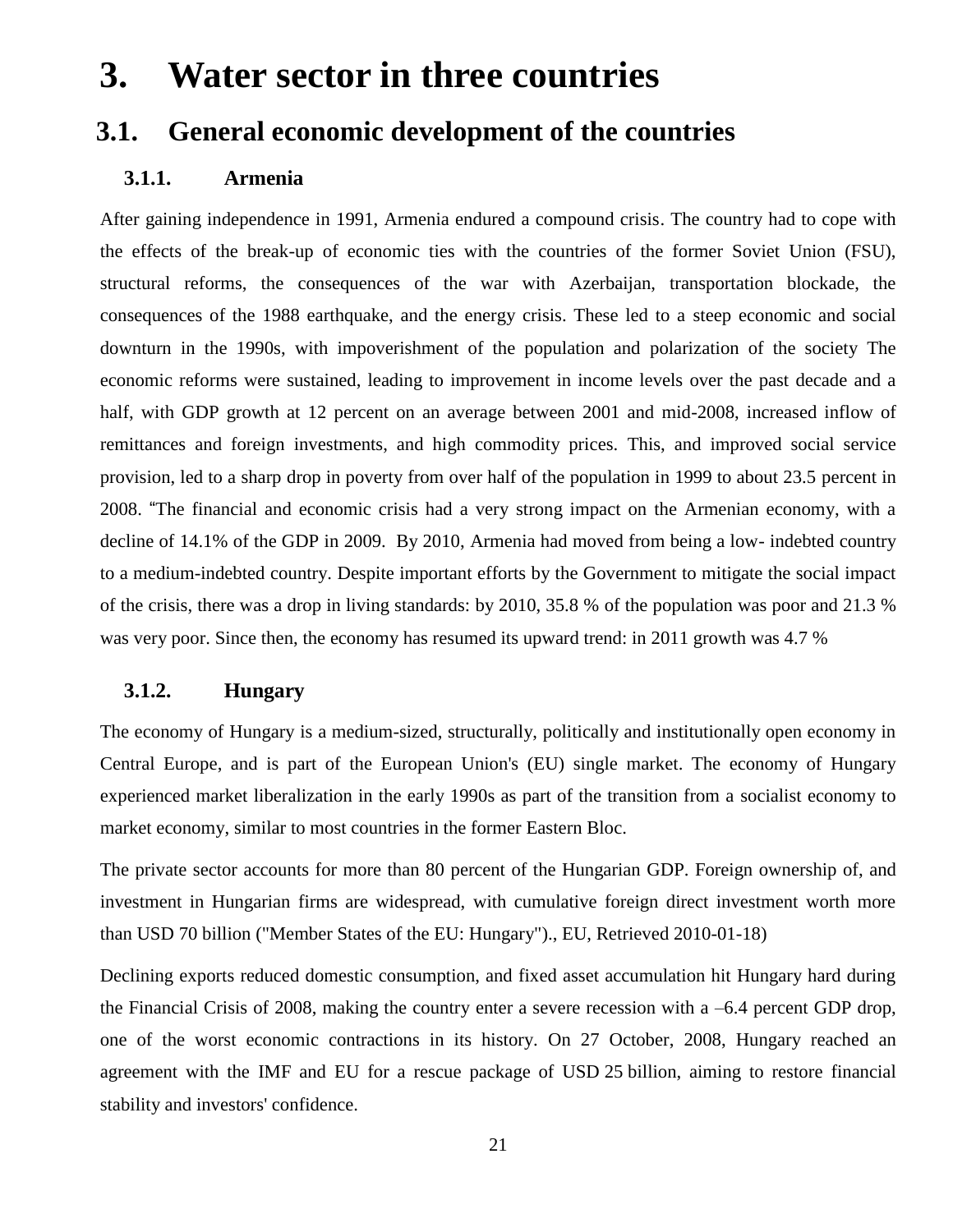Because of the uncertainty of the crisis, banks gave fewer loans, which led to a decrease in investment. This, along with price-awareness and the fear of bankruptcy led to a downturn in consumption, which in turn increased job losses and decreased consumption even further. Inflation did not rise significantly, but real wages decreased. The economy showed signs of recovery in 2011 with decreasing tax rates and a moderate 1.7 percent GDP growth. $4$ 

#### **3.1.3. Romania**

<span id="page-23-0"></span>For about a decade after 1990, Romania registered economic instability and decline. From 2000 onwards, however, the Romanian economy was transformed into one of relative [macroeconomic](http://en.wikipedia.org/wiki/Macroeconomic) stability, characterized by high growth, low [unemployment](http://en.wikipedia.org/wiki/Unemployment) and declining [inflation.](http://en.wikipedia.org/wiki/Inflation) In 2006 GDP growth in real terms was 7.7 percent, among the highest rates in Europe. In 2008, GDP growth was 7.1 percent and thereafter, due to the recession in 2009 and 2010, there was a −7.1 percent and −1.3 percent GDP drop respectively.<sup>5</sup> IMF estimated a [GDP](http://en.wikipedia.org/wiki/List_of_countries_by_GDP) growth of 1.5 percent in 2011 and 4.4 percent for 2012. With a GDP of around USD 264 billion and a GDP per capita of USD 12,358 in 2011, Romania is an upper-middle income economy.

GDP per capita was 46 percent of EU average in 2010. Inflation in 2010 was 6.1 percent. Unemployment was 7.6 percent in 2010, which is very low compared to other middle-sized or large European countries such as [Poland,](http://en.wikipedia.org/wiki/Poland) France and Spain.<sup>6</sup> General government gross debt is also comparatively low, at 34.8 percent of GDP. Exports have increased substantially in the past few years, with a 13 percent annual rise in exports in 2010.

Since 2000, Romania has attracted increasing amounts of foreign investment. According to a 2011 [World](http://en.wikipedia.org/wiki/World_Bank)  [Bank](http://en.wikipedia.org/wiki/World_Bank) report, Romania currently ranks 72nd out of 175 economies, scoring lower than other countries in the region such as the [Czech Republic.](http://en.wikipedia.org/wiki/Czech_Republic)

### <span id="page-23-1"></span>**3.2. Geographical factors and water resources**

The **Republic of Armenia** is in South-Western Asia, on the southern side of the Caucasus. Forty percent of its communities are to be found in sparsely populated high mountains and mountainous regions (comprising 16.5 percent of the population). The areas located mainly on slopes, 1,700 to 2,200 meters above sea level have sufficient reserve territories, abundant natural resources and a diverse ecology, but are characterized by incomplete provision of engineering and transport networks, abandoned settlements,

<sup>&</sup>lt;u>. [^](http://en.wikipedia.org/wiki/Economy_of_Hungary#cite_ref-7679economy_and_society_28-0)</u> ["Economy and Society, January–March 2009"](http://portal.ksh.hu/pls/ksh/docs/eng/xftp/gyor/jel/ejel20903.pdf) (PDF). Hungarian Central Statistical Office. Retrieved 2010-01-18.<br>. ^ "Economy and Society, January–March 2009" (PDF). Hungarian Central Statistical Office. Retrieved 2010-

<sup>5</sup> Data source: National Institute of Statistics

<sup>6</sup> Data source: Eurostat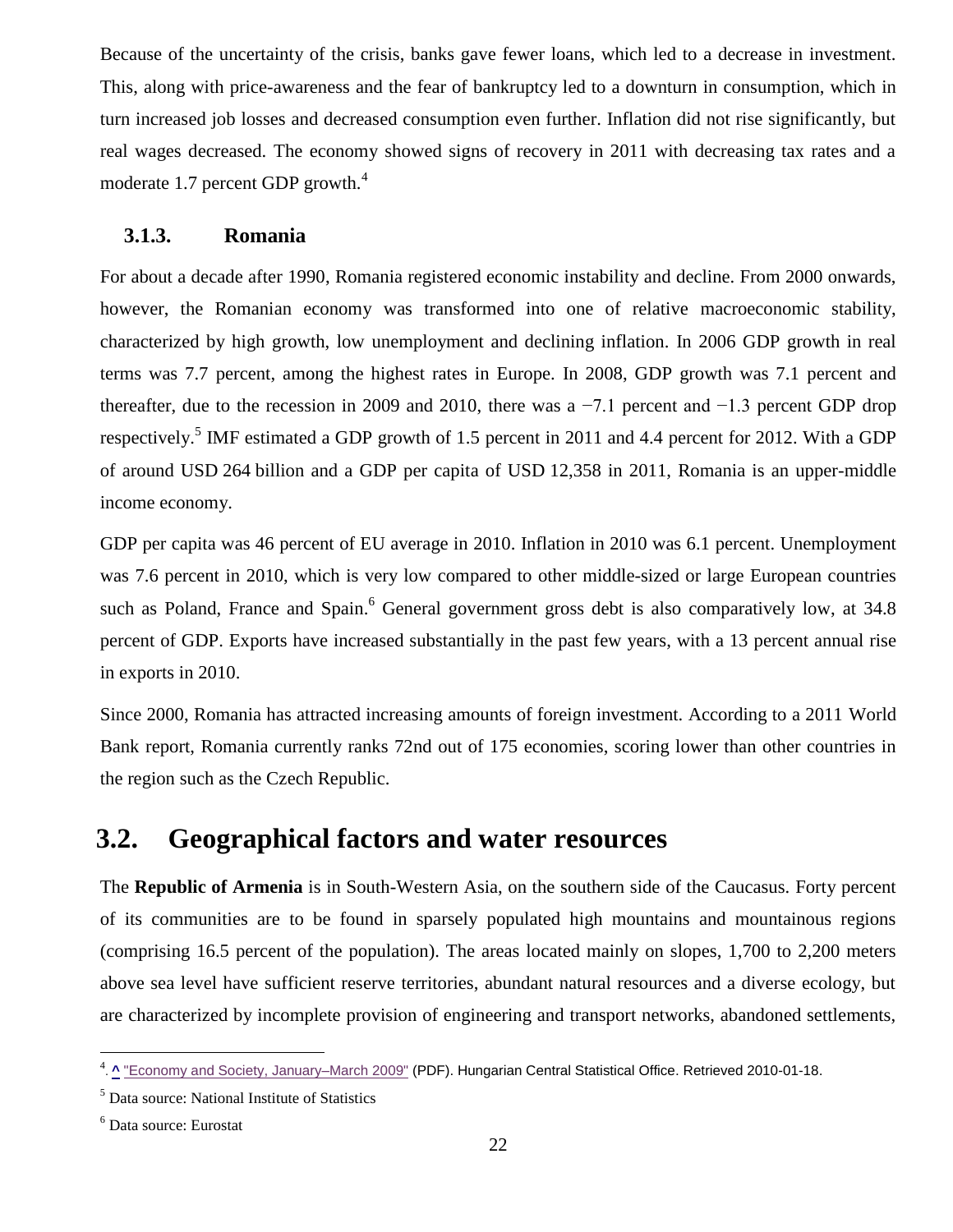and low population density. Approximately 56 percent of the total territory of Armenia is suitable for settlement.

Armenia's territory is notable for its developed and irregular hydrological system typical to mountainous countries. It accommodates around 9,500 small and medium rivers, the total length of which is 25,000 km. The adequacy of water resources is not a major issue for water and waste water services in Armenia; generally there is adequacy of resource throughout the country, with some limitations in a few areas. About 98 percent of the water supply comes from groundwater and/or springs, the remaining from surface water, mainly streams. Groundwater accounts for approximately 96 percent of the drinking water supplied to the public.

**Romania** is in South-Eastern Europe, north east of the Balkan Peninsula, on the lower course of the Danube and its Black Sea Delta. Romania's relief consists of three major levels: the highest one in the Carpathians (the highest peak Moldoveanu is 2,544 m above sea level), the middle one is the Sub-Carpathian hills and plateaus, and the lowest level — the plains, meadows and the Danube Delta — are at sea level.

Romania has all types of water resources (rivers, natural and artificial lakes, and ground waters). The largest source of water is rivers; 97.8 percent of Romania's hydrographical network belongs to the Danube River Basin. With an average water consumption of only 2,660 m<sup>3</sup>/inhabitant/year, compared to the European average of  $4,000 \text{ m}^3$ , Romanian water consumption is relatively low.

**Hungary** is located in the Carpathian basin. Two-thirds of the country is lowland (84 percent of the territory is below the altitude of 200 m) and its climate is under strong continental influence. Twenty-four rivers bring water into the country from West, North and East, and only three leave the country towards South: the Danube, the Tisza and the Drava. The entire country is the river basin of the Danube.

About 95 percent of Hungarian water supply is based on groundwater (shallow groundwater, bank-filtered and karst water), which is more than in most European countries. About 65 percent of these resources are geologically vulnerable to anthropogenic influence, making the protection of groundwater resources a task of immense significance. Ninety-five percent of the surface waters are of foreign origin, and only four medium-sized catchment areas are located within the boundaries of Hungary. The long-term average inflow is among the highest in Europe (surface water resources count to  $11,000 \text{ m}^3/\text{cap}/\text{year}$ ); however, the contribution within the country is very small (only 600 m<sup>3</sup>/cap/year). So for water quantity and quality Hungary largely depends on the surrounding countries.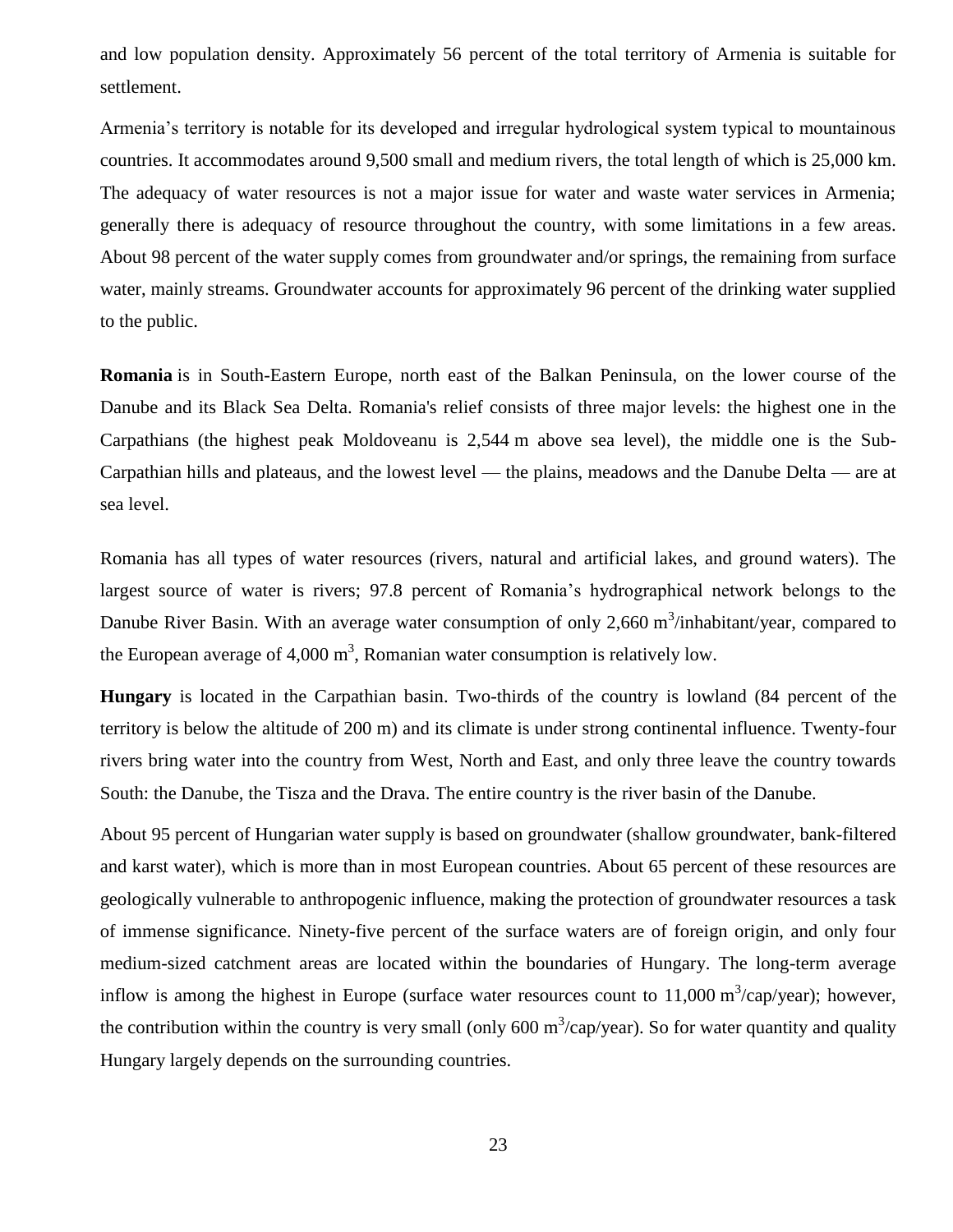### <span id="page-25-0"></span>**3.3. Technological factors of water**

 $\overline{a}$ 

In **Armenia**, about half of the water infrastructure is old and dilapidated. Initial estimates indicate that short to medium term investment requirements (2011-2015) could account for about USD 179 million, needing USD 79 million in Yerevan and USD 100 million in AWSC (Armenian Water and Sewerage Closed Joint Stock Company). Of all the current investments planned, only Lori and Shirak regions (of the three regional utilities), envisage full asset replacement through the proposed KfW loan WB, 2011.

Although *the rural water supply* infrastructure is generally of more than sufficient capacity, there is a pressing need for renovation; some 50 percent of the systems should be renovated, as the average age of the infrastructure is about 35 years. The total investments needed for renovation, and also for optimization of the current infrastructure to reduce water consumption closer to EC figures, are estimated to be AMD 35 billion ( $\approx$  EUR 78 million).<sup>7</sup> Tariffs, the main source of revenue, are currently inadequate, not even sufficient to achieve the level of recovery of routine Operation and Maintenance (O&M) costs. The need to manage a system with high levels of Non-Revenue Water (with potential technical losses estimated at as much as 40-45 percent out of total losses of 85 percent) diverts scarce resources from system improvement.

The condition of piped water within the building boundaries of the old multi-apartment housing stock is also very poor.

In Romania<sup>8</sup> 86 percent of the population from 256 urban localities (about 11.5 million inhabitants) is supplied water through centralized networks. The water supply network has a total length of 47,778 km and continues to extend. The quantity of drinking water supplied to consumers in 2005 was around 1,089 million m<sup>3</sup> (46 percent lower than in 1995), out of which 628 million m<sup>3</sup> was for domestic usage. In the last 10 years, the total quantity of water supplied through the network decreased, mainly due to the metering systems and the curbing of industrial usage. The distribution networks are mainly made up of sub-standard materials (reinforced concrete and lead) and about 30 percent of the pipes are made of iron. Of the current pipes, 70-75 percent have to be replaced.

Romania has 1,398 Wastewater Treatment Plants, out of which 797 WTPs are supplying water in communities with less than 5,000 inhabitants, 25 percent of which do not comply with water quality standards; and 601 WTPs are supplying water in communities with more than 5,000 inhabitants.

<sup>&</sup>lt;sup>7</sup> Institute for Applied Environmental Economics (2008): National Policy Dialogue on Financing Strategy for Rural Water Supply and Sanitation in Armenia. A project for the State Committee for Water Systems in Armenia, managed by the EAP task force, and with financial support of the European Union under the EU Water Initiative, Author: Jochem Jantzen

<sup>8</sup> Data Source: National Institute of Statistics (INS), National Administration Romanian Waters (ANAR), SOP Environment.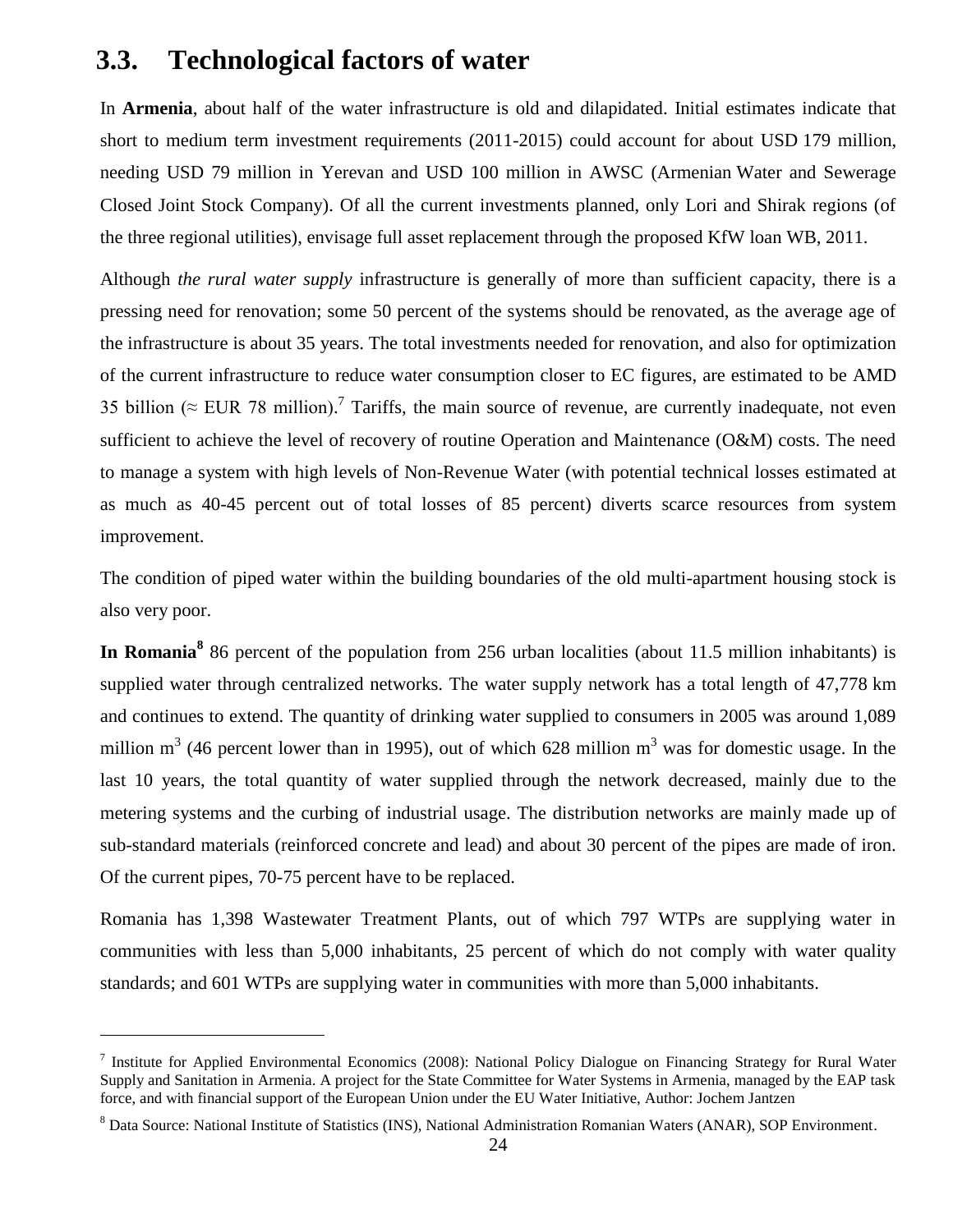At the end of 2005, 693 localities had sewerage networks, with total length of 18,381 km, out of which 16,397 km were in urban areas. About 11.5 million inhabitants benefit from the sewerage service; out of these 90 percent live in urban areas. Only 52 percent of Romania's population is connected both to water and sewage services; 67 percent of the inhabitants of rural areas do not have access to water supply, and more than 90 percent are not connected to sewage systems. The water supply networks in rural areas registered some improvements during the period 1998-2005, with their range increasing from 16,245 km in 1998 to approximately 22,660 km in 2005. About 70 percent of the households in rural areas use wells for water supply.

The **Hungarian** water sector has been facing serious challenges from the beginning of the 1990s. On the one hand, the centralized water sector needed to be restructured (due to excess capacities, low price and high price subsidy, low efficiency, etc.); on the other hand, because of the low level of services especially the water quality and the lack of sewage systems — huge investments were needed (Hegedüs-Papp 2007).

There is a serious gap between the water and sewerage supply in Hungary, despite the significant investments into new network developments from the early 1990s. By the year 2001, almost all the settlements (99.9 percent) had been provided public water, while at the end of the 1990s this rate had only been 80 percent. The percentage of households connected to public water provision is high as well: 93 percent of the households had water in their house in 2001. By contrast, the rate of settlements and households connected to the public sewerage network is much lower. Furthermore, many households do not want to connect to the existing sewerage network because of the high service charges.

The length of the water supply pipelines has grown in the last 20 years, from 44,000 km to 65,000 km, and the number of connected households has increased from 2.9 million (80 percent of households) to 4 million (93 percent of households). However, the consumption decreased from 900 million  $m^3$ /year to 546 million  $m^3$ /year, mainly because of the decline in industrial and agricultural production. The size of water sources and the capacity of the waterworks are actually sufficient; only 43 percent of the drinking water production capacity is realized annually. The sewage system developed at a higher rate: the length of the pipes has increased from 12,000 km to 38,000 km; the number of connected apartments increased from 1.5 million to 3 million — that is an increase from 40 percent to 80 percent.

By 2007, 75 percent of the collected sewage had been treated; the rest of it had been discharged untreated.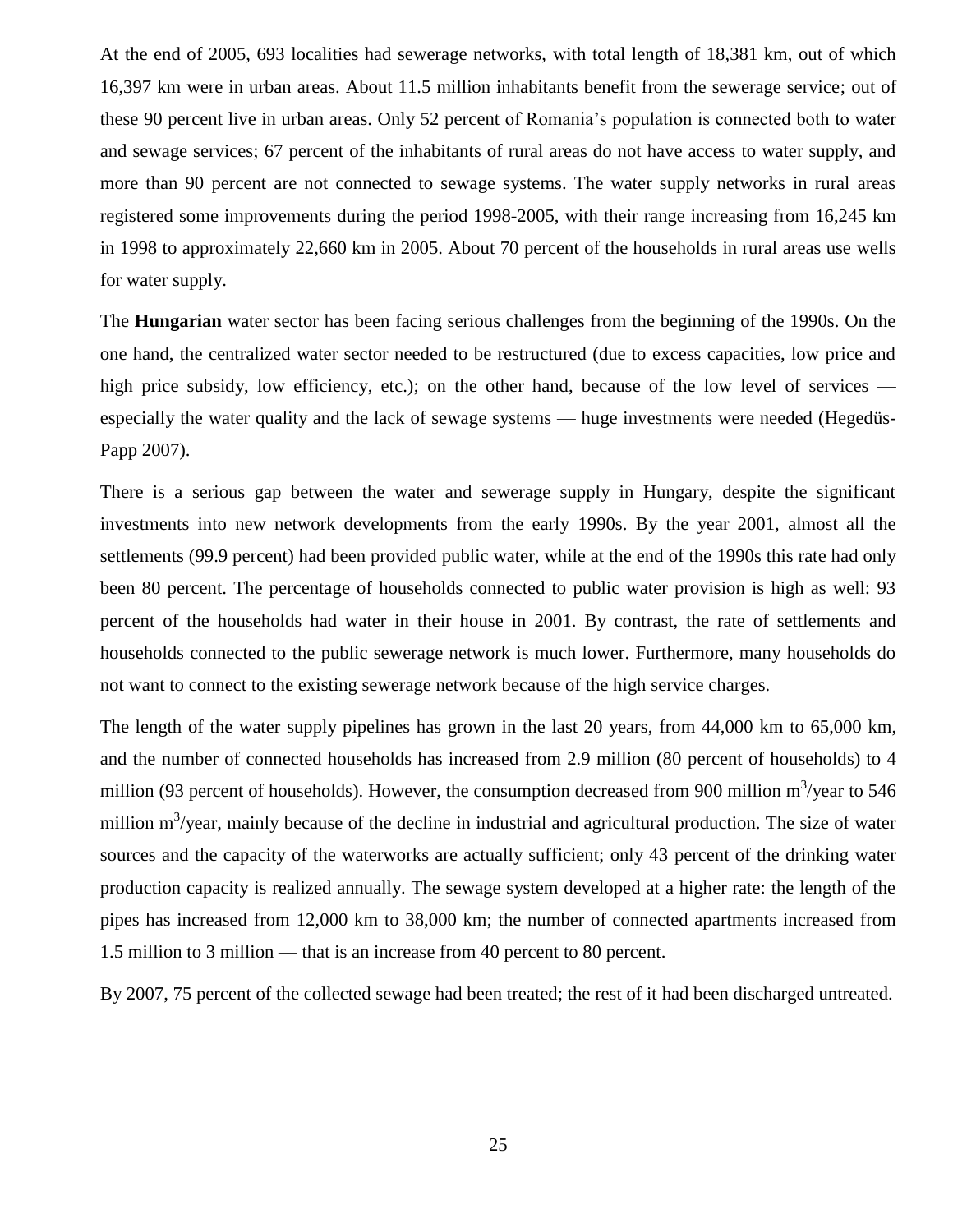# <span id="page-27-0"></span>**3.4. Impact of economic, geographical and technological factors on water quality**

These external factors, particularly the poor technological conditions of the water supply systems have a great impact on water quality, especially in Armenia and Romania.

**Romania** has to comply with the provisions of the EC Directive 98/83/EC on the quality of water by the end of 2015, and with the provisions of EC Directive 91/271/EEC on the urban wastewater treatment by the end of 2018. Currently, the water and wastewater quality differs from operator to operator, but for most of them the compliance with standards is above 95 percent for water quality and above 85 percent for wastewater quality.

Non-Revenue Water (NRW) is relatively high for many regional companies in Romania, but lately the situation has started improving due to the large investments made for the rehabilitation of the water and wastewater networks. NRW is, on an average, 45 percent on the national level and varies across operators from about 35 percent to above 60 percent.

As in the case of Romania, **Hungary** too has to comply with the provisions of the EU, so the service quality standards are set by the central government, as per the EU quality standards. The 24-hour availability of water is ensured everywhere in the country. The services are uninterrupted. In case of water restrictions lasting more than 12 hours, or affecting more than 500 people, or more than 20 percent of the drinking water supply, alternate access to drinking water must be provided.

The former Hungarian standards in terms of water quality were less stringent for certain components than those of the EU. According to the EU requirements, 75 percent of the waterworks need additional treatment (in order to remove iron, manganese, ammonium, organic material, arsenic, or the combination of these). The most serious economic consequences stem from the high arsenic content in South and South-Eastern Hungary, which influences more than a million inhabitants in 400 settlements. The solution to this problem should be based on the use of new water resources and the development of advanced water treatment methods with high capacity for arsenic removal. NRW is 31 percent on the national level, and varies across operators from about 20 percent to more than 35 percent. The smallest and the biggest companies tend to have the lowest NRW, while the medium-sized companies have higher losses.<sup>9</sup>

In **Armenia**, the water quality and supply interruptions are still important issues, especially outside Yerevan. According to the Integrated Living Conditions Survey by the National Statistics Service (NSS), 27.4 percent of non-poor households, 37.8 percent of poor households and 38.1 percent of the extremely

<sup>9</sup> Data from Hungarian Association of Water Management, 2010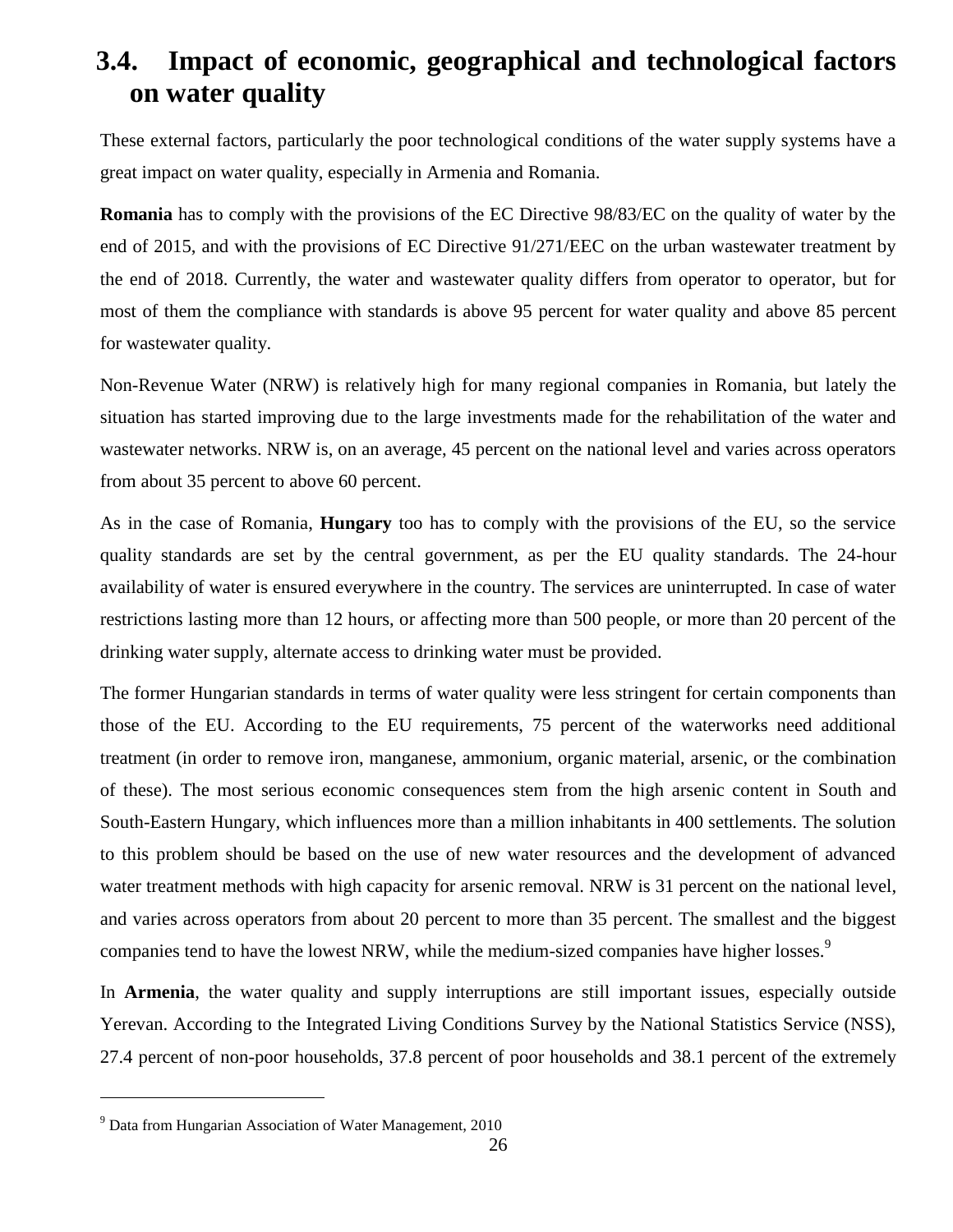poor households rated the situation with the water supply as "poor" . According to the Ministry of Health (MOH), there is strong evidence of secondary contamination of drinking water supplied by centralized systems because of the worn-out water intake structures, treatment plants, and distribution networks. There is also the lack of methods for defining leaks and breakdowns, especially in rural water supply systems operated by small communities.<sup>10</sup> In Armenia, the first priority in terms of compliance is the microbiological quality criteria. According to the water quality laboratory control data, violations of microbiological or chlorination parameters do happen. There is also no reliable data with regard to chemical contamination levels, including radionuclides.<sup>11</sup> The quality of water supplied by local community-managed systems is particularly poor: 60 percent of the 883 rural systems do not have any facility for disinfection.

### <span id="page-28-1"></span><span id="page-28-0"></span>**3.5. Decentralization and privatization in the water sector**

#### **3.5.1. Water organizations in a centralized structure**

Water service provision is a compulsory task of the local governments in all the three countries. However, we can find some centralized service provider models both in Hungary and Armenia. Water organizations are considered to be a centralized structure with all the main functions (policymaking, regulation, asset ownership, corporate oversight and service provision) being the responsibility of the central government. We can find this structure in Hungary in the five state-owned regional companies, which provide water and sewage services to 25 percent of the population. In this case, because of technological factors, institutional and organizational interests of the central government did not pass over the management and ownership of the regional waterworks, and the concerned municipalities signed a service contract with the state-owned companies.

In Armenia, the water distribution networks were spun off to local authorities in 1997. But by 1998-99 the situation has changed. According to our interpretation, central authorities — claiming that water tariff collection was poor and that the need for capital investment was too great for most communities (and could be better achieved by the central government) — forced the largest and potentially most profitable of the communities signing over their water management responsibility to the national government for a

 $10$  There are no national standards on permitted products, materials, constructions used in water systems; no data on the health impacts of recreational waters or man-made enclosed recreational water environments (spas, pools); no safety standards, regulations and requirements for drinking and recreational water.

<sup>&</sup>lt;sup>11</sup>Ministry of Health, Armenia: "Water pollution prevention, and control in Armenia" by Aida Petikyan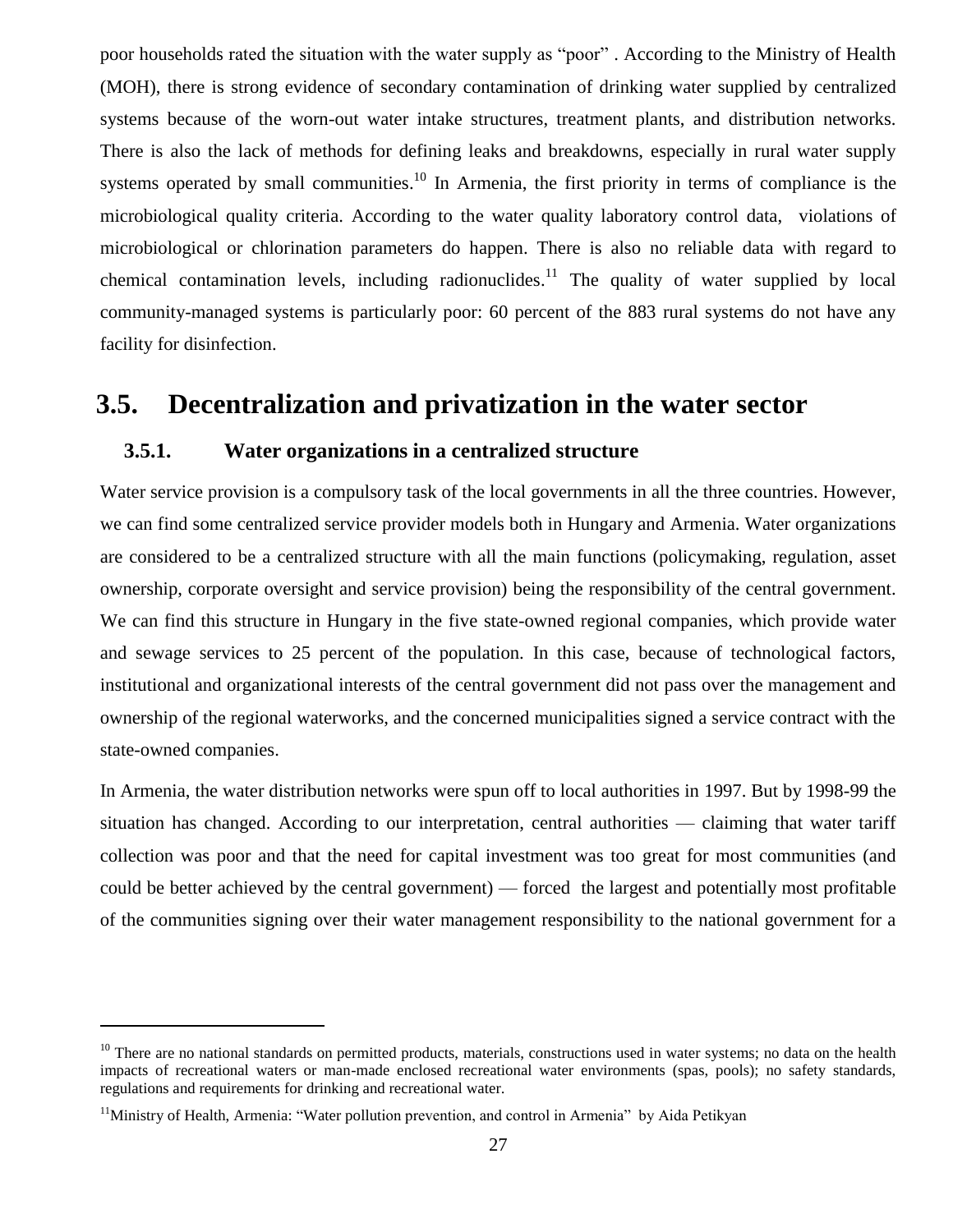period of 10 years (which was later extended to 50 years).<sup>12</sup> The state then engaged a management contractor for service provision.

#### <span id="page-29-0"></span>**3.5.2. Water organizations in a decentralized structure**

When water supply and sanitation services are decentralized, the main functions of the sector are shared or divided between the different levels of government. Central governments retain an important role even when service provision responsibility and asset management remains at the sub-national level. This role may include, for example, the development of sector strategy, common approaches and core contractual/regulatory principles for private participation, quality and price regulation, etc.

In **Romania**, public provision of water and wastewater services is currently organized on a regional basis. Regionalization is based on three key institutional elements:

- The Intercommunity Development Association (IDA): an association of municipalities that represents the interests of its member municipalities vis a vis the water and wastewater service, focusing especially on the general strategy, investments and tariff policy.
- The Regional Operating Company (ROC): a commercial company, owned by all or a part of the IDA member municipalities, to which the management of the water and wastewater service is delegated, through the Delegation Contract.
- The Contract of Delegation of Services' Management

 $\overline{a}$ 

The regulation of the water and wastewater sector is carried out centrally, by the National Authority for Regulation of Public Services (ANRSC).

In **Hungary** there is a fragmented system; nearly 400 municipally owned water companies operate in the country. The proportion of water companies that provide services only to one settlement is relatively high. The number and size of settlements to be serviced by one company is not determined by any technical, technological, or economic concerns. Also, local governments are the price-setting authority, and there is no central regulatory agency in the country.

In **Armenia**, municipalities that did not sign over their water provision to the state either opt for some form of private sector participation (PSP), in the case of Yerevan, or use the public water supply. Decentralized water supply predominantly offers public provision where the water systems are owned by the village council. These are sometimes registered as community enterprises, but predominantly they are

<sup>&</sup>lt;sup>12</sup> There is another interpretation of the process as well. According to the author of the Armenian Country Study, the government didn't "force", just "led" the process, and many municipalities were glad to hand it over- to get rid of the responsibility which they could not meet,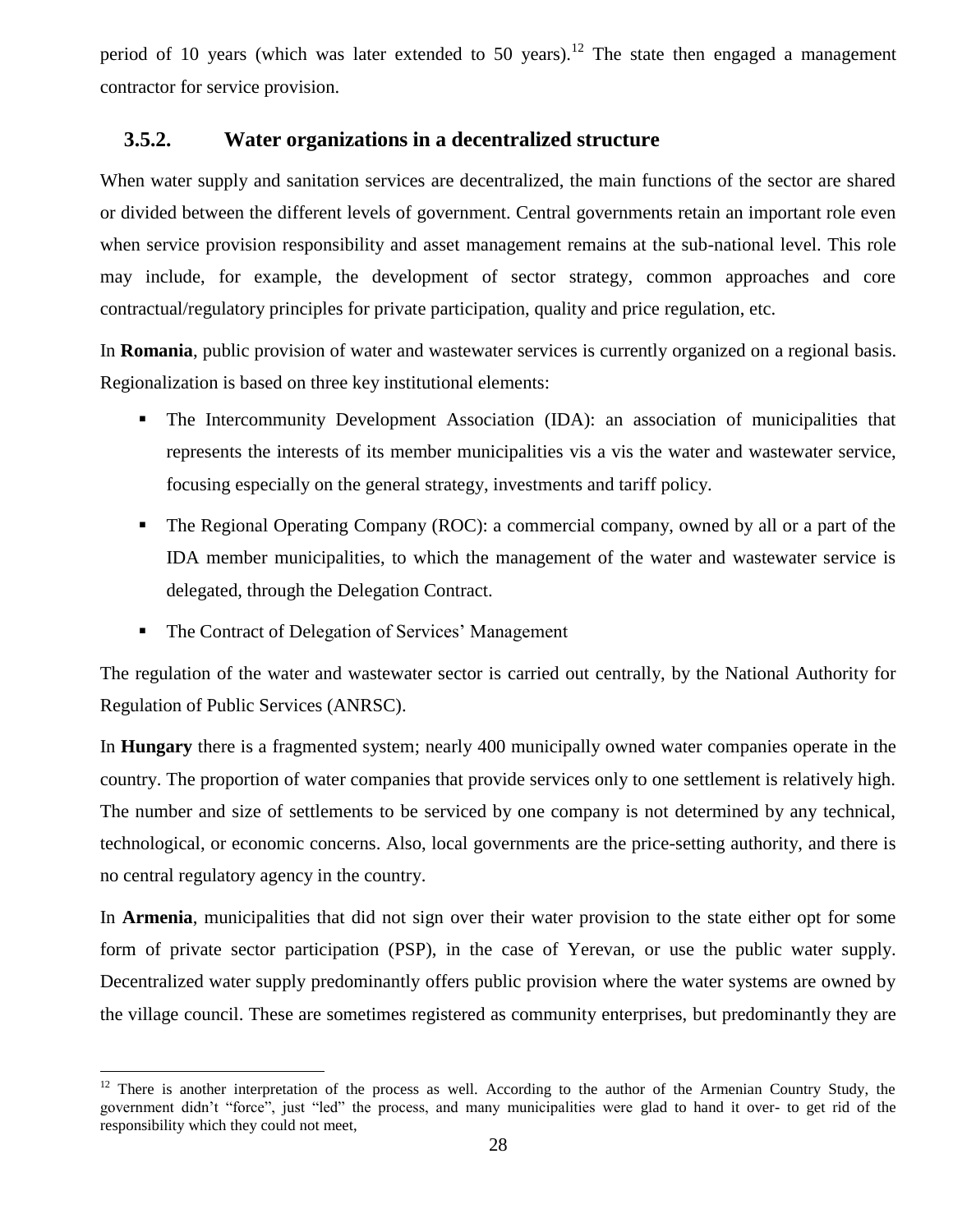operated without such registration. Currently around 560 communities, comprising more than 800 thousand people (around 25 percent of the population), are not serviced by the water supply and sanitation companies. Operation and maintenance as well as revenue collections are handled by local village councils, with no significant external support. Local authorities can make decisions about service provision and asset management only in Yerevan (for Yerevan Jur) and in the small villages, while in all the other cases (under centralized supply), the State Committee on Water Systems (SCWS) is in charge of these decisions. The economic regulation of the sector is done by a state agency: the Public Services Regulatory Commission (PSRC), indipendent from the Government.

#### <span id="page-30-0"></span>**3.5.3. Private sector participation in water organizations**

PSP in the water sector appears in all three countries, typically as a concession contract.

In **Romania** privatization is quite exceptional; the central water policy prioritizes regional companies because of the big investment needs in the water and sewage sector, especially in the countryside. However, there are two private operators providing water and wastewater services in two big cities, Bucharest and Ploiesti. Apa Nova Bucharest, a commercial company of Générale des Eaux, Group Veolia (80 percent) and the Municipality of Bucharest (20 percent) operates based on a 25-year Concession Contract. Apa Nova Ploiesti, a commercial company having as shareholders Générale des Eaux (73 percent) and the Municipality of Ploiesti (27 percent), is also based on a 25-year Concession Contract.

In **Hungary**, as per the law, the utility networks and their equipment have to remain fully under public ownership and only the management can be privatized, but local authorities must keep the majority of the shares. Privatization has concerned only eight companies so far, mainly in big cities. All PSP arrangements are concession contracts for a period of 25-35 years.

In **Armenia** currently the majority of the population is serviced by three water and wastewater utilities under PSP arrangements:

- · "Yerevan Water" WSC (Water and Sewerage Company): serving a population of 1 million under a lease arrangement with Veolia since 2006. Prior to that, a five-year management contract was signed with an Italian company, A-Utility, from 2000 to 2006, as a result of a competitive bidding process. The lease contract was originally signed with the State Committee on Water Systems, but in 2009 it was changed and now the contract is with the Yerevan city municipality;
- Armenian Water and Sewerage Company (AWSC, where SCWS owns 100 percent of shares): servicing 0.62 million people under a Management Contract. The contract was signed with the State Committee on Water Systems.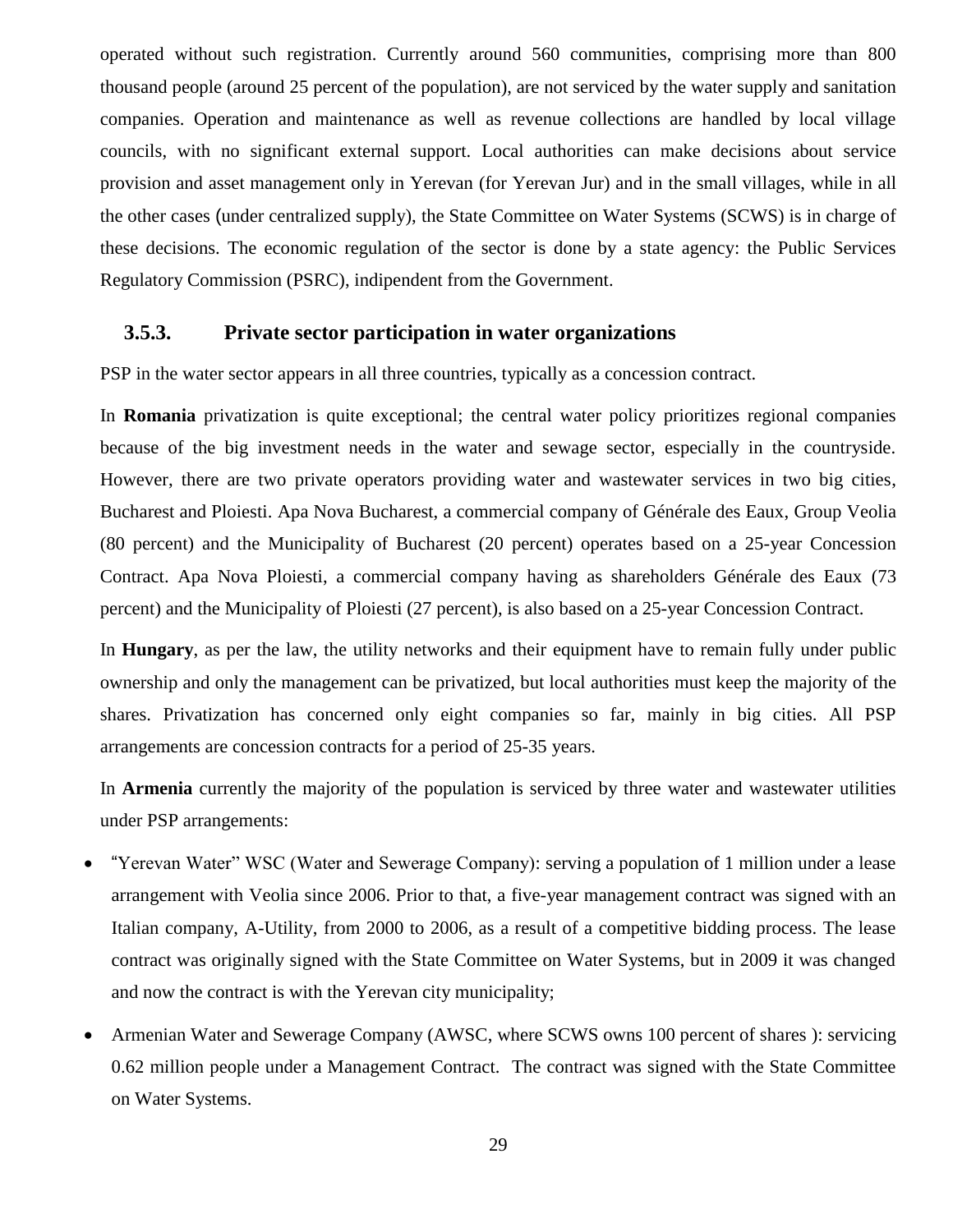· Three Regional Utilities (Nor Akunq, Lori and Shirak): servicing 0.32 million people. Since 2009 the three companies are managed under a three-year management contract, with a one-year contract extension option, signed between the State Committee of Water System (SCWS) and a consortium of MVV Decon, MVV Energie AG and AEG Service. Here SCWS owns 51% of the shares of the companies and the municipalities own 49%.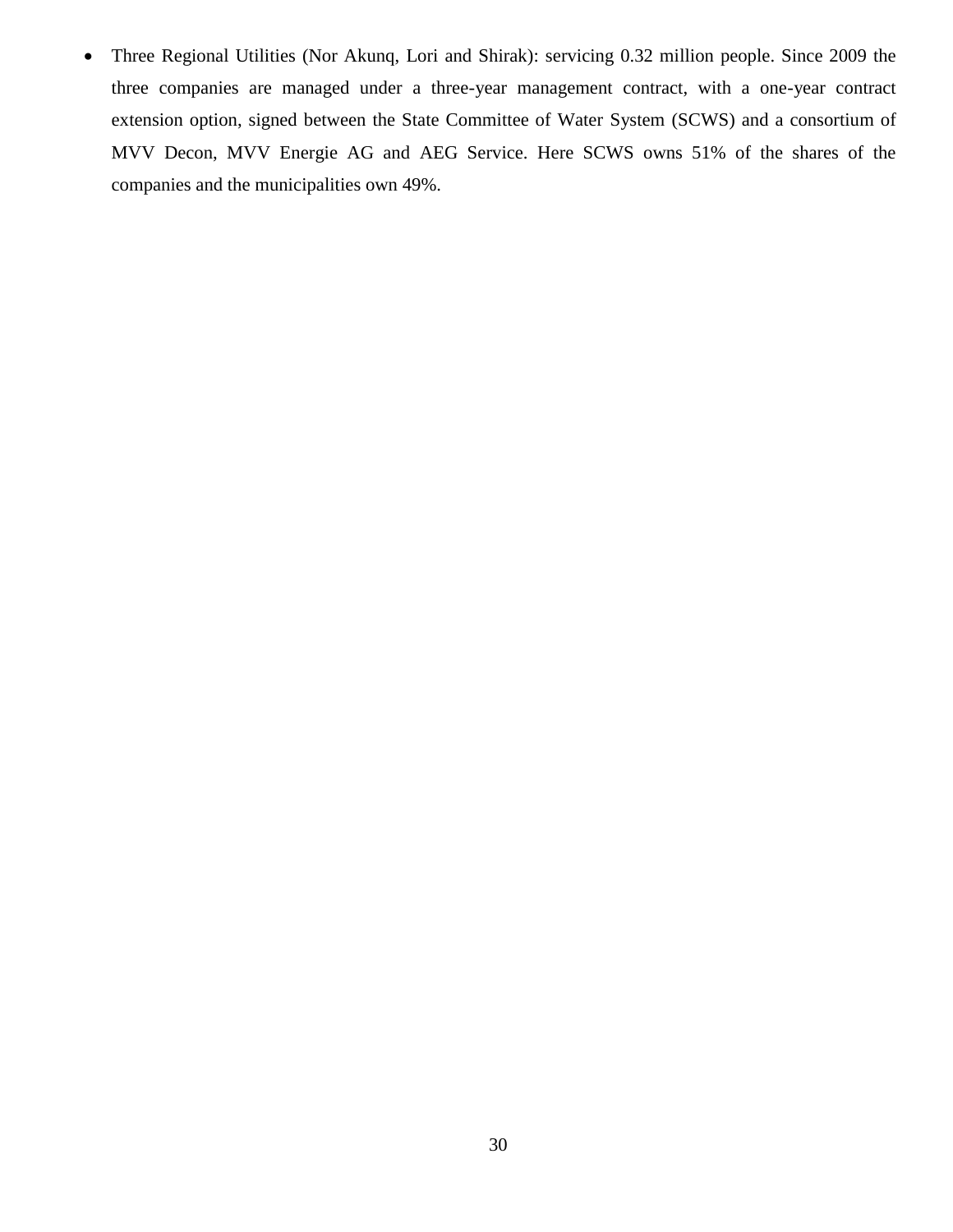# <span id="page-32-0"></span>**4. Main findings**

 $\overline{a}$ 

Our research started with the statement that governance matters: governance structure in the water sector determines the performance. Because of the methodological constrains, we narrowed our interest in the direction of the change of transaction cost (defined as economic slacks or social conflicts). So despite the fact that we were not able to fully quantify the variables of our model and to test the causal relationship in a rigorous way, the case study method helped us formulate some interesting statements. The findings are summarized below.

## <span id="page-32-1"></span>**4.1. Distortion caused by immature institutional arrangement unbalanced growth**

In the theoretical introduction to our thesis we mentioned that if expectations from the sector are too high compared to the economic performance, an affordability problem is inevitable. This in view of the fact that even a society with weak economic performance can provide a high level of services for a small minority group (for example, the colonial societies), but when they want to expand these services to the majority, they will face a huge affordability problem. Development literature argues that the affordability problem is caused by the low efficiency of the services, which is connected to governance factors. We accept the validity of this argument, but it has a misleading element and creates the illusion that by improving the governance, the affordability problem can be solved. For a low income country, attempting to achieve cost recovery and affordability while at the same time providing high quality service is an impossible task, which necessarily leads to conflicting regulations. Our research proved that the problems of the governance structure are often the consequence of an unbalanced growth path, when countries are expected to adopt a service quality standard that their economy cannot afford.

A society may "over-invest" in the water sector, using a disproportionate share of its GDP for water services. But this necessarily affects other areas of the economy, because the society has to draw resources from other sectors. In Armenia, the planned level of water services is, arguably higher than the level that the society may be able to afford, which means that the share of financial sources other than tariffs (like taxes and transfers) are increasing <sup>13</sup>.. In Hungary and Romania, the EU water directives set high standards, leading to high maintenance costs, to a large extent covered by the EU structural funds. These elements distort the system, which in turn affects the institutional structure of the sector.

 $13$  By transfers the authors mean external transfers financed by donor countries as well as charities. The author of the Armenian studies argues that we can only say that state subsidies are used in the case of some companies.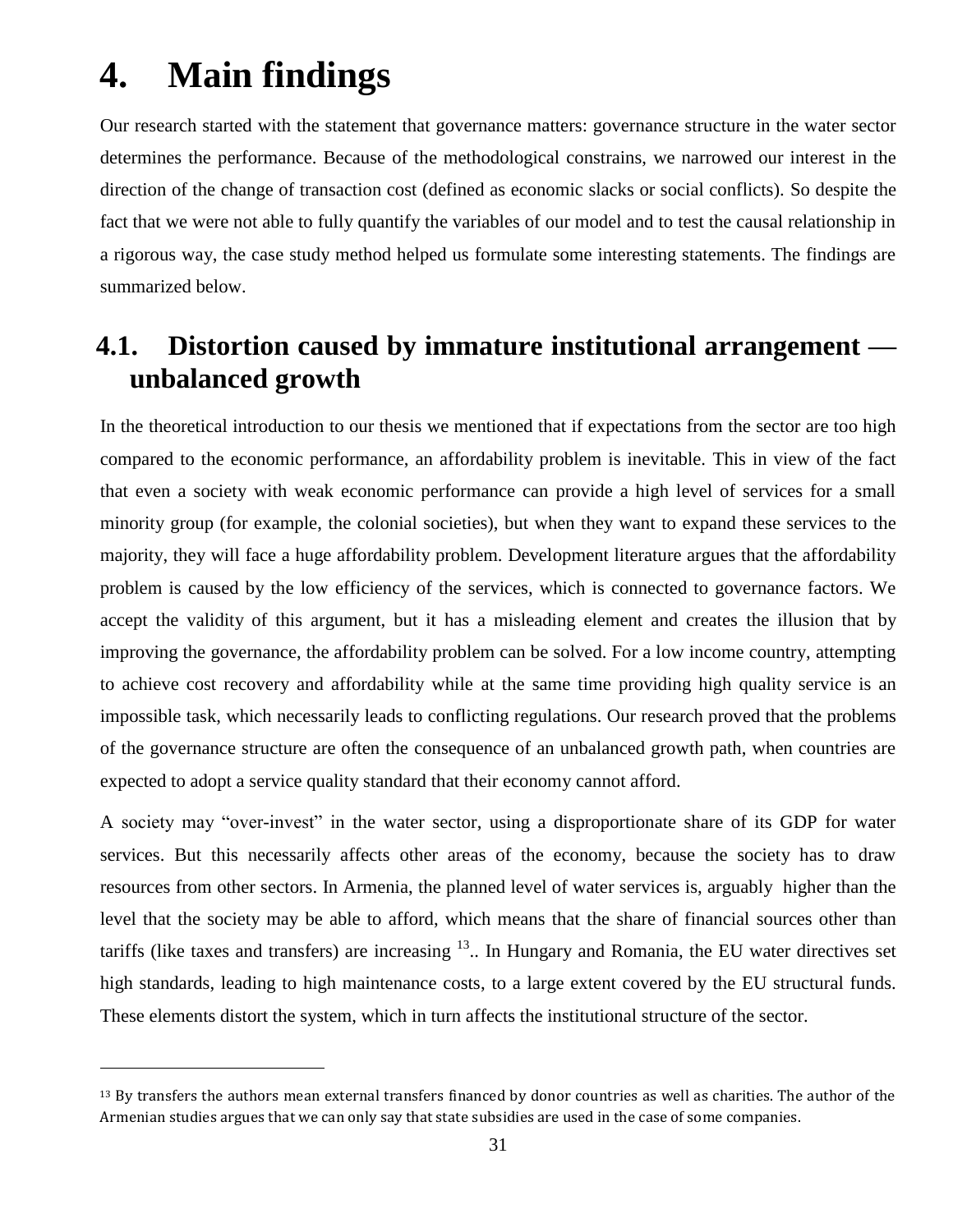The chain of poorly designed incentives leads to a negative feedback mechanism, where the service provider becomes increasingly incapable of maintaining the quality of the infrastructure, because the fee revenue is limited partly due to economic reasons (households cannot afford to pay) and partly because of the legal environment. This is the case in Armenia, where for example KPIs for AWSC push the company to achieve longer supply duration, which put extra burden on the infrastructure, while its investment capacity remains very limited. According to the authors, a typical danger in this situation is that if the operational deficit has reached a certain level, the possibility for cost recovery becomes so far from being unattainable, to the extent that the company might lose the incentives to improve efficiency through utilizing its "slacks" or finding any saving possibilities. In some cases, the legal constraints faced by management companies limit their leeway (in terms of hiring and firing the workforce, re-channeling investment and maintenance costs, etc.). In Hungary, the new national regulation to decrease the utility price by 10 percent (announced in December 2012 by the government) raises the same problem — that there will be conflict between the cost recovery principle and the rule of law.

### <span id="page-33-0"></span>**4.2. Refined governance factors influence service outcomes**

Different institutional environments (legal framework, regulation, administrative structure of the country, investment decisions, the role of the donor agencies) can create very different incentives and accountability relations even **within the same robust governance model,** which has a significant impact on the outcomes of service providers. This is illustrated by the third model (decentralized model with public service provision).

In the case of **Romania**, there are very strict and precise legal regulations, and a central regulatory agency with real power and influence on the sector. The regulatory agency sets prices based on a detailed calculation method, and exercises price control. Large EU investment funds are distributed centrally, and the service providers are responsible for developing investment plans in their service area. The accountability relation between the local governments and the service providers is quite weak and indirect, because the water sector associations (IDA) stand between the local councils and the service provider. IDA is responsible for technical and financial oversight of the provider, and also for approving investment plans and tariff increases. As a consequence, there are no major differences in the behavior of the service providers (they are basically following the rules set by the regulatory agency, having the same incentives), local governments have no real power over water management, while it is the service providers who assume the real responsibility. The accountability of the service providers is weak towards the end-users as well, because the complaints of the households (voice option) have no direct effect on the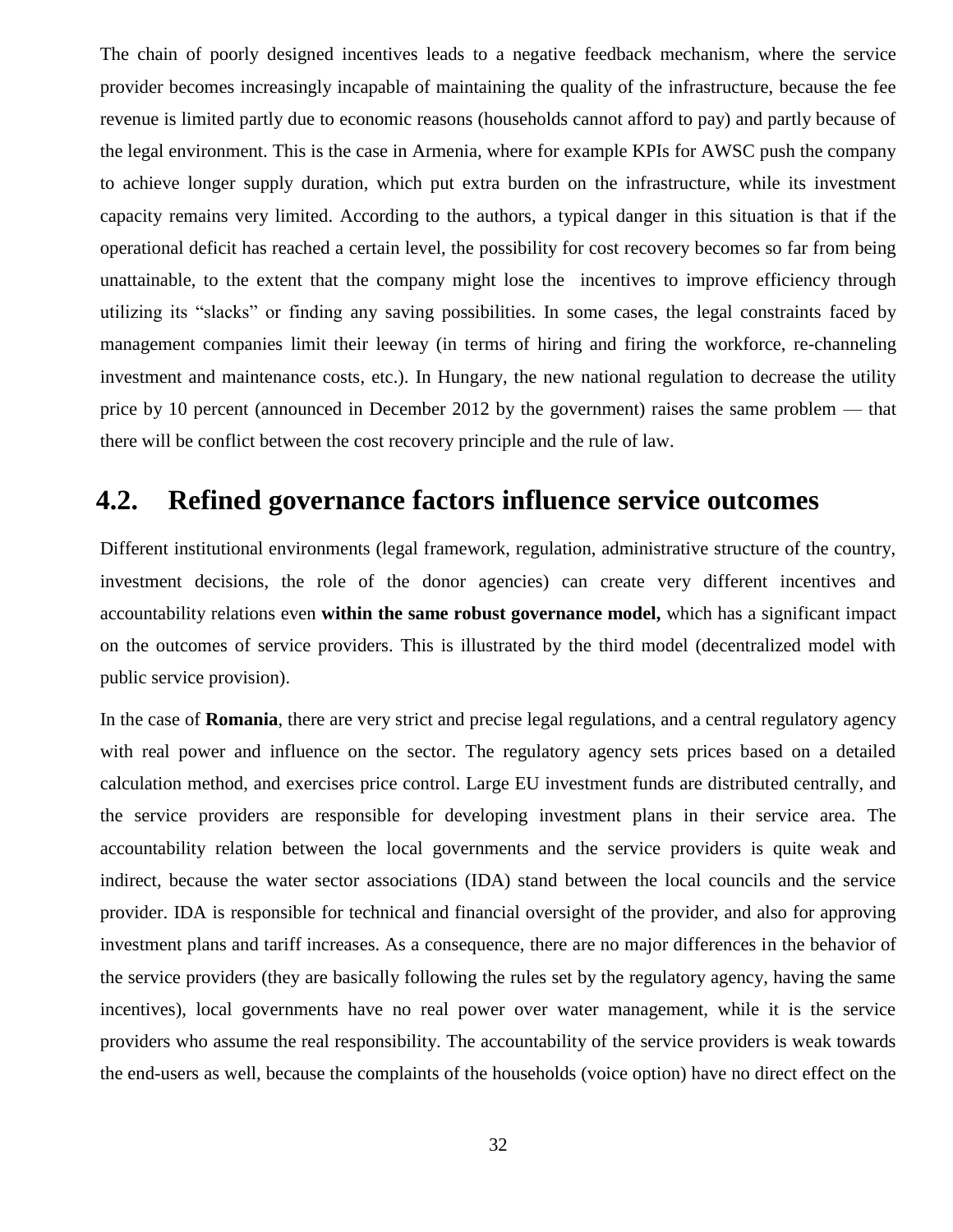operation of the water companies. This system has the advantages of economies of scale and efficient use of development funds, but it is also characterized by low level of transparency and accountability.

In **Hungary**, legal regulation is very weak and it is hardly enforced. Local governments are the owners, strategy makers (they decide about developments and investments), and main regulators, so they have a very strong position in the system. Consequently, different local governments have different incentives, and the service providers' main incentives can also differ from case to case. Depending on the size of the utility and the service area (covering one single municipality, or several municipalities), accountability relations can differ significantly. In general, we can say that the accountability relation between a local government and its service provider is very strong, much stronger than in Romania. Transparency and accountability are also more advanced. However, the Hungarian system is characterized by overinvestment (less efficient use of development resources partly for reasons of economies of scale), risk of system sustainability (in some cases local governments are not interested in full cost recovery but in keeping the prices lower), and local governments' preference for keeping full control over the investment and operation, resulting in a fragmented structure. Unlike in Romania, investment and operation decisions are under the control of several organizations, which creates serious conflicts, and leads to a less efficient system both on micro and the macro level.

In **Armenia** there is a centralized water management system, with several regulatory agencies (sometimes with overlapping functions), central price regulation (below full cost recovery) and ad-hoc central grants for operation and maintenance. The central government has so far by and large neglected the decentralized service providers, focusing on centralized service provision and PSP.. Small villages, that are not part of the central system most often have not formed companies for water supply service provision, or seek individual solutions without any central support. In some villages this leads to low service quality and no developments in their water system.

In the following section we will show — based on the case studies — how the different governance factors influence the transaction cost; this, while focusing on the critical governance elements such as perverse incentives, lack of accountability and uncertainties in the rule of law.

## <span id="page-34-0"></span>**4.3. Poorly designed incentives have unintended consequences**

When the client municipality and the service provider company have **conflicting interests in long-term financial issues and investment strategies,** it can result in increased transaction costs, regardless of the specific governance model. This is the case in Hungary (Model III), when the owner (the local government) responsible for investments is interested in carrying out developments with low investment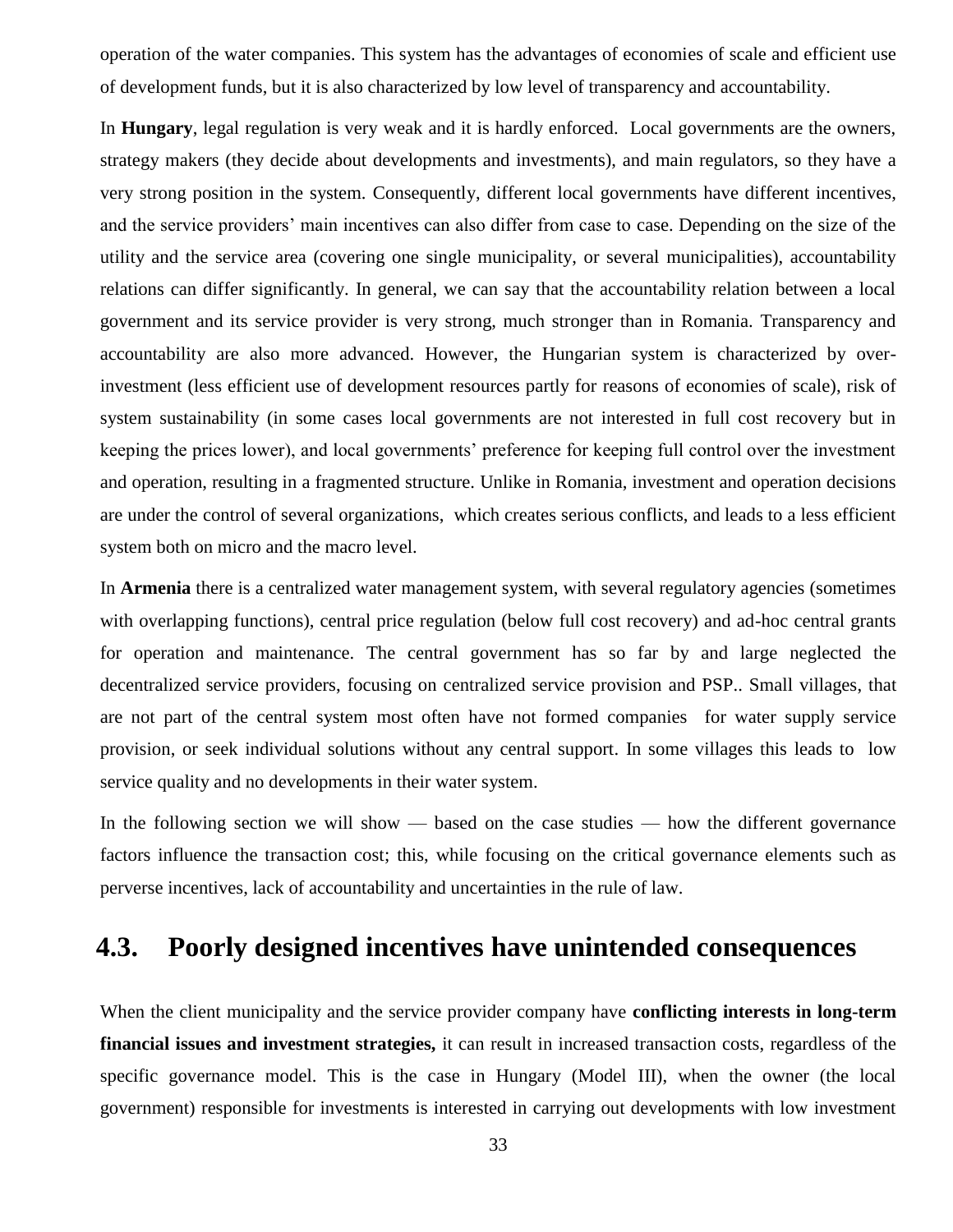and high operation costs. The operator, however, is interested in the application of technologies with lower operation costs (which would ensure lower water prices), as after all the operator will be responsible for providing the service as soon as the investment is done. Conflicts in investment strategies exist in Armenia as well (Nor Aqunq, Model II), where the operator's strategy to extend service area and undertake the necessary investments is hindered by the government's (as majority shareholder) inability to make the required financial contributions.

Conflicting interests appear in Model IV as well, both in Romania and Hungary. Some private operators (although not all of them) are more interested in short-term financial gains in water fee collection than in network maintenance and reconstruction. However, some other cases with PSP (e.g. Szeged in Hungary) prove that properly developed incentive schemes between the owner and operator, and appropriate capital investment financing schemes, can put an end to these types of conflicts.

**Central price regulation mechanisms** can also create perverse incentives. As a result of this mechanism, local governments in Hungary, where the cost of the water is extremely high receive a specific targeted grant. This is a kind of "deficit grant" that typically gives negative incentives to the actors: the higher your deficit, the larger your grant.

In Romania, the actual price increase cannot exceed the inflation rate, measured by the consumer price index. It is called an "initial tariff," which is obviously modified by the accepted cost elements.<sup>14</sup> The water charges calculated locally according to these conflicting requirements are subject to approval by ANRSC, the regulatory agency. The nationally set affordability ratio puts a rigid limit on price increase and absolute level of water tariffs. The price regulation is very similar to that of Hungarian regional companies (Model I).

The Romanian country study drew attention to two specific distortions in their price-setting mechanism. First, that the water tariff can be increased more easily in the case of private operators. This means that the public service providers are probably politically controlled, so they are reluctant to raise the prices to full cost recovery level. Second, the market mechanisms are distorted by the modified input costs as well. In the Romanian practice the volume of raw water consumed by the operator is not accurately measured, meaning that its environmental costs are not reflected by the water prices (this is true in the case of both public and private operators).

In the case of AWWC (Armenia) there is a special PSP arrangement (management contract)  $-$  --: although there is a private operator, their **interests are distorted by the special involvement of the World Bank**. "The World Bank initiated the project, and through the International Development

<sup>&</sup>lt;sup>14</sup> See Romanian case study, Annex III, page 90.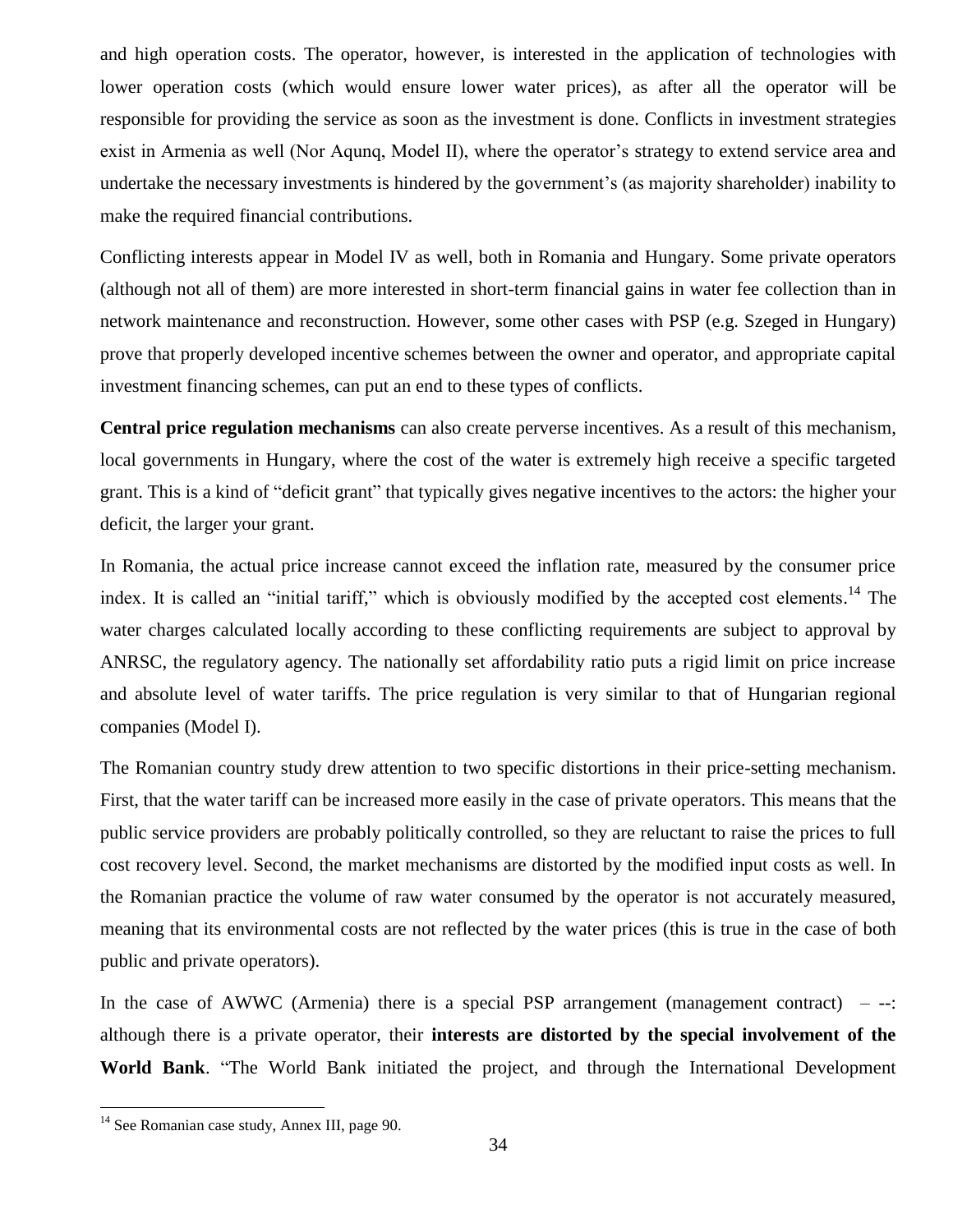Association (IDA), it funded the project preparation phase and finances the management contractor's fixed fee, the performance incentive compensation and the Contract Monitoring Unit. It also finances the procurement of goods, services and works needed for the company's operations as well as investments in the networks and facilities" (OECD 2008, pg  $18$ )<sup>15</sup>. The company now received also a loan from ADB. The large funding from IFIs, while important for improving service delivery potentially distorts the incentives of the Government to undertake tariff reforms to achieve full cost recovery **Inadequately defined KPIs and service standards can** also create perverse incentives, as shown in the case of Armenia. Theoretically, the government should be interested in setting NRW as one of the KPIs for AWSC, but does not, since it cannot commit the necessary funding for the capital investment, while at the same time it is setting service duration standards that are too high. This leads to further erosion of capital infrastructure and affects service outcomes, in particular the supply interruptions and water quality issues.

Another area of concern in Armenia is that all stakeholders **lack incentives to invest in intra-building infrastructure (condominiums)**. This is equally true for the companies, municipalities, condominiums, as well as the residents. It leads to the lack of investment in water network and affects the service outcomes, in particular the service duration and water pressure

### <span id="page-36-0"></span>**4.4. Unbalanced accountability relations lead to conflicts**

Privatization conflicts stem from the allocation of the gains achieved through privatization efficiency (that municipalities consider to be unbalanced at their expense). Successful privatization, on the other hand, depends on the political agreement between the owner, regulator and service provider.

The chances of distortion, opportunistic or perverse behavior are high if some of the stakeholders have disproportionate control over the operation, without check and balance by other stakeholders. In the decentralized public model the risk is that municipalities may misuse the water services as an additional development resource (indirect tax) levied on water users (distorting of the behavior of the households) and on water service providers (taking away the necessary maintenance resources), uncontrolled by the regulatory agencies. But unbalanced distribution of the risks, cost, and gains may emerge in a privatized service model if the service providers use their power secured by information asymmetry and the lack of the control capacity of the regulatory agencies (central or local) to maximize their profit. The water system has to use the households' voice options to put a limit on price settings in the case of a mass

<sup>15</sup> The author of the Armenian Country report questions the validity of this statement of the OECD Report. However, for the authors of this paper it seems well justified.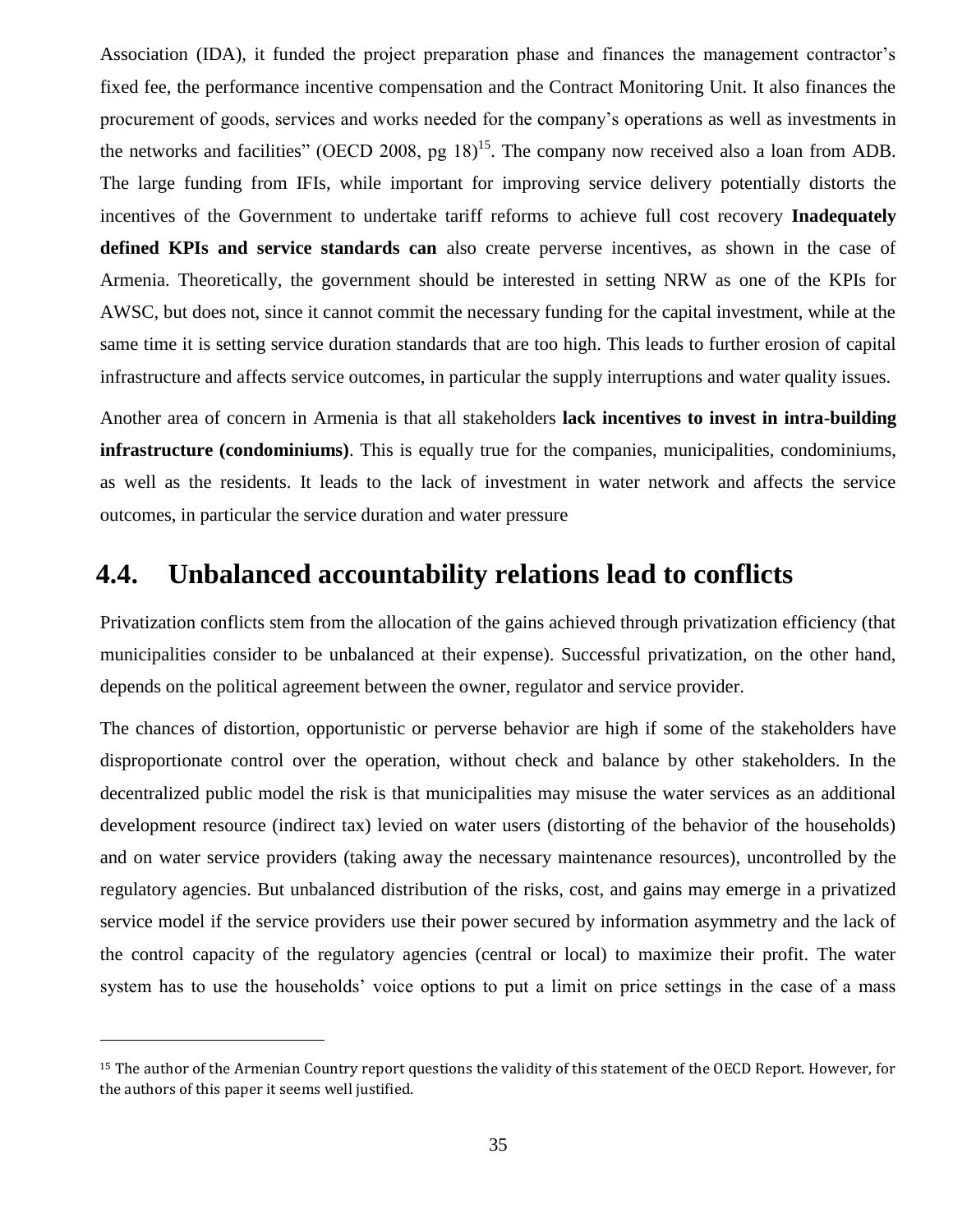affordability problem. The centralized model may work efficiently under a well-developed central regulation, if the service provider assumes responsibility for the costumers directly or through municipal governments.

The results of privatization in the three countries examined are mixed. In Hungary we can find examples for both well-functioning PSP solutions, and cases where the privatization failed. The successful cases (e.g. Szeged) show that a mutually beneficial water management system can be developed when the city officials and private partners are able to design and introduce a financial scheme, and a method of communication that leads to a balanced relationship. In some other cases (e.g. Pécs) the lack of trust and inadequate communication (accountability relations) between the partners resulted in the termination of the concession contract.

Privatization is a much debated issue in each of the countries, especially in Hungary, where after 2010 the government committed itself to a policy toward centralization and re-nationalization. Originally, the main rationale for privatization in larger cities was to attract investment capital and improve the management. However, at the time of concluding the contract, there was always an uncertainty as to how much profit could be realized by rationalization. After several years of operation, the authorities responsible for service provision assumed that the gains were higher than originally expected and they tried to renegotiate the contract.<sup>16</sup> The exact details of the contract depended on the service provider's strategy, and the level of trust between the different stakeholders. In Hungary, the case of Pécs proved that the lack of cooperation may lead to unlawful political measures adopted by the municipality (the rule of law problem), and the termination of the contract. Nevertheless, the case study of Szeged indicated that the municipality and the private company can share the profit in a peaceful way. (In Budapest, the municipality also bought back the shares from the water company.)

In Armenia, the planned level of water service with PPP arrangement in the capital city is higher than the level the society may be able to afford, which leads to underinvestment and also means that financial sources other than tariffs are used for financing water supply.. In Hungary and Romania, the EU water directives set high standards, leading to high maintenance costs, although a large part of the investment cost was covered by EU structural funds. The elements of unbalanced growth distort the system, affecting the institutional structure of the sector. The water infrastructure becomes unaffordable to the economy. There is public discussion that the overuse of EU structural funds for consumption infrastructure (as opposed to productive infrastructure) slowed down economic growth, and increased an affordability

<sup>&</sup>lt;sup>16</sup> Based on the case studies, we do not have real information on the real size of these gains; we only have evidence for the existence of the conflicts related to this issue.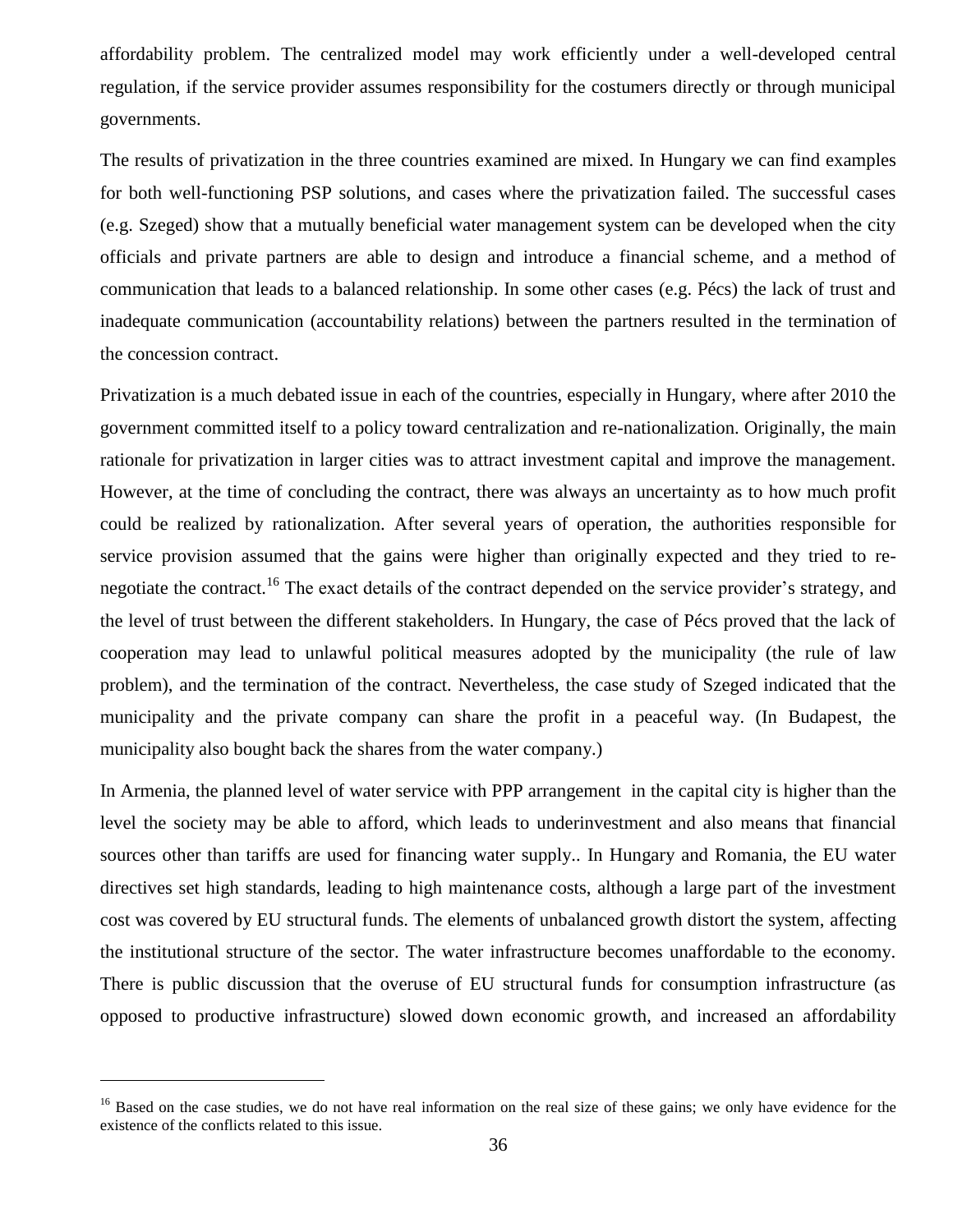problem. The argument here is that the countries moved to a "reverse" unbalanced economic growth system.

As a conclusion, it can be stated that if tariff setting is assigned at the level of the local authorities, they may combine various pricing techniques. Tariff-setting is a critical factor of the general governance model, and rather diverse practices are followed by countries with a similar scope of decentralization. Within these systems the actual user charge setting methods are also different in the case of public and private service organizations. So these specific rules and practices define the incentives of the service organizations, and influence the accountability relations through the price-setting methods.

### <span id="page-38-0"></span>**4.5. The rule of law and affordability issues**

Local attitudes towards privatization are also shaped by the perception of corruption. Usually corruption risks are considered to be higher when private companies are involved in public service provision; in reality though, this is not always the case. For example, in the case of Szeged, after the first couple of years, when the foreign managers left, a careful human resource management policy with regular rotation followed. The executive director was replaced every  $3 - 4$  years in order to avoid enhanced local influence, embedded relations and consequently to minimize corruption risks through this rotation policy. This is not always the case with public companies.

Affordability is a key issue for the countries in transition. The case studies proved that water affordability is a sensitive question in each of the countries, and the central price regulation in Romania and Armenia takes into consideration the macro-economic possibilities and affordability. In Hungary, the tariff was not centrally controlled until 2010, but after the new law on the water sector, the water tariff became centrally defined.

Social policy measures and welfare mechanisms are important components of the regulatory environment in the water sector. The service is primarily financed by user charges, but affordability influences the level of water tariffs, so the local governments and the water companies have to deal with social problems as well. The regulations in this field are different in Hungary and in Romania.

However, regardless of the differences in social-welfare mechanisms of the two countries, the water companies are highly motivated to minimize arrears, because user charges are their main revenue sources. The nationally set affordability ratio in Romania and the local revenue raising pressure in Hungary influenced local policies. In both cases revenue collection became a high priority for the water company, so revenue administration was made more efficient and a system of early notifications was developed (e.g. in Hungary when unpaid bills reach EUR 30). However, when the local governments are faced with the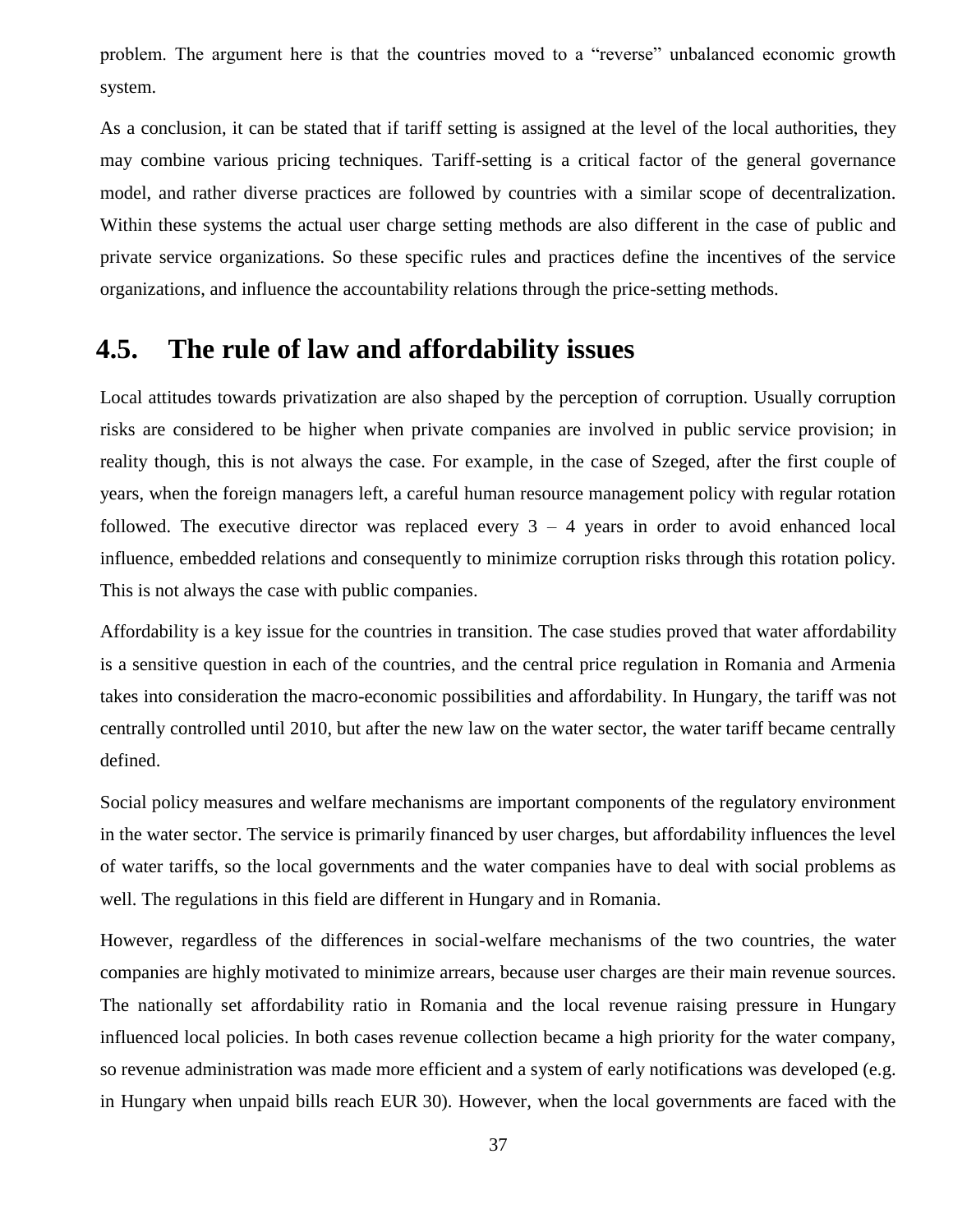social consequences of high water tariffs in a decentralized system, they develop targeted and effective methods of social assistance. In Hungary, prevention and counseling is widely used in social problem solving. This clearly shows the new dimension of social accountability, as the companies have financial interests in solving these social problems.

In Hungary, however, the companies are very reluctant to disclose the total amount of arrears, because a transparent management of the problem would make it impossible to cross-finance the non-payment based losses by well-paying consumers. While there are clear steps to increase the efficiency in fee-collection, the companies prefer to hide the fact of cross-financing. There is, however, a limit to the burden that companies can pass on to well-paying middle-class consumers.

# <span id="page-39-0"></span>**4.6. The interplay of models and its effect on organizational behavior**

According to the literature, large state-owned companies are expected to be less efficient, less flexible (with limited adjustment options to local needs), and depend on the scarce central resources. The examples of the five Hungarian regional companies, however, show that in certain institutional environments these statements are not entirely valid. First, there is a rather significant path dependence in the system, which has a great impact on the outcome, especially at very high service levels. Before transition, the water sector had a privileged position in the political system, characterized by high level of professionalism in the management of the water companies. After transition, most of the new water companies were transferred to the municipalities, and found themselves under strong financial pressure, which could, to some extent, be alleviated by sacrificing the quality of the service, and prioritizing costeffective methods. In the case of the regional companies, this pressure was less intense, which explains why in their case the primary strategy objective is still the quality and quantity of the service, while costefficiency only comes afterwards. Nonetheless, this does not mean that these companies are neglecting the efficiency component. As they are functioning in a competitive market environment, increasing the efficiency levels is crucial for them as well. In the last few years many efficiency-enhancing investments took place, especially in the area of energy rationalization.

Another argument against big state-owned companies is that they are less transparent, and accountability relations with other stakeholders are weaker. This statement is also just partly true in our cases. Indeed, these companies have almost no legal accountability towards the local governments and the consumers. However, local governments and consumer groups represent an important political and social power, and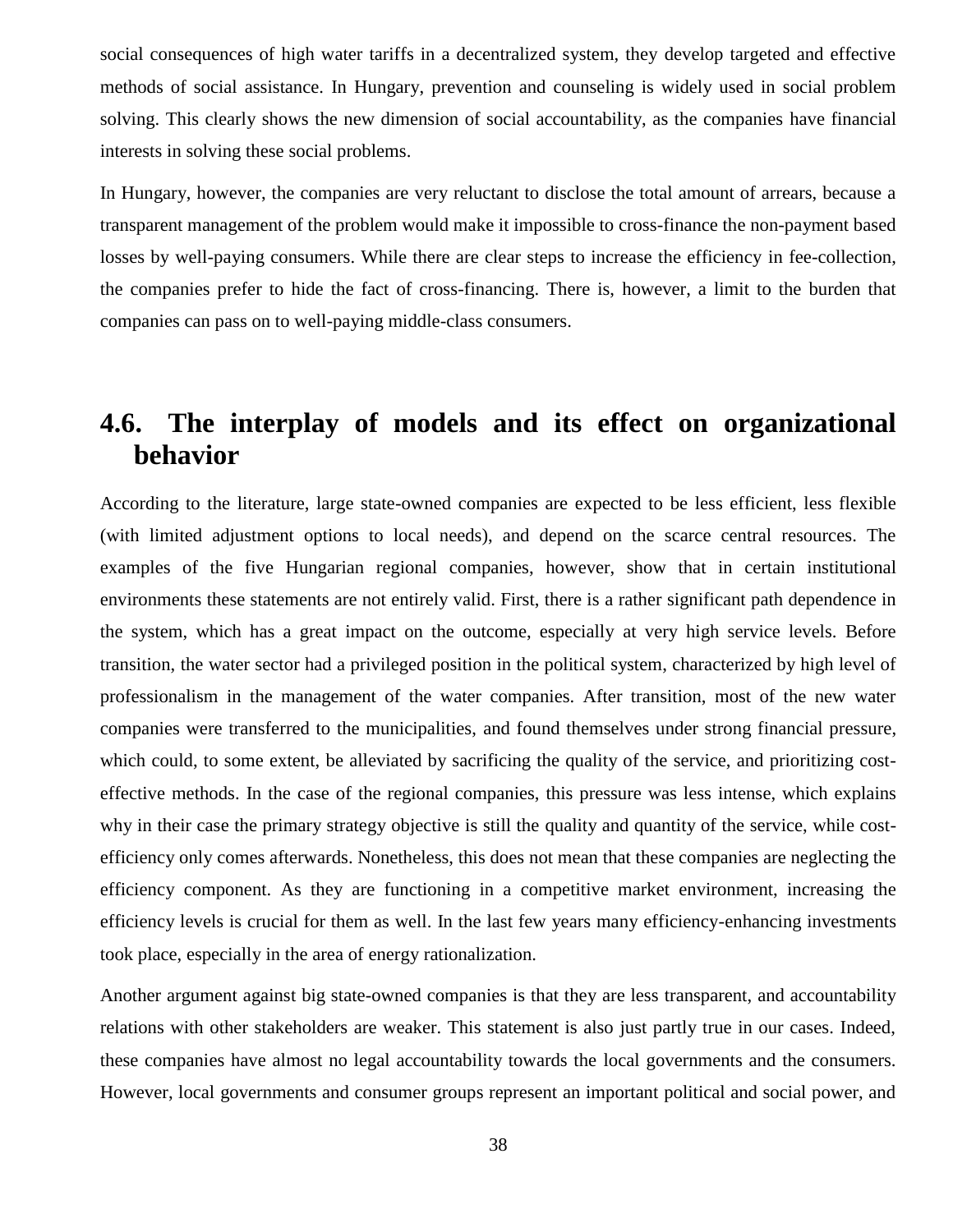under some circumstances they can make the operation of the utility companies more difficult. Recognizing this situation, the regional companies developed exemplary communication practices with the public (local governments and consumers), and are responsive to their needs.

Competition in the water sector is limited because of the natural monopoly of the service. The incentives for the service providers to expand the scope of the services vary along the different types of companies. The regulatory environment (price-setting mechanism, etc.) influences the behavior of the service providers. If the expansion of the service area increases the revenues more than the cost, water companies (and typically their owners) are interested in expansion. The Hungarian regulations to date basically guaranteed that if the municipality is willing to accept the cost-price, the profit is guaranteed. However, the expansion would need special effort on the part of the staff (more work, sometimes more complicated areas) and even some financial risk (investments). In this respect, in Hungary there has been competition between the service providers to expand their service area, especially in the case of privatized companies. However, in a system where the water price is centrally regulated, and the price is equalized among service areas, the incentives to expand the service are not so clear. In Romania, for example, to expand the service area means higher cost and higher development need without proper compensation.

Both the Armenian and Romanian cases show that PSP brought about improvements in service quality and collection rate. In both the countries the water pressure problems and supply interruptions decreased, the share of metered residential connections increased and the collection rate also improved. However, the local political environment can modify the original incentives of the private operator by setting limits on how far they can go with laying off their employees, increasing the tariffs or proper management of arrears. On the other hand, private companies themselves are also very cautious to assume the political costs of restructuring. We can conclude that though the "robust" governance models do not explain the performance of the water sector by themselves, they may, in some areas have a significant impact on sector indicators, especially in the privatized/PSP cases, be it in a centralized (Armenia) or decentralized (Hungary, Romania) model.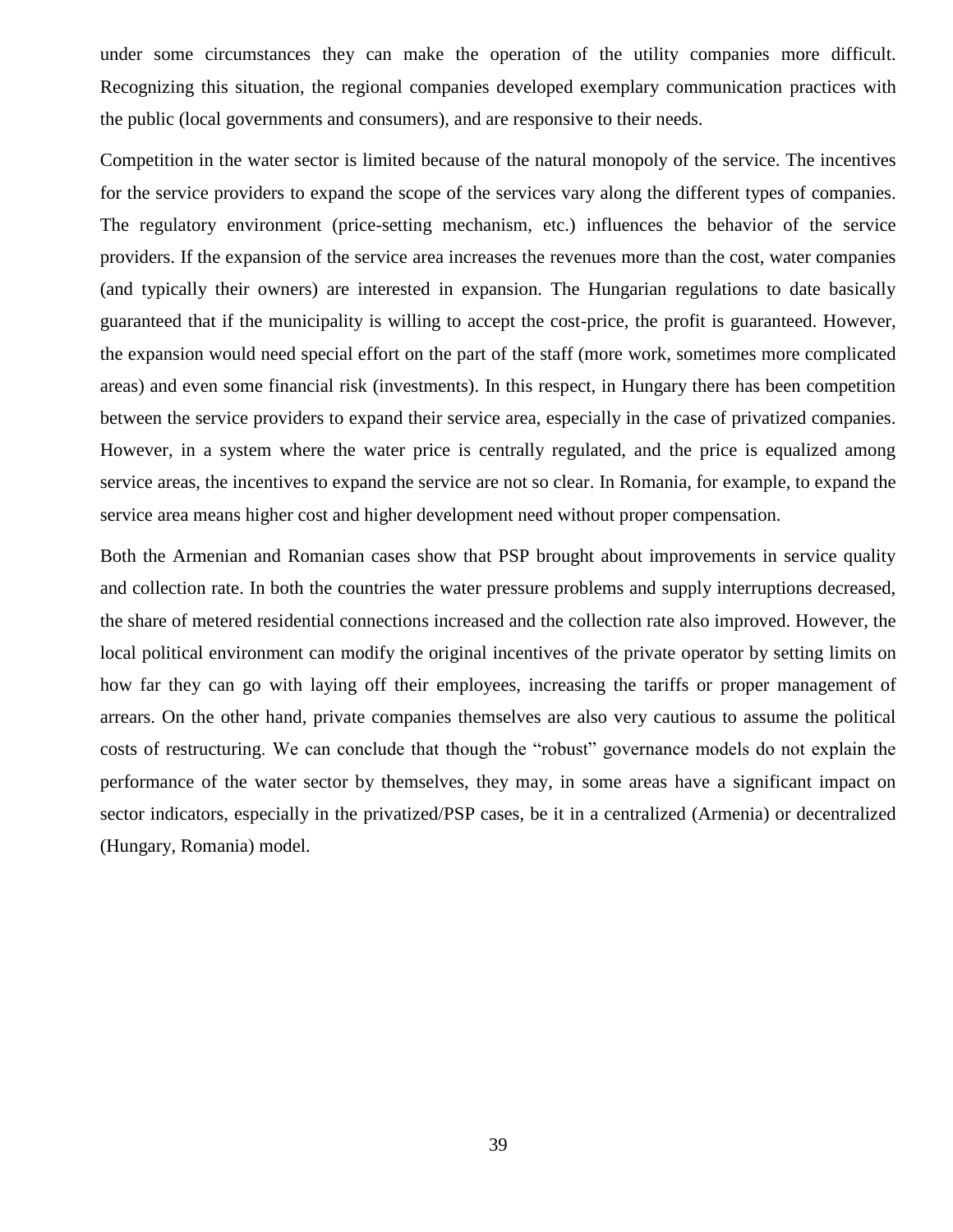# <span id="page-41-0"></span>**Bibliography**

- Barter, C., and E. Renold. 2000. "'I Wanna Tell You a Story': Exploring the Application of Vignettes in Qualitative Research with Children and Young People." *International Journal of Social Research Methodology* 3(4): 307–23.
- Blanchard, Olivier. 1998. *The Economics of Post-communist Transition*. Oxford: Clarendon Press.
- Boda, Zsolt and Scheiring Gábor. 2006. "Hungary: Water privatisation in the context of transition." Daniel Chavez (ed.): *Beyond the Market: The Future of Public Services.* Amsterdam: TNI.
- Busch, T. 2002. "Slack in Public Administration: Conceptual and Methodological Issues." *Managerial Auditing Journal* 17(3): 153–59.
- Busse, M., A. Borrmann, S. Fischer, and S. Gröning. 2007. *Institutions, Governance and Trade: An Empirical Investigation of the Linkages in View of the Proposed ACP/EU Economic Partnership Agreements*. Hamburg: Hamburg Institute of International Economics.
- Coleman, J.S. 1990. *Foundations of Social Theory,* Harvard University Press, Cambridge.
- Collinson, S. 2003. *Power, Livelihoods and Conflict: Case Studies in Political Economy Analysis for Humanitarian Action*. Humanitarian Policy Group Report 13. London: Overseas Development Institute. Available online at: http://www.odi.org.uk/resources/download/241.pdf.
- Crosthwaite, J., N. MacLeod, and B. Malcolm. 1997. "Case Studies: Theory and Practice in Natural Resource Management." Frank Vanclay and Luciano Mesiti (eds.) *Sustainability and Social Research.* 201–17.
- Dabla-Norris, Era. 2006. "The Challenge of Fiscal Decentralisation in Transition Countries." *Comparative Economic Studies 48: 100–31.* (n.d.).
- Dart, Raymond. 2004. "The legitimacy of social enterprise." *Non-profit Management and Leadership*. 14(4): 411–24. Summer.
- De, P. 2010. "Governance, Institutions, and Regional Infrastructure in Asia." *ADBI Working Paper 183*. Tokyo: Asian Development Bank Institute. [http://www.adbi.org/working](http://www.adbi.org/working-paper/2010/01/04/3425.gov.institutions.region.infrastructure.asia/)[paper/2010/01/04/3425.gov.institutions.region.infrastructure.asia/](http://www.adbi.org/working-paper/2010/01/04/3425.gov.institutions.region.infrastructure.asia/)
- Dillinger, William. 2007. *Intergovernmental Fiscal Relations in the New EU Member States: Consolidating Reforms*. World Bank Publications. 2007.
- Dixit, A. 2009. "Governance, Institutions and Economic Activity." *American Economic Review* 99(1): 5-24.
- Esping-Andersen, Gøsta. 1990. *The Three Worlds of Welfare Capitalism*. Princeton University Press.
- Estache, Antonio and Fay, Marianne. 2007. ["Current debates on infrastructure policy.](http://ideas.repec.org/p/wbk/wbrwps/4410.html)" *[Policy Research](http://ideas.repec.org/s/wbk/wbrwps.html)  [Working Paper](http://ideas.repec.org/s/wbk/wbrwps.html)* Series 4410. The World Bank. [http://books.google.com/books?hl=en](http://books.google.com/books?hl=en%20&lr=&id=nmhDOkLkWyIC&oi=fnd&pg=PA1&dq=%22major+institutional+debates,+including+the%22+%22paper%E2%80%94a+product+of+the+Poverty+Reduction+and+Economic+Management+(PREM)+Vice-Presidency%E2%80%94is+part+of+a%22+%22to+gather+the+best+understanding+there+is+%20about+the+policies+and+strategies+that+underlie+rapid+economi&ots=n_S7Tvi_2j&sig=5cf-b01cxFD%20uLFf_jtRIN76KDkQ)  [&lr=&id=nmhDOkLkWyIC&oi=fnd&pg=PA1&dq=%22major+institutional+debates,+including+the%22](http://books.google.com/books?hl=en%20&lr=&id=nmhDOkLkWyIC&oi=fnd&pg=PA1&dq=%22major+institutional+debates,+including+the%22+%22paper%E2%80%94a+product+of+the+Poverty+Reduction+and+Economic+Management+(PREM)+Vice-Presidency%E2%80%94is+part+of+a%22+%22to+gather+the+best+understanding+there+is+%20about+the+policies+and+strategies+that+underlie+rapid+economi&ots=n_S7Tvi_2j&sig=5cf-b01cxFD%20uLFf_jtRIN76KDkQ) [+%22paper%E2%80%94a+product+of+the+Poverty+Reduction+and+Economic+Management+\(PREM\)](http://books.google.com/books?hl=en%20&lr=&id=nmhDOkLkWyIC&oi=fnd&pg=PA1&dq=%22major+institutional+debates,+including+the%22+%22paper%E2%80%94a+product+of+the+Poverty+Reduction+and+Economic+Management+(PREM)+Vice-Presidency%E2%80%94is+part+of+a%22+%22to+gather+the+best+understanding+there+is+%20about+the+policies+and+strategies+that+underlie+rapid+economi&ots=n_S7Tvi_2j&sig=5cf-b01cxFD%20uLFf_jtRIN76KDkQ)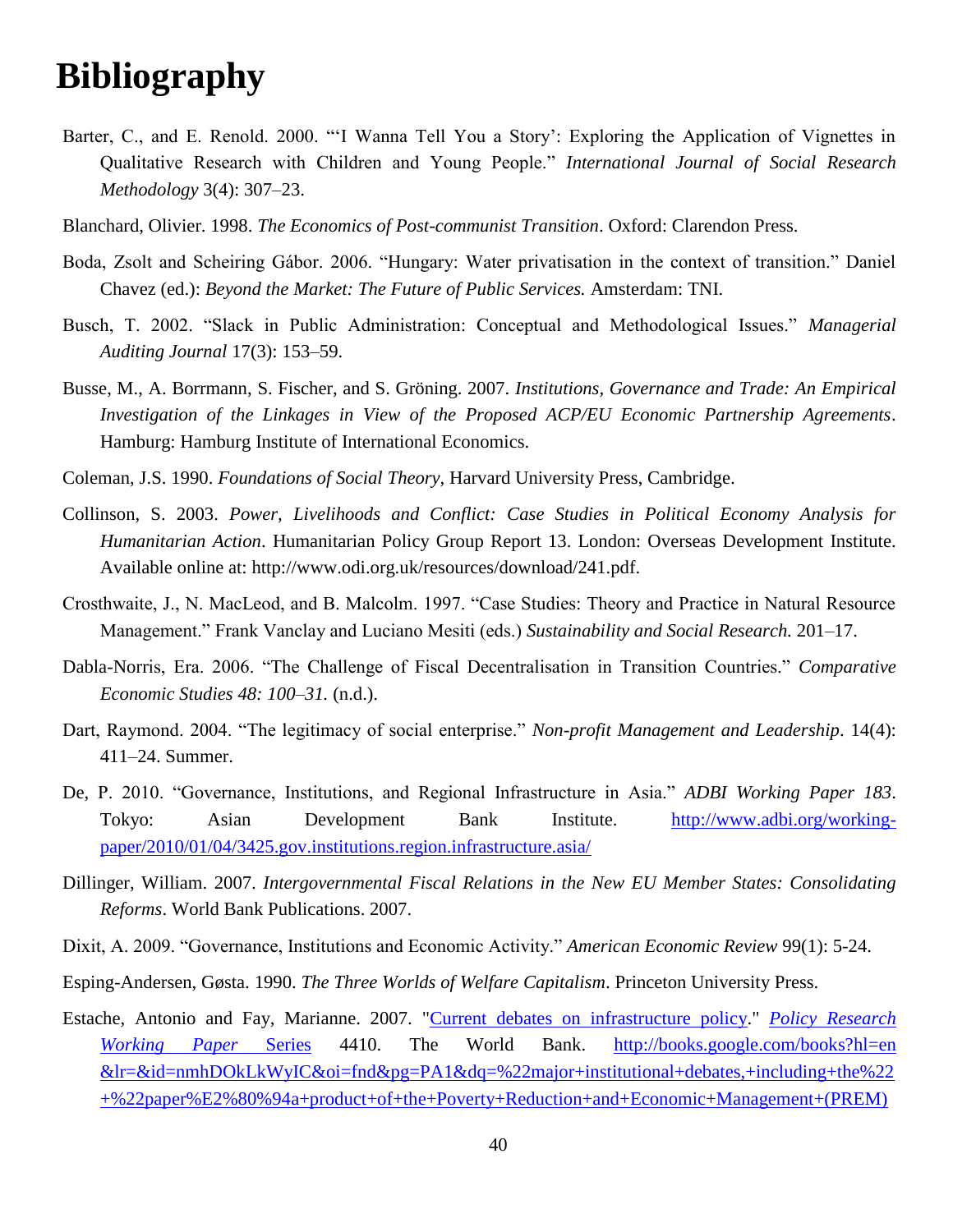[+Vice-Presidency%E2%80%94is+part+of+a%22+%22to+gather+the+best+understanding+there+is+](http://books.google.com/books?hl=en%20&lr=&id=nmhDOkLkWyIC&oi=fnd&pg=PA1&dq=%22major+institutional+debates,+including+the%22+%22paper%E2%80%94a+product+of+the+Poverty+Reduction+and+Economic+Management+(PREM)+Vice-Presidency%E2%80%94is+part+of+a%22+%22to+gather+the+best+understanding+there+is+%20about+the+policies+and+strategies+that+underlie+rapid+economi&ots=n_S7Tvi_2j&sig=5cf-b01cxFD%20uLFf_jtRIN76KDkQ)  [about+the+policies+and+strategies+that+underlie+rapid+economi&ots=n\\_S7Tvi\\_2j&sig=5cf-b01cxFD](http://books.google.com/books?hl=en%20&lr=&id=nmhDOkLkWyIC&oi=fnd&pg=PA1&dq=%22major+institutional+debates,+including+the%22+%22paper%E2%80%94a+product+of+the+Poverty+Reduction+and+Economic+Management+(PREM)+Vice-Presidency%E2%80%94is+part+of+a%22+%22to+gather+the+best+understanding+there+is+%20about+the+policies+and+strategies+that+underlie+rapid+economi&ots=n_S7Tvi_2j&sig=5cf-b01cxFD%20uLFf_jtRIN76KDkQ)  [uLFf\\_jtRIN76KDkQ](http://books.google.com/books?hl=en%20&lr=&id=nmhDOkLkWyIC&oi=fnd&pg=PA1&dq=%22major+institutional+debates,+including+the%22+%22paper%E2%80%94a+product+of+the+Poverty+Reduction+and+Economic+Management+(PREM)+Vice-Presidency%E2%80%94is+part+of+a%22+%22to+gather+the+best+understanding+there+is+%20about+the+policies+and+strategies+that+underlie+rapid+economi&ots=n_S7Tvi_2j&sig=5cf-b01cxFD%20uLFf_jtRIN76KDkQ)

- Foster, V. 2005. *Ten Years of Water Service Reform in Latin America: Toward an Anglo-French Model*. International Bank for Reconstruction and Development/The World Bank. [http://www](http://www-wds.worldbank.org/external/default/WDSContentServer/WDSP/IB/2005/04/13/000090341_20050413100040/Rendered/PDF/320270WSSServiceReform.pdf)[wds.worldbank.org/external/default/WDSContentServer/WDSP/IB/2005/04/13/000090341\\_20050413100](http://www-wds.worldbank.org/external/default/WDSContentServer/WDSP/IB/2005/04/13/000090341_20050413100040/Rendered/PDF/320270WSSServiceReform.pdf) [040/Rendered/PDF/320270WSSServiceReform.pdf.](http://www-wds.worldbank.org/external/default/WDSContentServer/WDSP/IB/2005/04/13/000090341_20050413100040/Rendered/PDF/320270WSSServiceReform.pdf)
- Gabrisch, Hubert, and Jens Hölscher. 2006. *The Successes and Failures of Economic Transition : the European Experience*. Basingstoke (England); New York: Palgrave Macmillan.
- Gelb, Alan. 1999. "The End of Transition?" Chapter 2 in Annette Brown (ed.) *When is Transition Over?* Kalamazoo, MI: W.E. Upjohn Institute for Employment Research.
- Le Grand, J. 2003 : *Motivation, Agency, and Public Policy of Knights and Knaves, Pawns and Queens.* Oxford University Press. 2003.
- Grusky, S. "The IMF, the World Bank and the Global Water Companies: A Shared Agenda." *[Http://www.Citizen.Org/documents/sharedagenda.Pdf](http://www.citizen.org/documents/sharedagenda.Pdf)* (2001). [http://www.internetfreespeech.org/](http://www.internetfreespeech.org/%20documents/sharedagenda.pdf)  [documents/sharedagenda.pdf](http://www.internetfreespeech.org/%20documents/sharedagenda.pdf)
- Hall, David and Emanuele Lobina. 2001. *UK Water privatization*. A briefing. PSIRU.
- Hall, David and Emanuele Lobina. 2006. *Water as a public servcie*. PSIRU, Business School, University of Greenwich.
- Harris, Daniel, Michelle Kooy and Lindsey Jones. 2011. "Analysing the Governance and Political Economy of Water and Sanitation Service Delivery." *Working Paper 334*.
- Havrylyshyn, Oleh. 2006. *Divergent Paths in Post-communist Transformation: Capitalism for All or Capitalism for the Few?* Basingstoke (England); New York: Palgrave Macmillan.
- ILO. 2001. "The Impact of the Decentralization and Privatization on Municipal Services." ILO, October 2001. <http://www.ilo.org/public/english/standards/relm/gb/docs/gb283/pdf/jmmsr.pdf>
- Kasza, G. 2002. 'The illusion of the welfare "regime"' in: Journal of Social Policy 31:2:271.287

Kenny, Charles, 2007: Infrastructure Governance and Corruption Policy Research Working Paper, The World Bank, 2007

- Kornai, J. 1998. From Socialism to Capitalism: What is meant by the 'Change of System'? The Social Market Foundation, Centre for Post-Collectivist Studies.
- Kornai, J. 2000. "What the Change of System from Socialism to Capitalism Does and Does Not Mean" *Journal of Economic Perspectives* 14(1): 27-42.
- Krause, Matthias. 2007. *The political economy of water and sanitation in developing countries: Cross-country evidence and a case study on Colombia*. Dissertation zur Erlangung des Grades eines Doktors der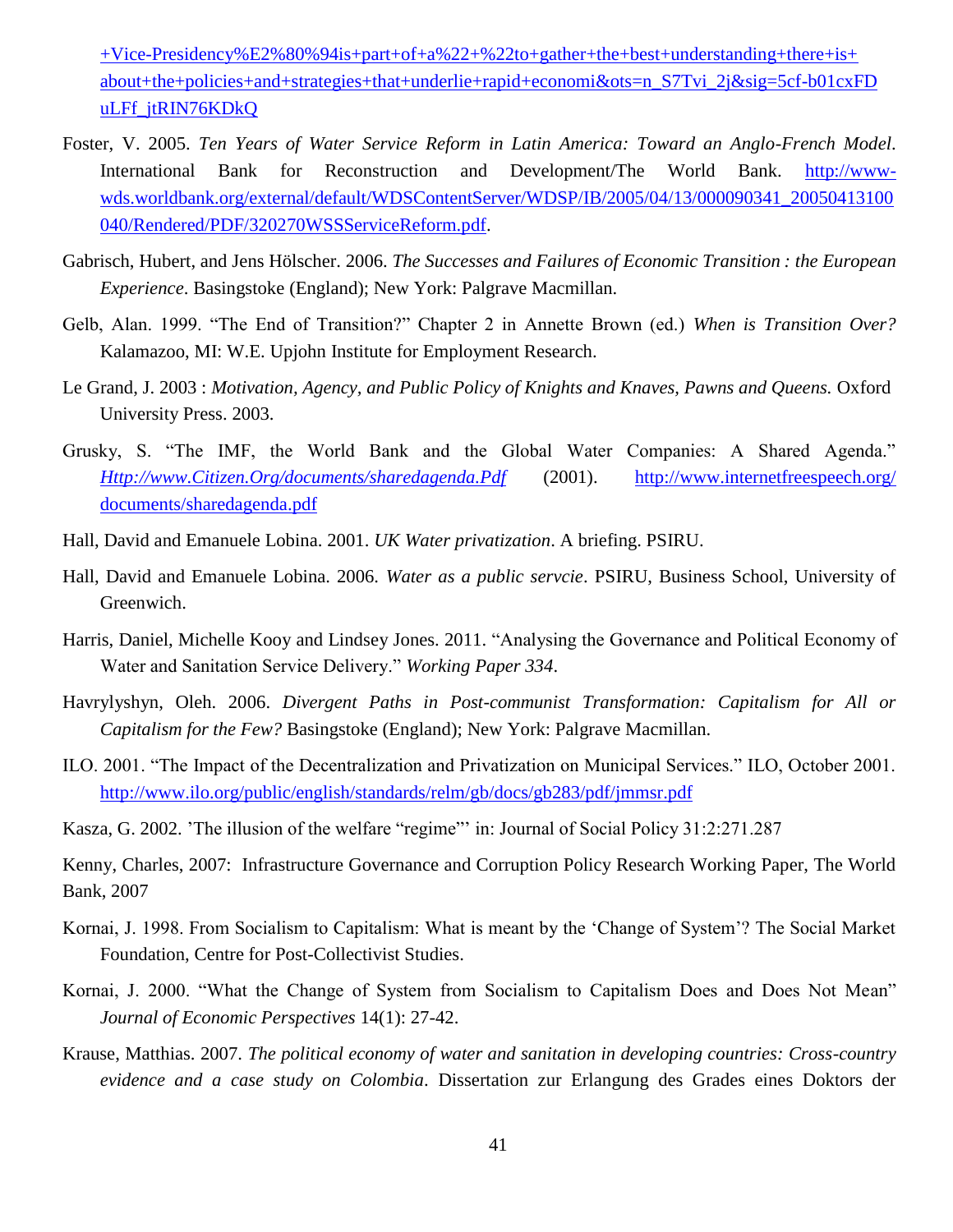Wirtschaftswissenschaften (Doctor rerum politicarum) des Fachbereichs Wirtschaftswissenschaften der Justus-Liebig-Universität Gießen. Bonn.

- Krause, Matthias. 2009. *The Political Economy of Water and Sanitation*. Routledge.
- Kurkjian, R. and Karanian M. 2008. "Lessons Learned in Armenia." *"Water Efficiency" magazine, The Journal for Water Conservation Professionals.*
- Laffin, M. 2009. "Central-Local Relations in an Era of Governance: Towards a New Research Agenda." *Local Government Studies*. 35 (1): 21-37.
- Lane, David Stuart, and M. R Myant. 2007. *Varieties of Capitalism in Post-communist Countries*. Basingstoke (England); New York: Palgrave Macmillan.
- Levy, B. 2007. *Governance Reform: Bridging Monitoring and Action.* Washington, DC: World Bank.
- Lopes, Carlos, and Thomas Theisohn. 2004. *Ownership, Leadership, and Transformation*. London: Earthscan.
- Maxwell, J. A. 2004. "Using qualitative methods for causal explanation."Field Methods 16(3): 243-64.
- McIntyre, J. 1998. "Arguing for an Interpretive Method."*Writing Qualitative Research.* 161–74.
- Mewes, Katharina. 2011. *Decentralization on the Example of the Yemeni Water Sector*. Springer.
- Mykhnenko, V. 2004. *The Post-Communist State and Capitalism in Transition: Towards a Complementary Relationship.* The Havighurst Centre for Russian and Post-Soviet Studies, 5-6 November, 2004.
- NSRA, National Statistics Service of the Republic of Armenia. 2011. *Social Snapshot and Poverty in Armenia 2011.* [www.armstat.am](http://www.armstat.am/)
- OECD. 2008. "Promoting the Use of Performance-Based Contracts between Water Utilities and Municipalities in EECCA Case study no. 2: Armenian Water and Wastewater Company: SAUR Management Contract".
- OECD. 2010. "Guidelines for Performance-based contracts between water utilities and municipalities: Lessons Learned from Eater Europe, Caucasus and Central Asia".
- Petrovsky, N. 2009. *Does Public Service Motivation Predict Higher Public Service Performance? a Research Synthesis*. Mimeo. http://www.ifigr.org/workshop/fall09/petrovsky.pdf.
- Pickles, John. 2007. *State and Society in Post-socialist Economies*. Basingstoke: Palgrave Macmillan.
- Prud'homme, Rémy. 1995. *The dangers of decentralization*. World Bank Research Observer 10(2): 201–20.
- Prud'homme, Rémy. 2005. "Privatization and Decentralization in Network Utilities: What Lessons can we Learn?" *Paper prepared for the 9th Conference on Competition and Ownership in Land Passenger Transport*. Lisbon, Sept 2005. http://www.rprudhomme.com/resources/Prud\$27homme+2005b.pdf
- Roaf, Virginia. 2006 "After Privatisation: What Next? An assessment of recent World Bankstrategies for urban water and sanitation services." *Global Issue Paper* March 2006 No. 28 <http://www.globalternative.org/downloads/GIP28en.pdf>
- Saleth, R. Maria and Ariel Dinar. 2005. "Water Institutional Reforms: Theory and Practice."*Water Policy* 7(2005): 1–19.